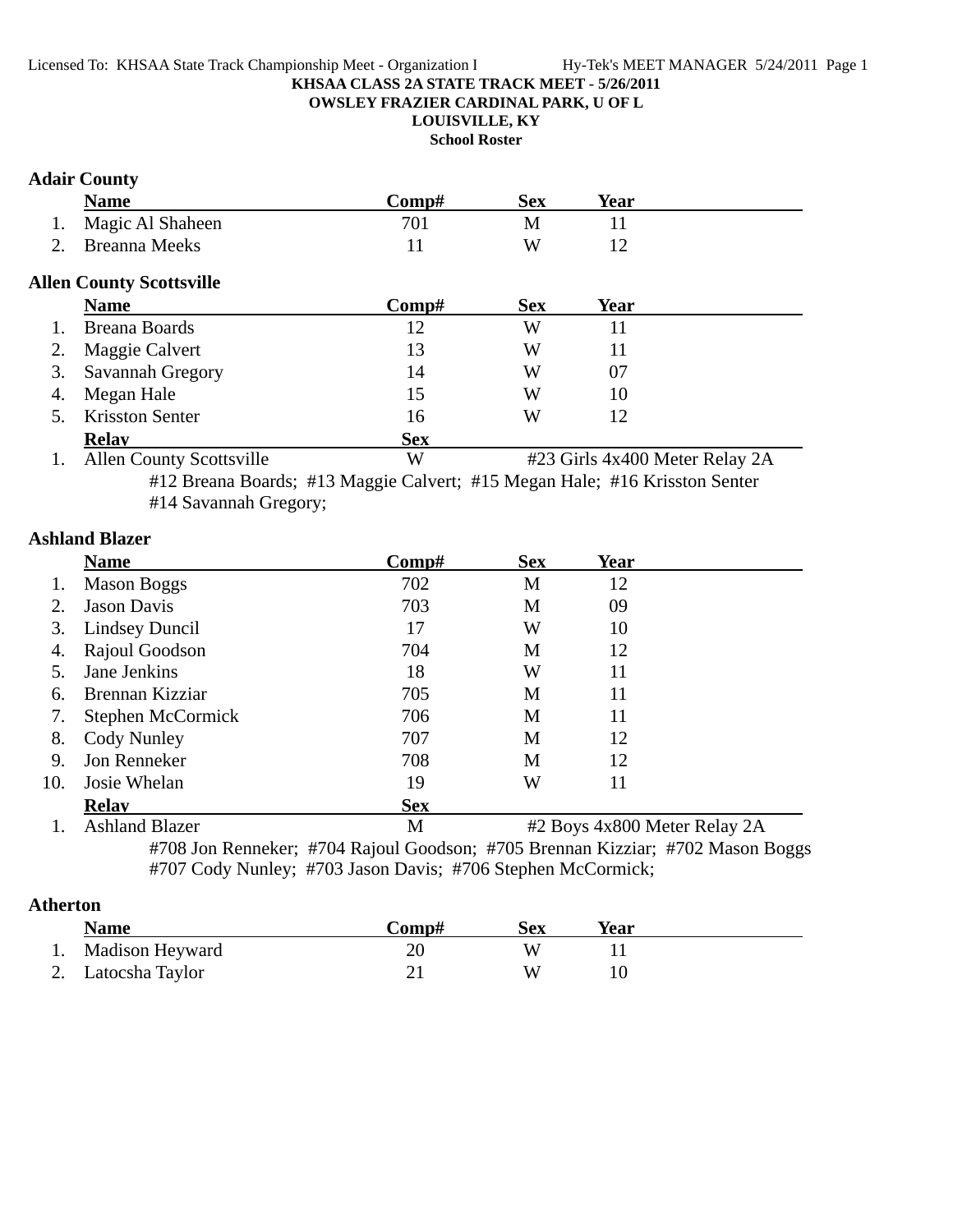**OWSLEY FRAZIER CARDINAL PARK, U OF L**

**LOUISVILLE, KY**

**School Roster**

## **Belfry**

|    | <b>Name</b>         | Comp#      | <b>Sex</b> | Year                          |  |
|----|---------------------|------------|------------|-------------------------------|--|
| 1. | Chris Altizer       | 709        | M          | 12                            |  |
| 2. | <b>Josh Dixon</b>   | 710        | M          | 11                            |  |
|    | 3. Hayden Hatfield  | 711        | M          | 09                            |  |
| 4. | Justin Johnson      | 712        | M          | 09                            |  |
|    | 5. Jeffree Pruittt  | 713        | M          | 12                            |  |
|    | 6. Josh Robinson    | 714        | M          | 10                            |  |
| 7. | <b>Zack Thacker</b> | 715        | M          | 10                            |  |
| 8. | Jordan Varney       | 716        | M          | 12                            |  |
|    | <b>Relay</b>        | <b>Sex</b> |            |                               |  |
| 1. | <b>Belfry</b>       | M          |            | #12 Boys 4x100 Meter Relay 2A |  |

#710 Josh Dixon; #712 Justin Johnson; #709 Chris Altizer; #713 Jeffree Pruittt #714 Josh Robinson; #716 Jordan Varney; #711 Hayden Hatfield;

2. Belfry M #8 Boys 4x200 Meter Relay 2A #709 Chris Altizer; #714 Josh Robinson; #716 Jordan Varney; #711 Hayden Hatfield #715 Zack Thacker; #712 Justin Johnson;

### **Bell County**

|    | <b>Name</b>         | $\bf Comp\#$ | <b>Sex</b> | Year |  |
|----|---------------------|--------------|------------|------|--|
|    | James Brown         | 717          | M          |      |  |
|    | 2. Kelly Brown      | 22           | W          | 09   |  |
|    | 3. Scotty Henderson | 718          | M          |      |  |
| 4. | Jacob Johnson       | 719          | M          |      |  |
| 5. | Abigail Tigue       | 23           | W          |      |  |

### **Boyd County**

| <b>Name</b>      | Comp# | Sex | Year |
|------------------|-------|-----|------|
| 1. Jessica Adams | 24    | W   |      |
| 2. Josh Cox      | 720   | M   |      |
| 3. Morgan Kenser | 25    | w   |      |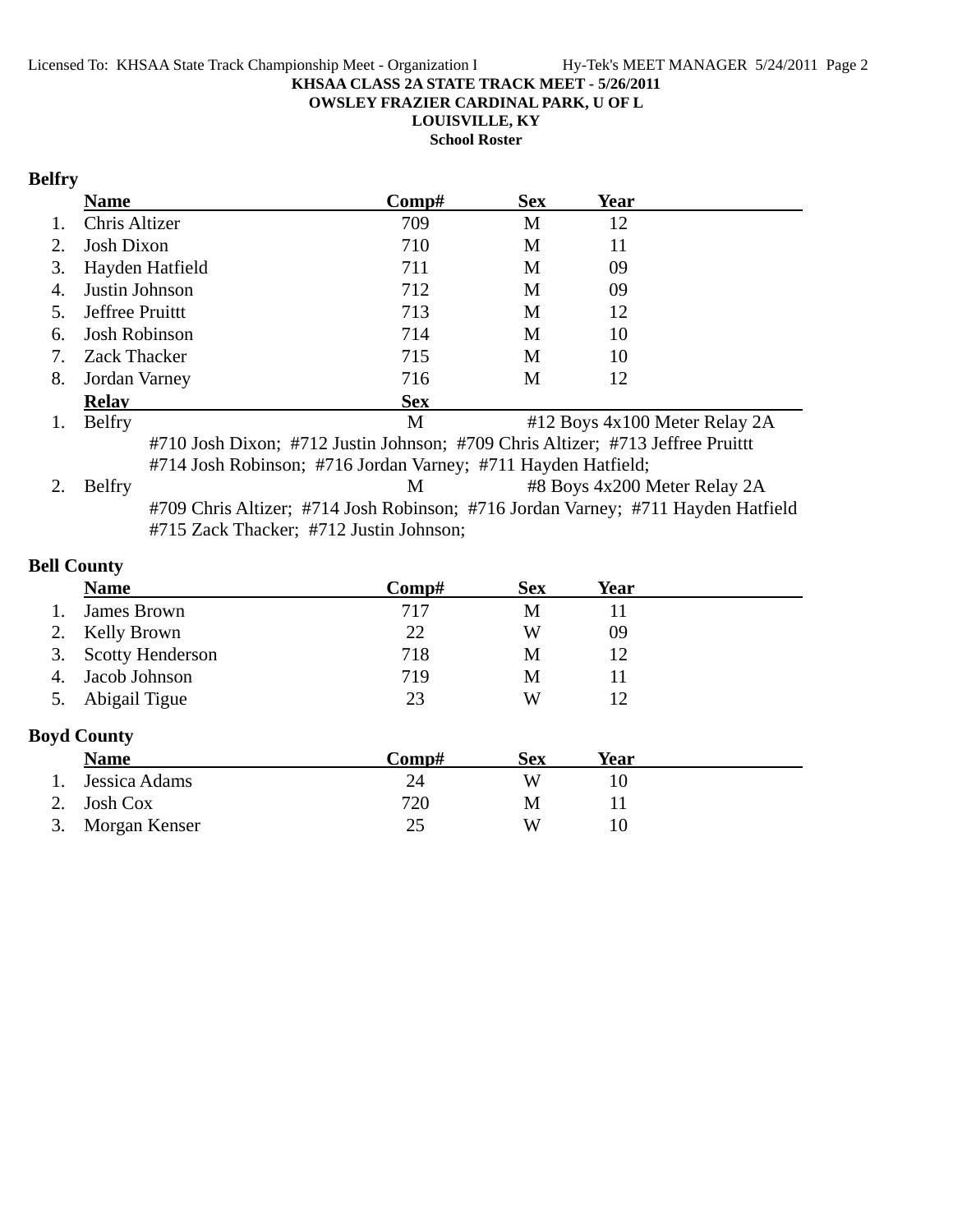**OWSLEY FRAZIER CARDINAL PARK, U OF L**

**LOUISVILLE, KY**

**School Roster**

## **Boyle County**

|     | <b>Name</b>                                                                | Comp#      | <b>Sex</b> | <u>Year</u> |                                |
|-----|----------------------------------------------------------------------------|------------|------------|-------------|--------------------------------|
| 1.  | Kacie Adams                                                                | 26         | W          | 11          |                                |
| 2.  | Logan Arnold                                                               | 27         | W          | 10          |                                |
| 3.  | Christian Boeck-Stüven                                                     | 721        | M          | 12          |                                |
| 4.  | Kate Carman                                                                | 28         | W          | 10          |                                |
| 5.  | Niki Coffey                                                                | 29         | W          | 08          |                                |
| 6.  | Cody Cooper                                                                | 722        | M          | 11          |                                |
| 7.  | <b>Matt Cruttenden</b>                                                     | 723        | M          | 12          |                                |
| 8.  | <b>Cameron Day</b>                                                         | 724        | M          | 12          |                                |
| 9.  | <b>Rachel Ditto</b>                                                        | 30         | W          | 12          |                                |
| 10. | Eric Evans                                                                 | 725        | M          | 12          |                                |
| 11. | Tabitha Evans                                                              | 31         | W          | 10          |                                |
| 12. | Lloyd Hall                                                                 | 726        | M          | 11          |                                |
| 13. | <b>Wesley Hartlage</b>                                                     | 727        | M          | 11          |                                |
| 14. | Holli Hester                                                               | 32         | W          | 09          |                                |
| 15. | Megan Holderman                                                            | 33         | W          | 11          |                                |
| 16. | <b>Taylor Jameson</b>                                                      | 728        | M          | 10          |                                |
| 17. | Katie Kestley                                                              | 34         | W          | 11          |                                |
| 18. | Maddie Kriz                                                                | 35         | W          | 11          |                                |
| 19. | Katie Lester                                                               | 36         | W          | 11          |                                |
| 20. | <b>Mason Lyverse</b>                                                       | 729        | M          | 12          |                                |
| 21. | Elena Raffay                                                               | 37         | W          | 11          |                                |
| 22. | Zach Rudd                                                                  | 730        | M          | 12          |                                |
| 23. | <b>Natalie Settle</b>                                                      | 38         | W          | 11          |                                |
| 24. | <b>Justin Short</b>                                                        | 731        | M          | 12          |                                |
| 25. | Jeff Snider                                                                | 732        | M          | 12          |                                |
| 26. | Owen Stone                                                                 | 733        | M          | 12          |                                |
| 27. | <b>Rachel Wesley</b>                                                       | 39         | W          | 10          |                                |
|     | <b>Relay</b>                                                               | <b>Sex</b> |            |             |                                |
| 1.  | <b>Boyle County</b>                                                        | W          |            |             | #11 Girls 4x100 Meter Relay 2A |
|     | #32 Holli Hester; #36 Katie Lester; #34 Katie Kestley; #26 Kacie Adams     |            |            |             |                                |
|     | #28 Kate Carman; #37 Elena Raffay;                                         |            |            |             |                                |
| 2.  | <b>Boyle County</b>                                                        | W          |            |             | #7 Girls 4x200 Meter Relay 2A  |
|     | #28 Kate Carman; #27 Logan Arnold; #38 Natalie Settle; #36 Katie Lester    |            |            |             |                                |
|     | #26 Kacie Adams; #31 Tabitha Evans;                                        |            |            |             |                                |
| 3.  | <b>Boyle County</b>                                                        | W          |            |             | #23 Girls 4x400 Meter Relay 2A |
|     | #38 Natalie Settle; #31 Tabitha Evans; #28 Kate Carman; #27 Logan Arnold   |            |            |             |                                |
|     | #29 Niki Coffey; #30 Rachel Ditto; #35 Maddie Kriz; #37 Elena Raffay       |            |            |             |                                |
| 4.  | <b>Boyle County</b>                                                        | W          |            |             | #1 Girls 4x800 Meter Relay 2A  |
|     | #27 Logan Arnold; #37 Elena Raffay; #29 Niki Coffey; #30 Rachel Ditto      |            |            |             |                                |
|     | #35 Maddie Kriz; #31 Tabitha Evans;                                        |            |            |             |                                |
| 5.  | <b>Boyle County</b>                                                        | M          |            |             | #12 Boys 4x100 Meter Relay 2A  |
|     | #723 Matt Cruttenden; #726 Lloyd Hall; #731 Justin Short; #724 Cameron Day |            |            |             |                                |
|     | #721 Christian Boeck-Stüven; #729 Mason Lyverse;                           |            |            |             |                                |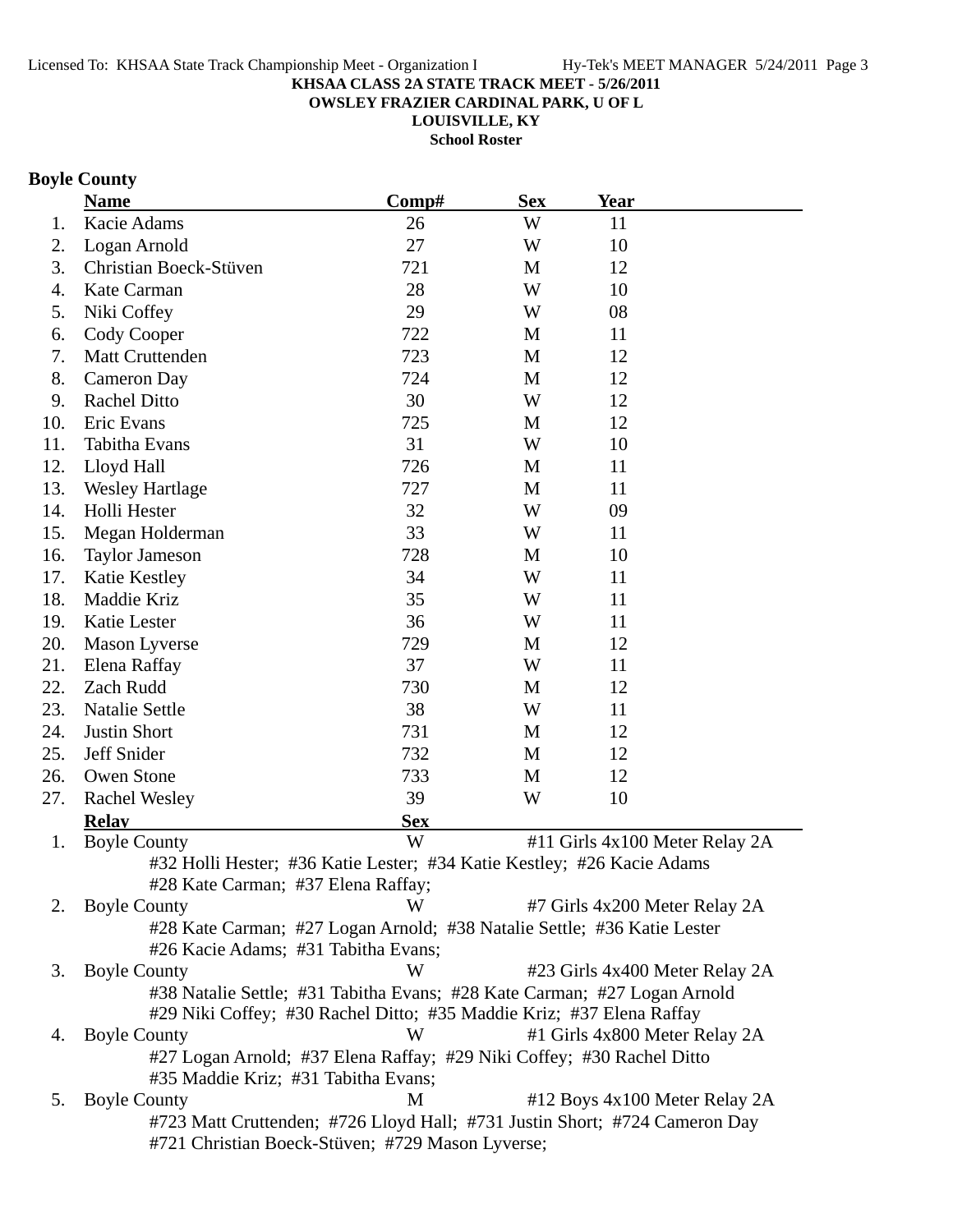## **LOUISVILLE, KY**

## **School Roster**

### **Boyle County**

|    | <b>Relay</b>        |                                                            | <b>Sex</b>                                                                             |  |
|----|---------------------|------------------------------------------------------------|----------------------------------------------------------------------------------------|--|
| 6. | <b>Boyle County</b> | М                                                          | #8 Boys 4x200 Meter Relay 2A                                                           |  |
|    |                     |                                                            | #723 Matt Cruttenden; #721 Christian Boeck-Stüven; #726 Lloyd Hall; #729 Mason Lyverse |  |
|    |                     | #731 Justin Short; #732 Jeff Snider; #727 Wesley Hartlage; |                                                                                        |  |
|    | <b>Boyle County</b> | M                                                          | #24 Boys 4x400 Meter Relay 2A                                                          |  |
|    |                     |                                                            | #726 Lloyd Hall; #731 Justin Short; #730 Zach Rudd; #729 Mason Lyverse                 |  |
|    |                     |                                                            | #725 Eric Evans; #733 Owen Stone; #721 Christian Boeck-Stüven; #732 Jeff Snider        |  |
|    | <b>Boyle County</b> | M                                                          | #2 Boys 4x800 Meter Relay 2A                                                           |  |
|    |                     |                                                            | #725 Eric Evans; #728 Taylor Jameson; #733 Owen Stone; #730 Zach Rudd                  |  |
|    |                     | #732 Jeff Snider; #723 Matt Cruttenden;                    |                                                                                        |  |

### **Bullitt East**

|    | <b>Name</b>            | Comp# | <b>Sex</b> | Year |  |
|----|------------------------|-------|------------|------|--|
|    | Jacob Duvall           | 734   | M          |      |  |
|    | 2. Lynsey Milburn      | 40    | W          |      |  |
|    | 3. Andrew Okruch       | 735   | М          |      |  |
| 4. | Jessica Prell          | 41    | W          | 09   |  |
|    | <b>Trevor Troutman</b> | 736   | M          |      |  |

## **Butler County**

|        | <b>Name</b>                                                           | Comp#      | <b>Sex</b> | Year                                                                                                                                                                                                                                                                                                                               |  |  |  |
|--------|-----------------------------------------------------------------------|------------|------------|------------------------------------------------------------------------------------------------------------------------------------------------------------------------------------------------------------------------------------------------------------------------------------------------------------------------------------|--|--|--|
| Ι.     | Corey Burden                                                          | 737        | M          | 12                                                                                                                                                                                                                                                                                                                                 |  |  |  |
|        | <b>Charlie Caston</b>                                                 | 738        | M          | 12                                                                                                                                                                                                                                                                                                                                 |  |  |  |
| 3.     | Clay Embry                                                            | 739        | М          | 11                                                                                                                                                                                                                                                                                                                                 |  |  |  |
| 4.     | Dylan Havens                                                          | 740        | М          | 10                                                                                                                                                                                                                                                                                                                                 |  |  |  |
|        | Drew Henderson                                                        | 741        | M          | 09                                                                                                                                                                                                                                                                                                                                 |  |  |  |
| 6.     | Ty Perry                                                              | 742        | M          | 12                                                                                                                                                                                                                                                                                                                                 |  |  |  |
|        | <b>Shawn Smith</b>                                                    | 743        | М          | 12                                                                                                                                                                                                                                                                                                                                 |  |  |  |
| 8.     | Kayla Spurgeon                                                        | 42         | W          | 10                                                                                                                                                                                                                                                                                                                                 |  |  |  |
|        | <b>Relay</b>                                                          | <b>Sex</b> |            |                                                                                                                                                                                                                                                                                                                                    |  |  |  |
|        | <b>Butler County</b>                                                  | M          |            | #12 Boys 4x100 Meter Relay 2A                                                                                                                                                                                                                                                                                                      |  |  |  |
|        | #738 Charlie Caston; #742 Ty Perry; #739 Clay Embry; #743 Shawn Smith |            |            |                                                                                                                                                                                                                                                                                                                                    |  |  |  |
|        | #741 Drew Henderson; #740 Dylan Havens; #737 Corey Burden;            |            |            |                                                                                                                                                                                                                                                                                                                                    |  |  |  |
| $\sim$ | $D-1$ $\sim$ $C$ $\sim$ $\sim$                                        |            |            | $\mathbf{M}$ $\mathbf{H}$ $\mathbf{D}$ $\mathbf{L}$ $\mathbf{D}$ $\mathbf{L}$ $\mathbf{L}$ $\mathbf{D}$ $\mathbf{M}$ $\mathbf{L}$ $\mathbf{L}$ $\mathbf{D}$ $\mathbf{L}$ $\mathbf{L}$ $\mathbf{L}$ $\mathbf{L}$ $\mathbf{L}$ $\mathbf{L}$ $\mathbf{L}$ $\mathbf{L}$ $\mathbf{L}$ $\mathbf{L}$ $\mathbf{L}$ $\mathbf{L}$ $\mathbf{$ |  |  |  |

2. Butler County **12. Butler County** 12. Butler Relay 2A #738 Charlie Caston; #742 Ty Perry; #739 Clay Embry; #743 Shawn Smith #737 Corey Burden; #741 Drew Henderson; #740 Dylan Havens;

## **Caldwell County**

| <b>Name</b>    | Comp# | Sex | Year |  |
|----------------|-------|-----|------|--|
| 1. Javon Brown | 744   | M   |      |  |
| 2. Nikki Payne | 43    | W   |      |  |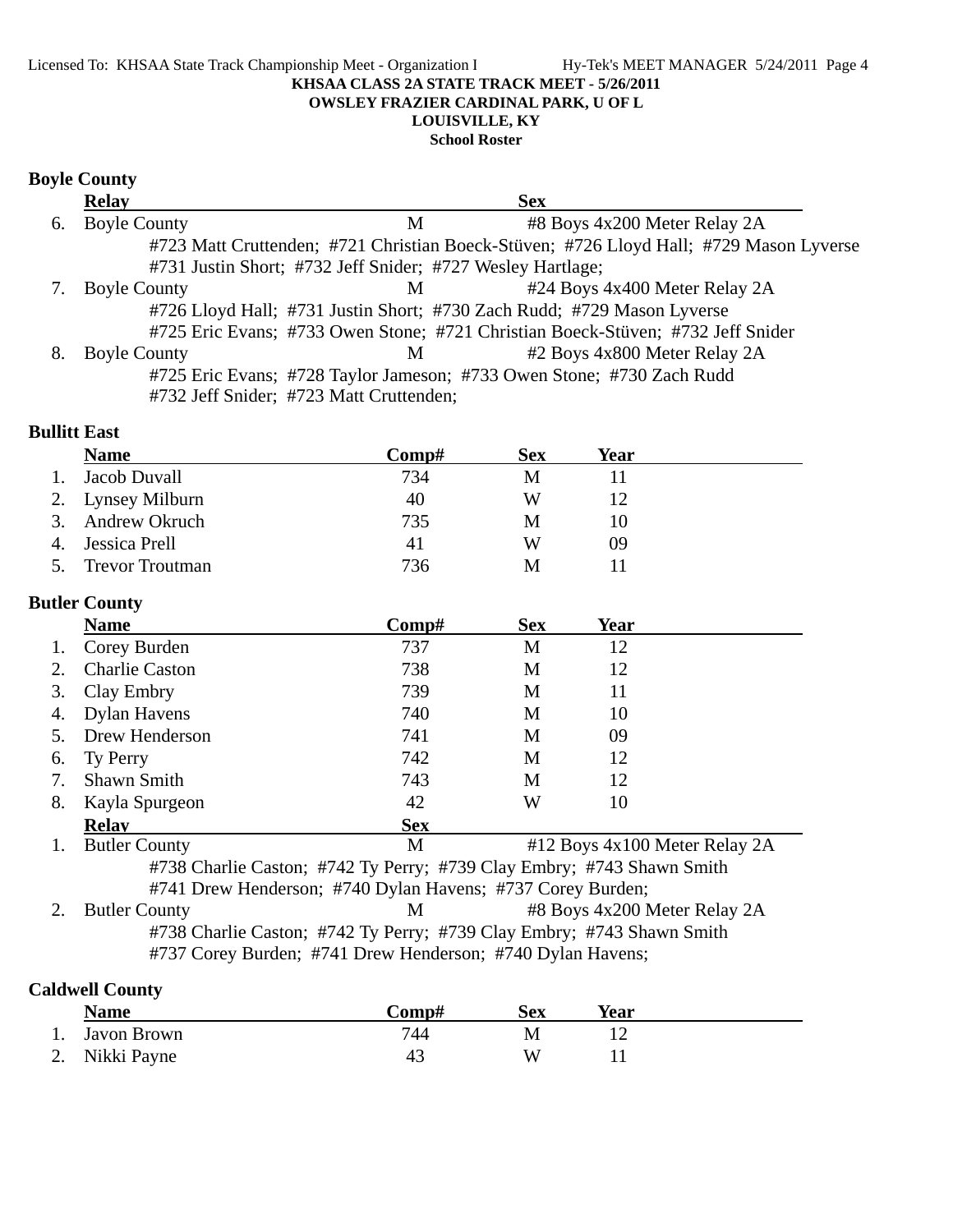**OWSLEY FRAZIER CARDINAL PARK, U OF L**

**LOUISVILLE, KY**

**School Roster**

### **Calloway County**

|    | <b>Name</b>           | Comp#      | <b>Sex</b> | Year |  |
|----|-----------------------|------------|------------|------|--|
| 1. | <b>Emily Chrisman</b> | 44         | W          | 12   |  |
|    | 2. Kennedy Crawford   | 45         | W          | 12   |  |
| 3. | <b>Allie Daniel</b>   | 46         | W          | 10   |  |
|    | 4. Lauren Eastwood    | 47         | W          | 07   |  |
|    | 5. Abby Futrell       | 48         | W          | 11   |  |
|    | 6. Kelsey Gray        | 49         | W          | 12   |  |
| 7. | Delissa Green         | 50         | W          | 08   |  |
| 8. | Jordan Tetrev         | 51         | W          | 10   |  |
| 9. | <b>Ryan Thurman</b>   | 745        | М          | 12   |  |
|    | <b>Relav</b>          | <b>Sex</b> |            |      |  |

1. Calloway County W #1 Girls 4x800 Meter Relay 2A #49 Kelsey Gray; #46 Allie Daniel; #51 Jordan Tetrev; #50 Delissa Green #47 Lauren Eastwood;

### **Casey County**

|     | <b>Name</b>                                                                     | Comp#                                                                             | <b>Sex</b>  | Year                           |                                |
|-----|---------------------------------------------------------------------------------|-----------------------------------------------------------------------------------|-------------|--------------------------------|--------------------------------|
| 1.  | Kaitlyn Carmicle                                                                | 52                                                                                | W           | 10                             |                                |
| 2.  | Tiara Cochran                                                                   | 53                                                                                | W           | 08                             |                                |
| 3.  | Jordan Ellison                                                                  | 746                                                                               | M           | 12                             |                                |
| 4.  | <b>BJ</b> Hogue                                                                 | 54                                                                                | W           | 12                             |                                |
| 5.  | Jasamine Johnson                                                                | 55                                                                                | W           | 10                             |                                |
| 6.  | Joe Lee                                                                         | 747                                                                               | M           | 12                             |                                |
| 7.  | Lakken Miller                                                                   | 56                                                                                | W           | 08                             |                                |
| 8.  | Nicole Nagy                                                                     | 57                                                                                | W           | 10                             |                                |
| 9.  | Laura Parris                                                                    | 58                                                                                | W           | 10                             |                                |
| 10. | Micah Smith                                                                     | 748                                                                               | M           | 10                             |                                |
| 11. | <b>Shelby Stringer</b>                                                          | 59                                                                                | W           | 09                             |                                |
| 12. | Shauna Wardrip                                                                  | 60                                                                                | W           | 11                             |                                |
|     | Relav                                                                           | <b>Sex</b>                                                                        |             |                                |                                |
| 1.  | <b>Casey County</b>                                                             | W                                                                                 |             | #11 Girls 4x100 Meter Relay 2A |                                |
|     | #55 Jasamine Johnson; #53 Tiara Cochran; #52 Kaitlyn Carmicle; #58 Laura Parris |                                                                                   |             |                                |                                |
|     | #56 Lakken Miller; #59 Shelby Stringer;                                         |                                                                                   |             |                                |                                |
| 2.  | <b>Casey County</b>                                                             | W                                                                                 |             | #7 Girls 4x200 Meter Relay 2A  |                                |
|     | $\mathbf{u} \in \mathbf{A}$ is the set of $\mathbf{A}$                          | $\cdot$ 1 $\cdot$ $\cdot$ $\cdot$ $\cdot$ $\cdot$ $\cdot$ $\cdot$<br>$\mathbf{r}$ | $H = F + T$ | $\mathbf{r}$ 1                 | $H = 2T - 11$ Me <sup>11</sup> |

#52 Kaitlyn Carmicle; #58 Laura Parris; #55 Jasamine Johnson; #56 Lakken Miller #53 Tiara Cochran; #59 Shelby Stringer;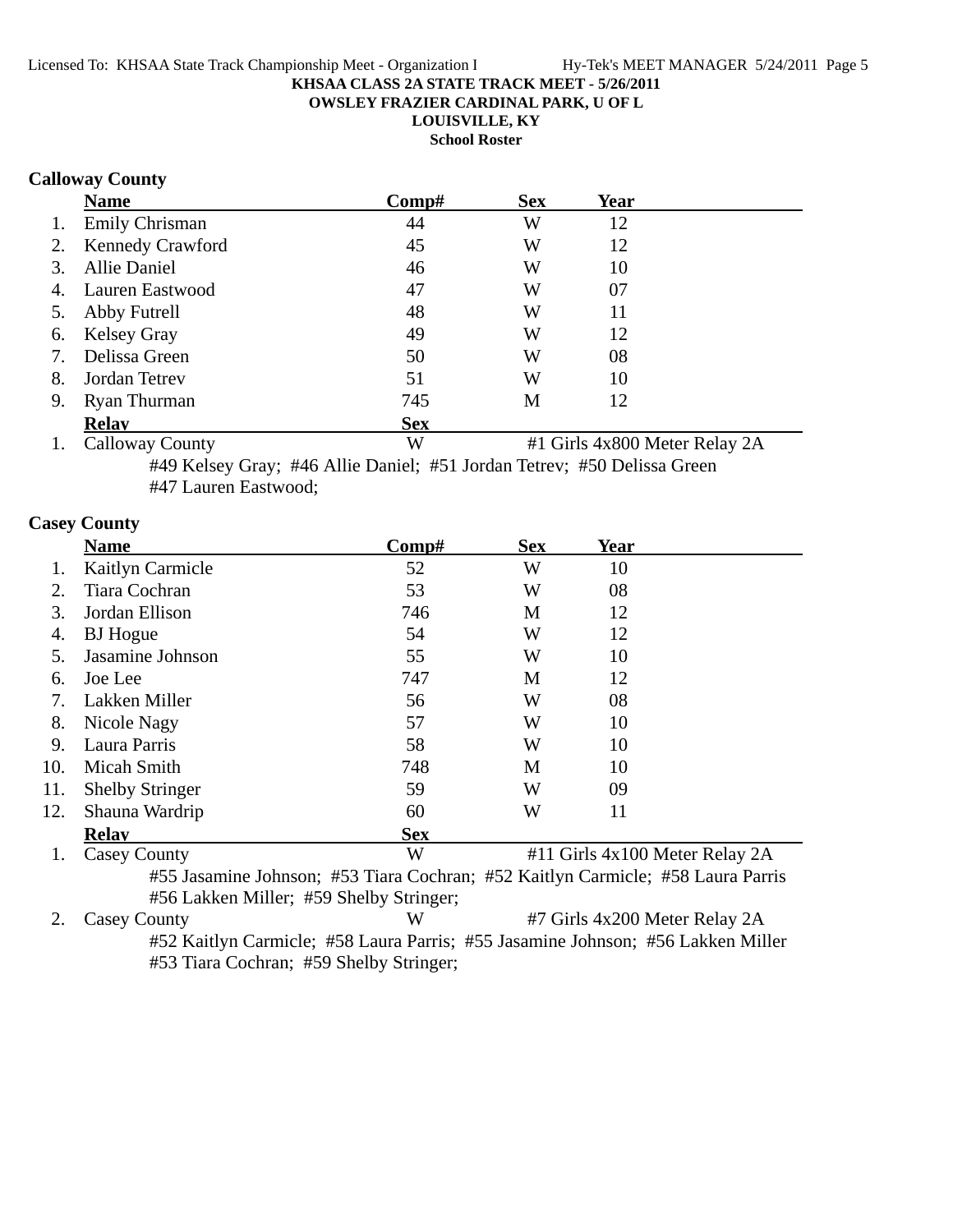**OWSLEY FRAZIER CARDINAL PARK, U OF L**

**LOUISVILLE, KY School Roster**

## **Central**

|     | <b>Name</b>                                                                       | Comp#      | <b>Sex</b> | <b>Year</b> |                                                                                      |
|-----|-----------------------------------------------------------------------------------|------------|------------|-------------|--------------------------------------------------------------------------------------|
| 1.  | Dazha Berry                                                                       | 61         | W          | 09          |                                                                                      |
| 2.  | Husanta Camara                                                                    | 62         | W          | 09          |                                                                                      |
| 3.  | <b>Cheyney Carney</b>                                                             | 63         | W          | 09          |                                                                                      |
| 4.  | <b>Sidney Clark</b>                                                               | 64         | W          | 09          |                                                                                      |
| 5.  | Kevon Dunbar                                                                      | 749        | M          | 12          |                                                                                      |
| 6.  | <b>Royality Finn</b>                                                              | 65         | W          | 12          |                                                                                      |
| 7.  | Kayla Forrest                                                                     | 66         | W          | 12          |                                                                                      |
| 8.  | <b>Tashon Gibbs</b>                                                               | 750        | M          | 09          |                                                                                      |
| 9.  | Asia Gibson                                                                       | 67         | W          | 10          |                                                                                      |
| 10. | Cha'Niquia Gore                                                                   | 68         | W          | 12          |                                                                                      |
| 11. | Jajuan Hailey                                                                     | 751        | M          | 09          |                                                                                      |
| 12. | Jaz Hayes                                                                         | 752        | M          | 10          |                                                                                      |
| 13. | <b>Chantel Henry</b>                                                              | 69         | W          | 12          |                                                                                      |
| 14. | Geron Johnson                                                                     | 753        | M          | 11          |                                                                                      |
| 15. | Tajh Milliken                                                                     | 754        | M          | 11          |                                                                                      |
| 16. | <b>Brooke Payne</b>                                                               | 70         | W          | 09          |                                                                                      |
| 17. | Darren Powell                                                                     | 755        | M          | 09          |                                                                                      |
| 18. | Keon Scott                                                                        | 756        | M          | 12          |                                                                                      |
| 19. | <b>Cess Shamberger</b>                                                            | 757        | M          | 11          |                                                                                      |
| 20. | Maya Spalding                                                                     | 71         | W          | 10          |                                                                                      |
| 21. | Reggie Speight JR                                                                 | 758        | M          | 11          |                                                                                      |
| 22. | <b>Demondrea Starnes</b>                                                          | 72         | W          | 10          |                                                                                      |
| 23. | Erica Talbott                                                                     | 73         | W          | 10          |                                                                                      |
| 24. | <b>Anthony Thompson</b>                                                           | 759        | M          | 10          |                                                                                      |
| 25. | Robin Thompson                                                                    | 74         | W          | 09          |                                                                                      |
| 26. | <b>Anthony Wales</b>                                                              | 760        | M          | 11          |                                                                                      |
| 27. | Shalia Williams                                                                   | 75         | W          | 12          |                                                                                      |
|     | <b>Relay</b>                                                                      | <b>Sex</b> |            |             |                                                                                      |
| 1.  | Central                                                                           | W          |            |             | #11 Girls 4x100 Meter Relay 2A                                                       |
|     | #69 Chantel Henry; #63 Cheyney Carney; #72 Demondrea Starnes; #68 Cha'Niquia Gore |            |            |             |                                                                                      |
|     | #64 Sidney Clark; #62 Husanta Camara; #73 Erica Talbott;                          |            |            |             |                                                                                      |
| 2.  | Central                                                                           | W          |            |             | #7 Girls 4x200 Meter Relay 2A                                                        |
|     | #69 Chantel Henry; #72 Demondrea Starnes; #61 Dazha Berry; #63 Cheyney Carney     |            |            |             |                                                                                      |
|     | #64 Sidney Clark; #62 Husanta Camara; #73 Erica Talbott; #70 Brooke Payne         |            |            |             |                                                                                      |
| 3.  | Central                                                                           | W          |            |             | #23 Girls 4x400 Meter Relay 2A                                                       |
|     | #69 Chantel Henry; #61 Dazha Berry; #67 Asia Gibson; #71 Maya Spalding            |            |            |             |                                                                                      |
|     | #66 Kayla Forrest; #68 Cha'Niquia Gore;                                           |            |            |             |                                                                                      |
| 4.  | Central                                                                           | M          |            |             | #12 Boys 4x100 Meter Relay 2A                                                        |
|     | #756 Keon Scott; #749 Kevon Dunbar; #755 Darren Powell; #760 Anthony Wales        |            |            |             |                                                                                      |
|     | #753 Geron Johnson; #752 Jaz Hayes; #751 Jajuan Hailey; #750 Tashon Gibbs         |            |            |             |                                                                                      |
| 5.  | Central                                                                           | M          |            |             | #24 Boys 4x400 Meter Relay 2A                                                        |
|     | #752 Jaz Hayes; #749 Kevon Dunbar; #760 Anthony Wales; #756 Keon Scott            |            |            |             |                                                                                      |
|     |                                                                                   |            |            |             | #755 Darren Powell; #759 Anthony Thompson; #757 Cess Shamberger; #758 Reggie Speight |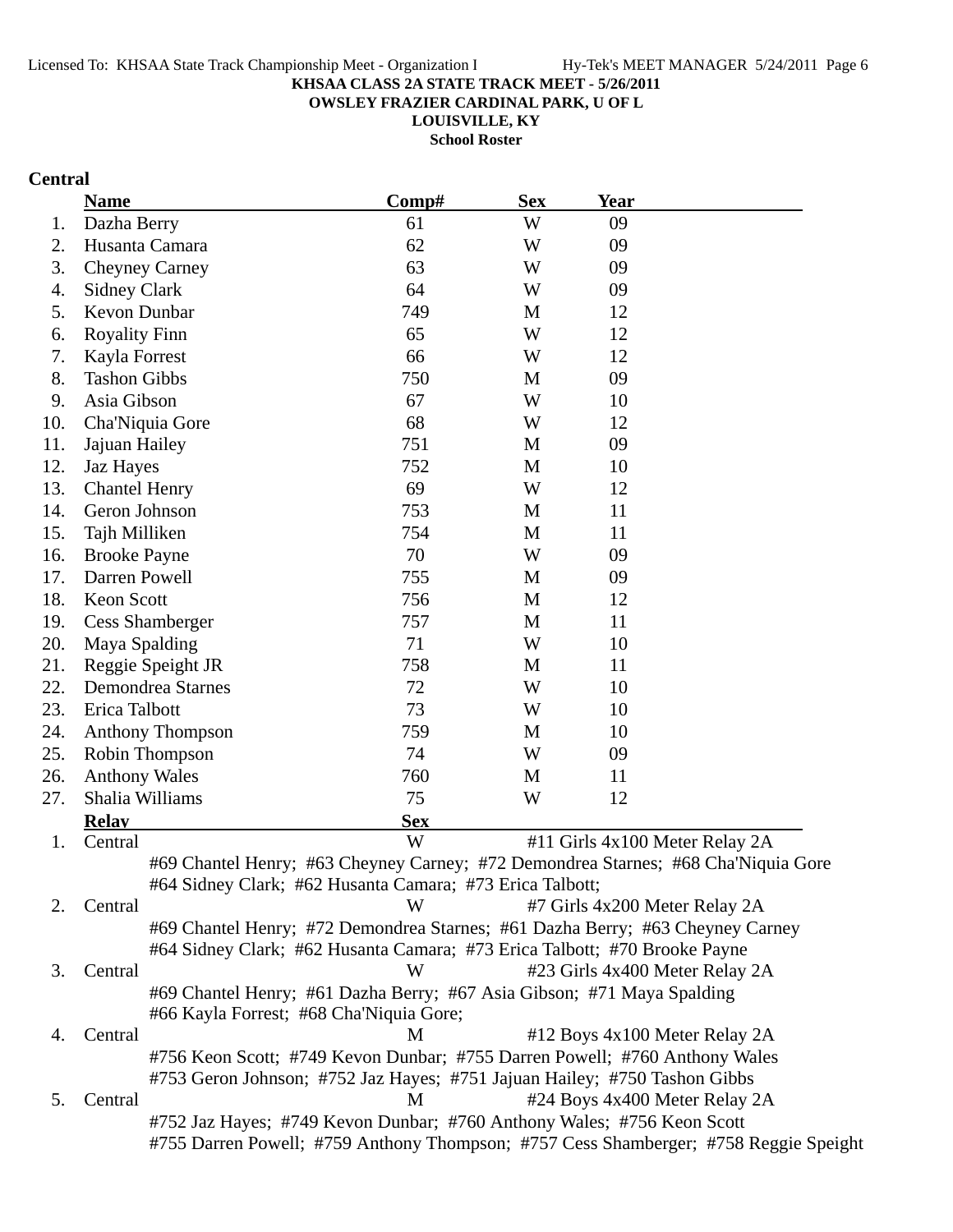**OWSLEY FRAZIER CARDINAL PARK, U OF L**

**LOUISVILLE, KY School Roster**

#### **Christian Academy-Louisville**

|     | <b>Name</b>                                                                   | Comp#      | <b>Sex</b>   | <b>Year</b> |                                |
|-----|-------------------------------------------------------------------------------|------------|--------------|-------------|--------------------------------|
| 1.  | <b>Jason Allen</b>                                                            | 761        | $\mathbf M$  | 12          |                                |
| 2.  | Nathan Allen                                                                  | 762        | M            | 12          |                                |
| 3.  | <b>Jonathon Blount</b>                                                        | 763        | M            | 12          |                                |
| 4.  | <b>Sarah Beth Burnett</b>                                                     | 76         | W            | 10          |                                |
| 5.  | Erika Busse                                                                   | 77         | W            | 10          |                                |
| 6.  | Logan Crawford                                                                | 764        | $\mathbf{M}$ | 12          |                                |
| 7.  | Allie Davis                                                                   | 78         | W            | 09          |                                |
| 8.  | <b>Ryan Dixon</b>                                                             | 765        | M            | 11          |                                |
| 9.  | Katelyn Enyeart                                                               | 79         | W            | 09          |                                |
| 10. | <b>Madison Evans</b>                                                          | 80         | W            | 11          |                                |
| 11. | Lana Franzcek                                                                 | 81         | W            | 12          |                                |
| 12. | <b>Garrett Gamble</b>                                                         | 766        | M            | 12          |                                |
| 13. | Michael Hawkins                                                               | 767        | M            | 10          |                                |
| 14. | Caty Herd                                                                     | 82         | W            | 11          |                                |
| 15. | Hunter Holden                                                                 | 768        | M            | 12          |                                |
| 16. | Reagan Jones                                                                  | 83         | W            | 11          |                                |
| 17. | <b>Tyler Karnes</b>                                                           | 769        | M            | 12          |                                |
| 18. | Alli Lawson                                                                   | 84         | W            | 10          |                                |
| 19. | <b>Caleb Love</b>                                                             | 770        | M            | 12          |                                |
| 20. | <b>Rachel McKinley</b>                                                        | 85         | W            | 11          |                                |
| 21. | Lauren Noblitt                                                                | 86         | W            | 11          |                                |
| 22. | Paige Raque                                                                   | 87         | W            | 12          |                                |
| 23. | Jenna Rogers                                                                  | 88         | W            | 12          |                                |
| 24. | Abigail Rose                                                                  | 89         | W            | 09          |                                |
| 25. | <b>Adam Shelton</b>                                                           | 771        | M            | 09          |                                |
| 26. | <b>Matthew Sherman</b>                                                        | 772        | M            | 09          |                                |
| 27. | <b>Tessa Sipe</b>                                                             | 90         | W            | 09          |                                |
| 28. | Sarah Weedman                                                                 | 91         | W            | 09          |                                |
| 29. | Andrew Wilder                                                                 | 773        | M            | 12          |                                |
| 30. | Max Wilder                                                                    | 774        | M            | 09          |                                |
|     | <b>Relay</b>                                                                  | <b>Sex</b> |              |             |                                |
| 1.  | Christian Academy-Louisville                                                  | W          |              |             | #11 Girls 4x100 Meter Relay 2A |
|     | #81 Lana Franzcek; #78 Allie Davis; #89 Abigail Rose; #87 Paige Raque         |            |              |             |                                |
|     | #80 Madison Evans; #79 Katelyn Enyeart; #91 Sarah Weedman; #86 Lauren Noblitt |            |              |             |                                |
| 2.  | Christian Academy-Louisville                                                  | W          |              |             | #23 Girls 4x400 Meter Relay 2A |
|     | #77 Erika Busse; #81 Lana Franzcek; #76 Sarah Beth Burnett; #84 Alli Lawson   |            |              |             |                                |

#86 Lauren Noblitt; #89 Abigail Rose; #87 Paige Raque; #80 Madison Evans 3. Christian Academy-Louisville W #1 Girls 4x800 Meter Relay 2A #77 Erika Busse; #76 Sarah Beth Burnett; #82 Caty Herd; #84 Alli Lawson #86 Lauren Noblitt; #88 Jenna Rogers; #85 Rachel McKinley; #81 Lana Franzcek 4. Christian Academy-Louisville M #8 Boys 4x200 Meter Relay 2A #773 Andrew Wilder; #764 Logan Crawford; #770 Caleb Love; #761 Jason Allen #766 Garrett Gamble; #762 Nathan Allen; #771 Adam Shelton; #765 Ryan Dixon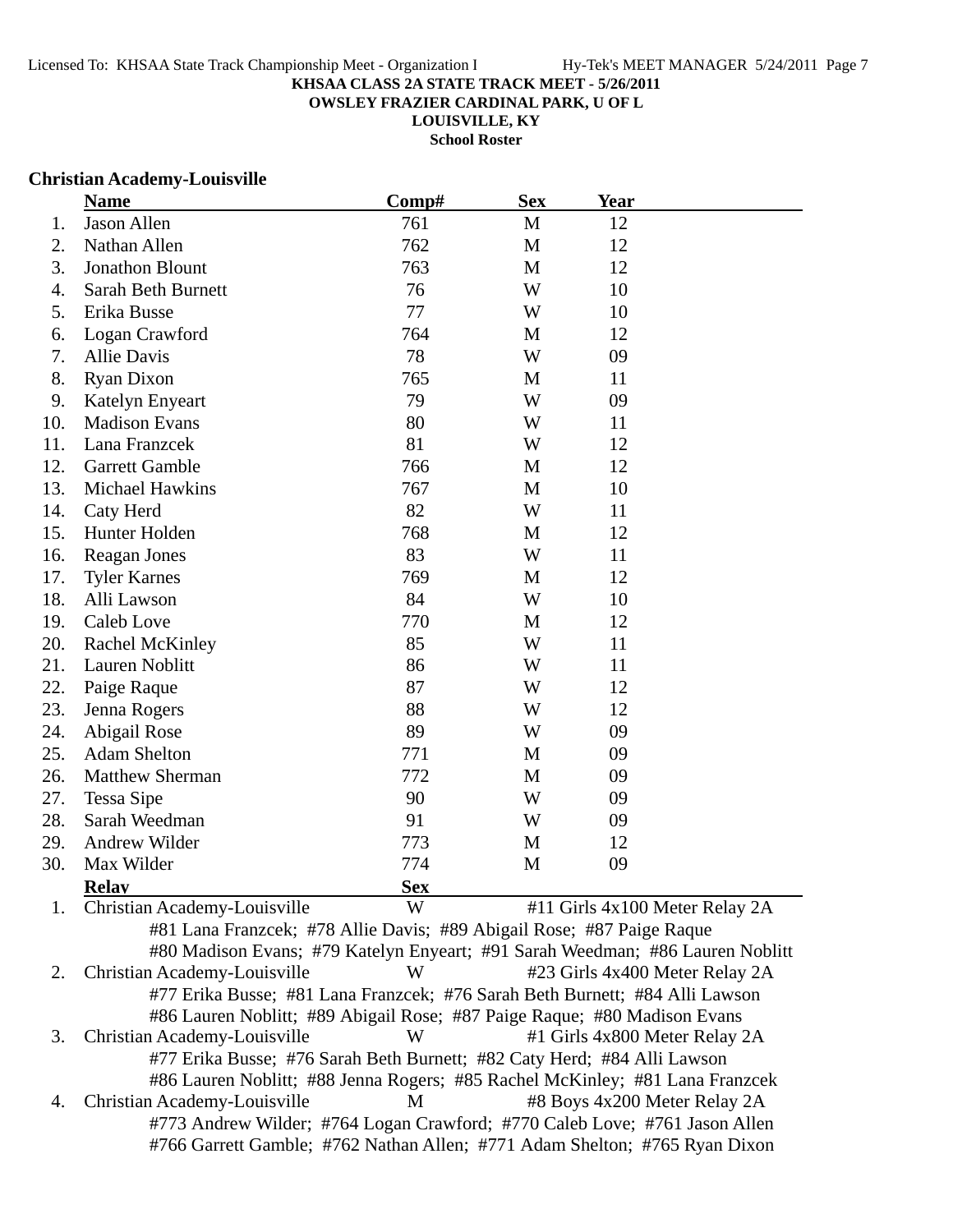#### Licensed To: KHSAA State Track Championship Meet - Organization I Hy-Tek's MEET MANAGER 5/24/2011 Page 8 **KHSAA CLASS 2A STATE TRACK MEET - 5/26/2011 OWSLEY FRAZIER CARDINAL PARK, U OF L LOUISVILLE, KY School Roster**

### **Christian Academy-Louisville**

| <b>Relay</b>                    |   | <b>Sex</b>                                                                    |  |
|---------------------------------|---|-------------------------------------------------------------------------------|--|
| 5. Christian Academy-Louisville | M | #24 Boys 4x400 Meter Relay 2A                                                 |  |
|                                 |   | #770 Caleb Love; #766 Garrett Gamble; #764 Logan Crawford; #773 Andrew Wilder |  |
|                                 |   | #762 Nathan Allen; #761 Jason Allen; #767 Michael Hawkins; #768 Hunter Holden |  |
| 6. Christian Academy-Louisville | M | #2 Boys 4x800 Meter Relay 2A                                                  |  |
|                                 |   | #766 Garrett Gamble; #769 Tyler Karnes; #768 Hunter Holden; #762 Nathan Allen |  |
|                                 |   | #767 Michael Hawkins; #772 Matthew Sherman; #774 Max Wilder; #761 Jason Allen |  |

| Corbin |                |       |     |      |  |
|--------|----------------|-------|-----|------|--|
|        | <b>Name</b>    | Comp# | Sex | Year |  |
|        | Jessica Miller | $Q^2$ | W   |      |  |
|        | 2. Tarah Remy  | 93    | W   |      |  |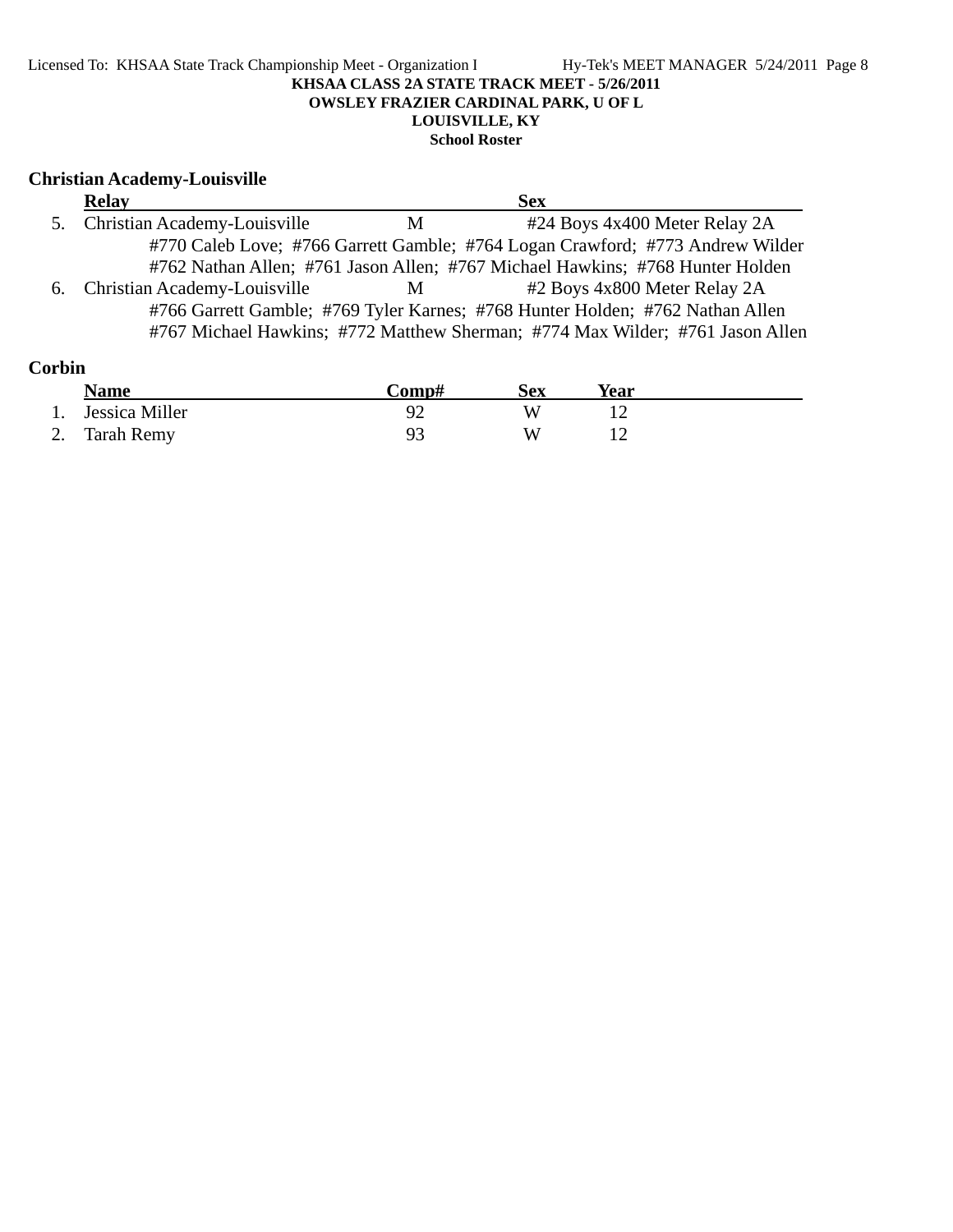**OWSLEY FRAZIER CARDINAL PARK, U OF L**

**LOUISVILLE, KY School Roster**

### **Covington Catholic**

|     | <b>Name</b>                                                                        | Comp#      | <b>Sex</b>   | Year |                               |
|-----|------------------------------------------------------------------------------------|------------|--------------|------|-------------------------------|
| 1.  | Matt Baker                                                                         | 775        | M            | 12   |                               |
| 2.  | <b>Thomas Batts</b>                                                                | 776        | M            | 11   |                               |
| 3.  | Michael Bowdy                                                                      | 777        | $\mathbf{M}$ | 12   |                               |
| 4.  | Christian Clark                                                                    | 778        | M            | 11   |                               |
| 5.  | Alex Connelly                                                                      | 779        | $\mathbf{M}$ | 12   |                               |
| 6.  | <b>Ethan Egbers</b>                                                                | 780        | $\mathbf{M}$ | 10   |                               |
| 7.  | Alex Flynn                                                                         | 781        | M            | 11   |                               |
| 8.  | <b>Christian Greenwell</b>                                                         | 782        | M            | 10   |                               |
| 9.  | <b>Austin Hudepohl</b>                                                             | 783        | M            | 12   |                               |
| 10. | Sean Kreke                                                                         | 784        | M            | 11   |                               |
| 11. | Khang Le                                                                           | 785        | M            | 12   |                               |
| 12. | <b>Adam Mardis</b>                                                                 | 786        | M            | 11   |                               |
| 13. | <b>Connor Maschinot</b>                                                            | 787        | M            | 12   |                               |
| 14. | <b>Brian Menke</b>                                                                 | 788        | M            | 09   |                               |
| 15. | <b>Ryan Panoushek</b>                                                              | 789        | M            | 11   |                               |
| 16. | <b>Paul Ritter</b>                                                                 | 790        | M            | 12   |                               |
| 17. | Sam Ruwe                                                                           | 791        | M            | 11   |                               |
| 18. | Eric Schieman                                                                      | 792        | M            | 11   |                               |
| 19. | Brayden Schlagbaum                                                                 | 793        | M            | 11   |                               |
| 20. | <b>Ryan Snyder</b>                                                                 | 794        | M            | 12   |                               |
| 21. | Zach Toebben                                                                       | 795        | M            | 10   |                               |
| 22. | Will Torbeck                                                                       | 796        | M            | 12   |                               |
|     | <b>Relav</b>                                                                       | <b>Sex</b> |              |      |                               |
| 1.  | Covington Catholic                                                                 | M          |              |      | #12 Boys 4x100 Meter Relay 2A |
|     | #777 Michael Bowdy; #787 Connor Maschinot; #776 Thomas Batts; #783 Austin Hudepohl |            |              |      |                               |
|     | #778 Christian Clark; #780 Ethan Egbers;                                           |            |              |      |                               |
| 2.  | <b>Covington Catholic</b>                                                          | M          |              |      | #8 Boys 4x200 Meter Relay 2A  |
|     | #787 Connor Maschinot; #795 Zach Toebben; #783 Austin Hudepohl; #776 Thomas Batts  |            |              |      |                               |
|     | #778 Christian Clark; #780 Ethan Egbers;                                           |            |              |      |                               |
| 3.  | Covington Catholic                                                                 | M          |              |      | #24 Boys 4x400 Meter Relay 2A |
|     | #794 Ryan Snyder; #795 Zach Toebben; #796 Will Torbeck; #789 Ryan Panoushek        |            |              |      |                               |
|     | #779 Alex Connelly; #780 Ethan Egbers; #781 Alex Flynn;                            |            |              |      |                               |
| 4.  | Covington Catholic                                                                 | M          |              |      | #2 Boys 4x800 Meter Relay 2A  |
|     | #775 Matt Baker; #781 Alex Flynn; #782 Christian Greenwell; #784 Sean Kreke        |            |              |      |                               |
|     | #785 Khang Le; #791 Sam Ruwe; #792 Eric Schieman;                                  |            |              |      |                               |
|     |                                                                                    |            |              |      |                               |

### **East Carter**

| <b>Name</b>         | Comp# | <b>Sex</b> | Year |  |
|---------------------|-------|------------|------|--|
| 1. Macy Dyer        | 94    | W          | 09   |  |
| 2. Kirstian Jordan  | 95    | W          |      |  |
| 3. Kirsten Morant   | 96    | W          |      |  |
| 4. Alexander Napier | 797   | М          | 10   |  |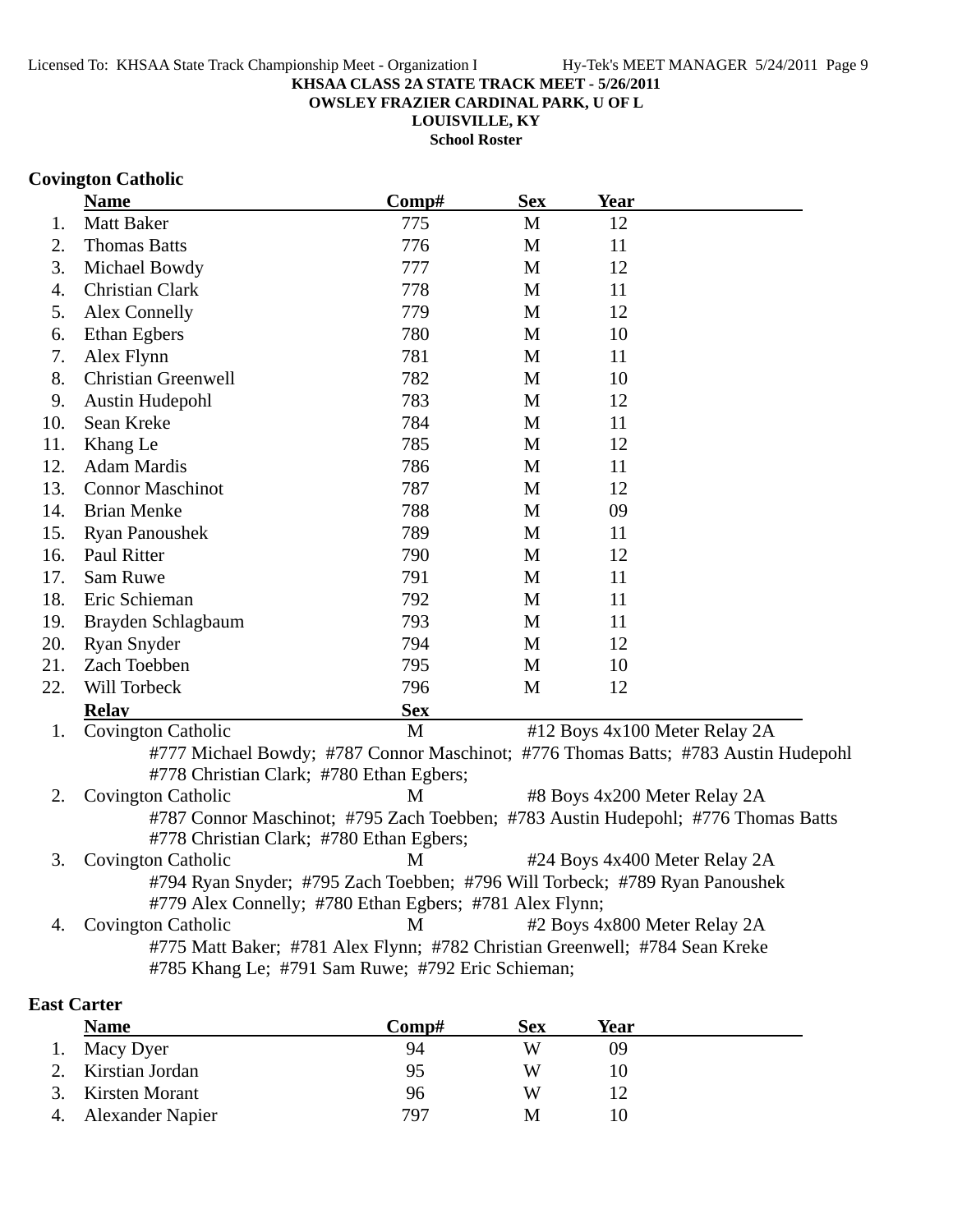**OWSLEY FRAZIER CARDINAL PARK, U OF L**

**LOUISVILLE, KY**

**School Roster**

## **East Jessamine**

|     | <b>Name</b>                                                           | Comp#      | <b>Sex</b> | Year                                                                                 |
|-----|-----------------------------------------------------------------------|------------|------------|--------------------------------------------------------------------------------------|
| 1.  | <b>Brandon Back</b>                                                   | 798        | M          | 11                                                                                   |
| 2.  | <b>Halee Beazley</b>                                                  | 97         | W          | 11                                                                                   |
| 3.  | Tayla Bondurant                                                       | 98         | W          | 09                                                                                   |
| 4.  | Cody Collins                                                          | 799        | M          | 11                                                                                   |
| 5.  | Jacob Cosby                                                           | 800        | M          | 11                                                                                   |
| 6.  | <b>Shelby Courtney</b>                                                | 99         | W          | 11                                                                                   |
| 7.  | Daylei Dekrey                                                         | 100        | W          | 11                                                                                   |
| 8.  | Drew Goettl                                                           | 801        | M          | 10                                                                                   |
| 9.  | Tessa Griffin                                                         | 101        | W          | 11                                                                                   |
| 10. | Matt Hall                                                             | 802        | M          | 11                                                                                   |
| 11. | Rebekah Henderson                                                     | 102        | W          | 11                                                                                   |
| 12. | Cameron Johnson                                                       | 803        | M          | 11                                                                                   |
| 13. | Robbie Laugenburger                                                   | 804        | M          | 11                                                                                   |
| 14. | Danielle Lee                                                          | 103        | W          | 11                                                                                   |
| 15. | Alex Maina                                                            | 805        | M          | 12                                                                                   |
| 16. | <b>Emily Montgomery</b>                                               | 104        | W          | 11                                                                                   |
| 17. | <b>Mallory Osborne</b>                                                | 105        | W          | 10                                                                                   |
| 18. | <b>Cody Parks</b>                                                     | 806        | M          | 11                                                                                   |
| 19. | David Prewitt                                                         | 807        | M          | 11                                                                                   |
| 20. | Kayla Richards                                                        | 106        | W          | 11                                                                                   |
| 21. | <b>James Russell</b>                                                  | 808        | M          | 11                                                                                   |
| 22. | <b>Cameron Thomas</b>                                                 | 809        | M          | 11                                                                                   |
| 23. | Lacey Tingley                                                         | 107        | W          | 10                                                                                   |
| 24. | John Woodward                                                         | 810        | M          | 09                                                                                   |
|     | <b>Relav</b>                                                          | <b>Sex</b> |            |                                                                                      |
| 1.  | East Jessamine                                                        | W          |            | #1 Girls 4x800 Meter Relay 2A                                                        |
|     |                                                                       |            |            | #102 Rebekah Henderson; #97 Halee Beazley; #104 Emily Montgomery; #99 Shelby Courtne |
|     |                                                                       |            |            | #101 Tessa Griffin; #105 Mallory Osborne; #107 Lacey Tingley; #98 Tayla Bondurant    |
| 2.  | East Jessamine                                                        | M          |            | #12 Boys 4x100 Meter Relay 2A                                                        |
|     |                                                                       |            |            | #809 Cameron Thomas; #803 Cameron Johnson; #808 James Russell; #807 David Prewitt    |
|     | #800 Jacob Cosby; #798 Brandon Back; #802 Matt Hall; #805 Alex Maina  |            |            |                                                                                      |
| 3.  | East Jessamine                                                        | M          |            | #8 Boys 4x200 Meter Relay 2A                                                         |
|     |                                                                       |            |            | #809 Cameron Thomas; #803 Cameron Johnson; #805 Alex Maina; #807 David Prewitt       |
|     |                                                                       |            |            | #800 Jacob Cosby; #808 James Russell; #798 Brandon Back; #804 Robbie Laugenburger    |
| 4.  | East Jessamine                                                        | M          |            | #24 Boys 4x400 Meter Relay 2A                                                        |
|     | #799 Cody Collins; #805 Alex Maina; #798 Brandon Back; #802 Matt Hall |            |            |                                                                                      |
|     |                                                                       |            |            | #807 David Prewitt; #804 Robbie Laugenburger; #810 John Woodward; #809 Cameron Thom  |
| 5.  | East Jessamine                                                        | M          |            | #2 Boys 4x800 Meter Relay 2A                                                         |
|     | #799 Cody Collins; #798 Brandon Back; #806 Cody Parks; #802 Matt Hall |            |            |                                                                                      |
|     |                                                                       |            |            | #804 Robbie Laugenburger; #805 Alex Maina; #801 Drew Goettl; #807 David Prewitt      |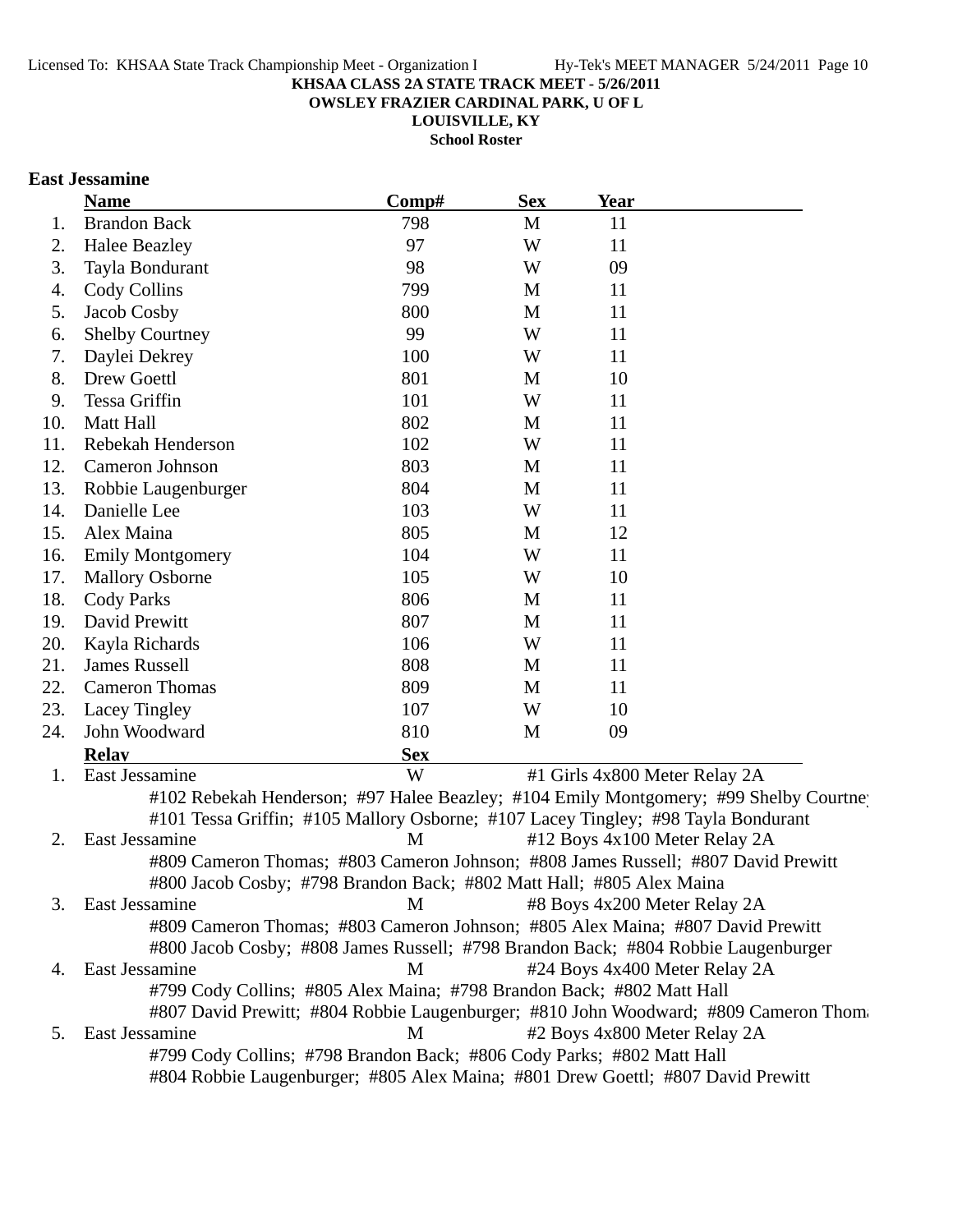**OWSLEY FRAZIER CARDINAL PARK, U OF L**

**LOUISVILLE, KY**

**School Roster**

## **Edmonson County**

|     | <b>Name</b>              | Comp#                                                                          | <b>Sex</b> | <b>Year</b> |                                                                                     |
|-----|--------------------------|--------------------------------------------------------------------------------|------------|-------------|-------------------------------------------------------------------------------------|
| 1.  | Alex Adwell              | 811                                                                            | M          | 10          |                                                                                     |
| 2.  | Sarah Basham             | 108                                                                            | W          | 11          |                                                                                     |
| 3.  | <b>Aaron Bunnell</b>     | 812                                                                            | M          | 10          |                                                                                     |
| 4.  | <b>Richard Burton</b>    | 813                                                                            | M          | 11          |                                                                                     |
| 5.  | <b>Travis Butler</b>     | 814                                                                            | M          | 09          |                                                                                     |
| 6.  | Cody Hymer               | 815                                                                            | M          | 10          |                                                                                     |
| 7.  | Carlie Lindsey           | 109                                                                            | W          | 09          |                                                                                     |
| 8.  | Alex Lovell              | 816                                                                            | M          | 11          |                                                                                     |
| 9.  | Amanda Lovell            | 110                                                                            | W          | 09          |                                                                                     |
| 10. | <b>Richard Martin</b>    | 817                                                                            | M          | 11          |                                                                                     |
| 11. | <b>Colleen McCaffrey</b> | 111                                                                            | W          | 11          |                                                                                     |
| 12. | Megan Meredith           | 112                                                                            | W          | 10          |                                                                                     |
| 13. | Rebekah Ozborn           | 113                                                                            | W          | 07          |                                                                                     |
| 14. | <b>Chris Reeves</b>      | 818                                                                            | M          | 12          |                                                                                     |
| 15. | Megan Skaggs             | 114                                                                            | W          | 11          |                                                                                     |
| 16. | Jennifer Smith           | 115                                                                            | W          | 07          |                                                                                     |
| 17. | Jessica Smith            | 116                                                                            | W          | 07          |                                                                                     |
| 18. | Kenny Stethen            | 819                                                                            | M          | 10          |                                                                                     |
| 19. | <b>Chance Stockdale</b>  | 820                                                                            | M          | 08          |                                                                                     |
| 20. | Jacob Thein              | 821                                                                            | M          | 09          |                                                                                     |
| 21. | <b>Tyler Wilkins</b>     | 822                                                                            | M          | 11          |                                                                                     |
|     | <b>Relav</b>             | <b>Sex</b>                                                                     |            |             |                                                                                     |
| 1.  | <b>Edmonson County</b>   | W                                                                              |            |             | #1 Girls 4x800 Meter Relay 2A                                                       |
|     |                          | #116 Jessica Smith; #112 Megan Meredith; #110 Amanda Lovell; #114 Megan Skaggs |            |             | #115 Jennifer Smith; #111 Colleen McCaffrey; #108 Sarah Basham; #113 Rebekah Ozborn |
| 2.  | <b>Edmonson County</b>   | M                                                                              |            |             | #24 Boys 4x400 Meter Relay 2A                                                       |
|     |                          | #817 Richard Martin; #813 Richard Burton; #822 Tyler Wilkins; #815 Cody Hymer  |            |             |                                                                                     |

#814 Travis Butler; #812 Aaron Bunnell; 3. Edmonson County M #2 Boys 4x800 Meter Relay 2A #817 Richard Martin; #815 Cody Hymer; #822 Tyler Wilkins; #811 Alex Adwell #821 Jacob Thein; #816 Alex Lovell; #819 Kenny Stethen; #820 Chance Stockdale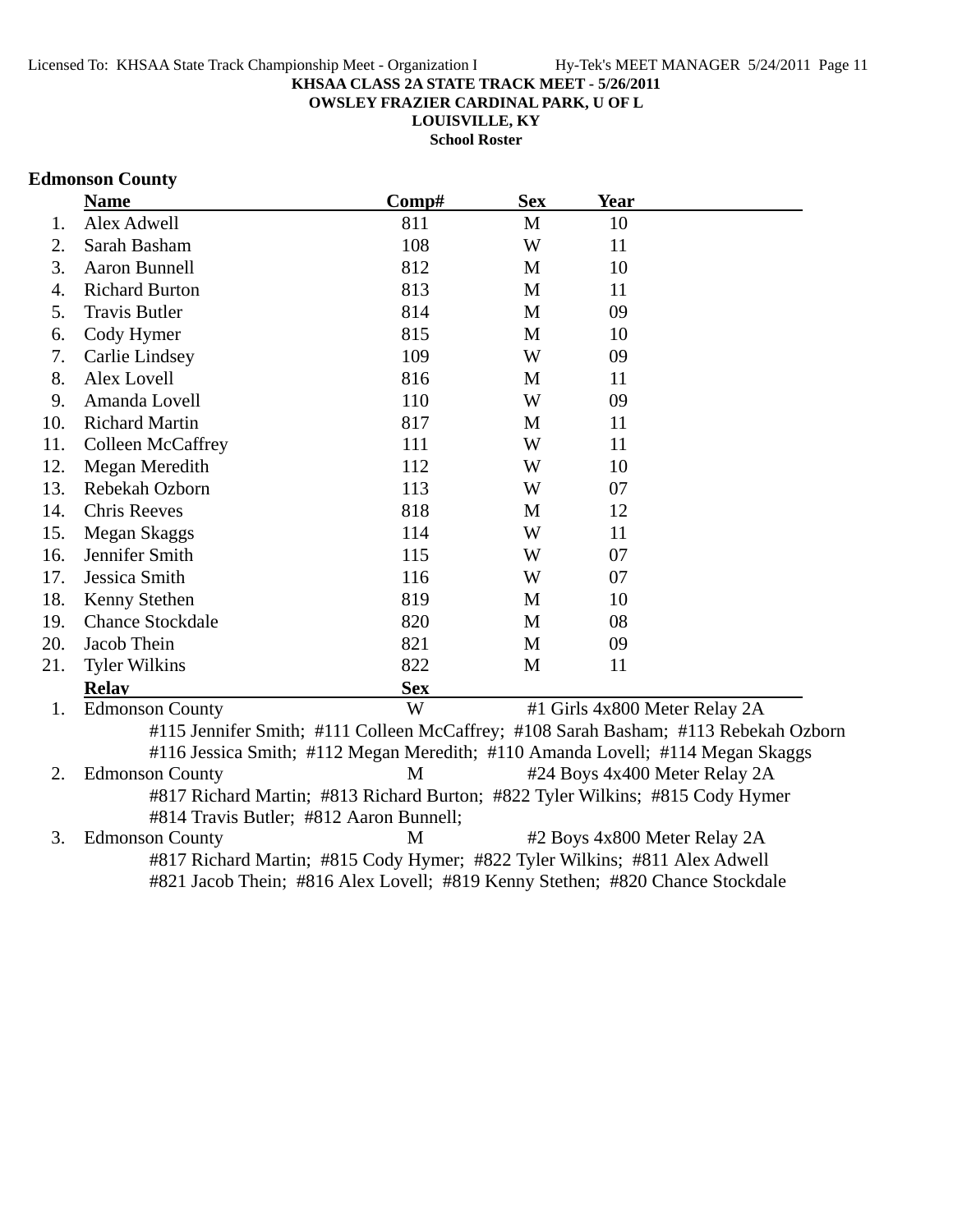**OWSLEY FRAZIER CARDINAL PARK, U OF L**

**LOUISVILLE, KY**

**School Roster**

### **Elizabethtown**

|     | <b>Name</b>                   | Comp#      | <b>Sex</b> | Year                                                                          |
|-----|-------------------------------|------------|------------|-------------------------------------------------------------------------------|
| 1.  | <b>Haley Anderson</b>         | 117        | W          | 11                                                                            |
| 2.  | <b>Courtney Atcher</b>        | 118        | W          | 08                                                                            |
| 3.  | <b>Brittany Bartelt</b>       | 119        | W          | 12                                                                            |
| 4.  | <b>Kymbur Berrow</b>          | 120        | W          | 12                                                                            |
| 5.  | <b>Tyler Brashear</b>         | 823        | M          | 10                                                                            |
| 6.  | Rodricka Brice                | 121        | W          | 12                                                                            |
| 7.  | Roshanda Brissett             | 122        | W          | 12                                                                            |
| 8.  | John Chambers                 | 824        | M          | 11                                                                            |
| 9.  | Leah Draland                  | 123        | W          | 09                                                                            |
| 10. | Carly Dyrdek                  | 124        | W          | 08                                                                            |
| 11. | Jessica Gabhart               | 125        | W          | 11                                                                            |
| 12. | <b>Steven Ginn</b>            | 825        | M          | 11                                                                            |
| 13. | Lexy Hazle                    | 126        | W          | 10                                                                            |
| 14. | <b>Charles Henry</b>          | 826        | M          | 12                                                                            |
| 15. | <b>Clearance Holt</b>         | 827        | M          | 11                                                                            |
| 16. | Thomas Johnson                | 828        | M          | 12                                                                            |
| 17. | Daisha Jones                  | 127        | W          | 09                                                                            |
| 18. | Katherine Kennedy             | 128        | W          | 09                                                                            |
| 19. | Taylor Kuklinski              | 129        | W          | 08                                                                            |
| 20. | <b>Tyler Larkin</b>           | 829        | M          | 12                                                                            |
| 21. | <b>Christopher Larrington</b> | 830        | M          | 11                                                                            |
| 22. | Anne-Elizabeth Mason          | 130        | W          | 10                                                                            |
| 23. | Samantha Matherly             | 131        | W          | 11                                                                            |
| 24. | Devaughn Miller               | 831        | M          | 10                                                                            |
| 25. | Denisha Nichols               | 132        | W          | 12                                                                            |
| 26. | Jordyn Patterson              | 133        | W          | 10                                                                            |
| 27. | <b>Clayton Patton</b>         | 832        | M          | 12                                                                            |
| 28. | Emily Richardson              | 134        | W          | 10                                                                            |
| 29. | Amanda Schexneider            | 135        | W          | 12                                                                            |
| 30. | Maggie Sherrard               | 136        | W          | 10                                                                            |
| 31. | <b>Madison Smith</b>          | 137        | W          | 10                                                                            |
| 32. | Rebecca Snyder                | 138        | W          | 10                                                                            |
| 33. | Donald Tefft                  | 833        | M          | 10                                                                            |
| 34. | Morgan Thompson               | 139        | W          | 11                                                                            |
| 35. | Joshua Williams               | 834        | M          | 10                                                                            |
|     | <b>Relay</b>                  | <b>Sex</b> |            |                                                                               |
| 1.  | Elizabethtown                 | W          |            | #11 Girls 4x100 Meter Relay 2A                                                |
|     |                               |            |            | #130 Morgan Thompson: #122 Roshanda Brissett: #120 Kymbur Berrow: #125 Jessic |

#139 Morgan Thompson; #122 Roshanda Brissett; #120 Kymbur Berrow; #125 Jessica Gabhar #133 Jordyn Patterson; #134 Emily Richardson; #121 Rodricka Brice; #127 Daisha Jones 2. Elizabethtown W #7 Girls 4x200 Meter Relay 2A #139 Morgan Thompson; #138 Rebecca Snyder; #137 Madison Smith; #131 Samantha Mather #133 Jordyn Patterson; #126 Lexy Hazle; #134 Emily Richardson; #117 Haley Anderson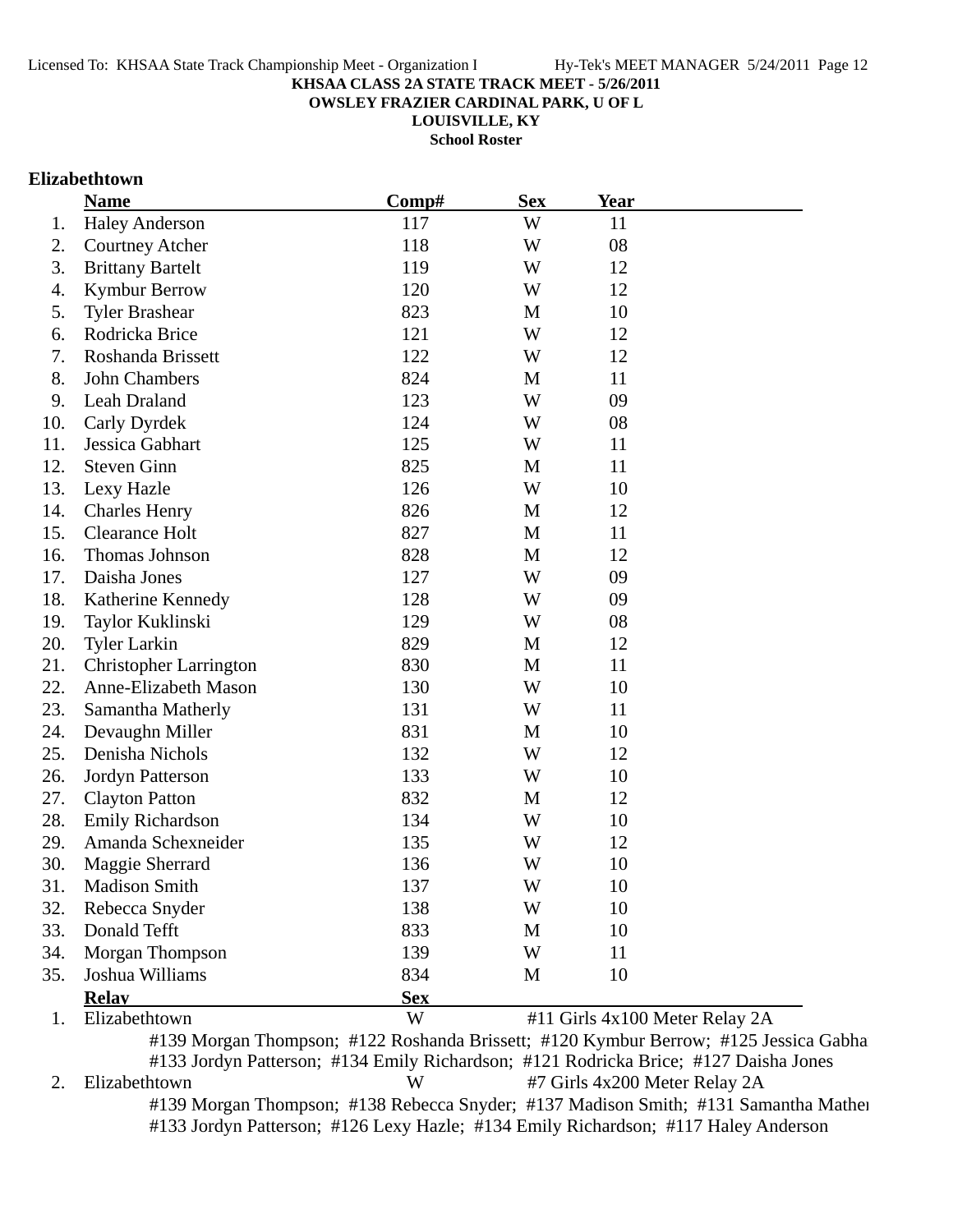#### **OWSLEY FRAZIER CARDINAL PARK, U OF L**

## **LOUISVILLE, KY**

**School Roster**

### **Elizabethtown**

| <b>Relay</b>  |   | <b>Sex</b>                                                                               |
|---------------|---|------------------------------------------------------------------------------------------|
| Elizabethtown | W | #23 Girls 4x400 Meter Relay 2A                                                           |
|               |   | #122 Roshanda Brissett; #139 Morgan Thompson; #125 Jessica Gabhart; #126 Lexy Hazle      |
|               |   | #131 Samantha Matherly; #138 Rebecca Snyder; #118 Courtney Atcher; #124 Carly Dyrdek     |
| Elizabethtown | W | #1 Girls 4x800 Meter Relay 2A                                                            |
|               |   | #130 Anne-Elizabeth Mason; #131 Samantha Matherly; #126 Lexy Hazle; #128 Katherine Ke    |
|               |   | #129 Taylor Kuklinski; #123 Leah Draland; #135 Amanda Schexneider; #136 Maggie Sherrar   |
| Elizabethtown | M | #12 Boys 4x100 Meter Relay 2A                                                            |
|               |   | #823 Tyler Brashear; #834 Joshua Williams; #831 Devaughn Miller; #832 Clayton Patton     |
|               |   | #833 Donald Tefft; #827 Clearance Holt; #828 Thomas Johnson; #830 Christopher Larrington |

## **Fleming County**

|     | <b>Name</b>           | Comp#      | <b>Sex</b> | Year                          |  |
|-----|-----------------------|------------|------------|-------------------------------|--|
|     | Lucas Cannon          | 835        | M          | 12                            |  |
| 2.  | Chip Clark            | 836        | M          | 12                            |  |
| 3.  | <b>Kelsey Dillion</b> | 140        | W          | 11                            |  |
| 4.  | Abby Fearin           | 141        | W          | 07                            |  |
| 5.  | Kelsey Jent           | 142        | W          | 10                            |  |
| 6.  | Dalton Leet           | 837        | M          | 12                            |  |
| 7.  | <b>Shelby Moran</b>   | 143        | W          | 07                            |  |
| 8.  | Jenna Perkins         | 144        | W          | 09                            |  |
| 9.  | Julie Perkins         | 145        | W          | 07                            |  |
| 10. | <b>Christen Reid</b>  | 146        | W          | 07                            |  |
| 11. | Shayla Robinson       | 147        | W          | 10                            |  |
| 12. | Ellen Vice            | 148        | W          | 12                            |  |
|     | <b>Relav</b>          | <b>Sex</b> |            |                               |  |
| 1.  | <b>Fleming County</b> | W          |            | #1 Girls 4x800 Meter Relay 2A |  |

#140 Kelsey Dillion; #141 Abby Fearin; #145 Julie Perkins; #146 Christen Reid #143 Shelby Moran; #144 Jenna Perkins; #148 Ellen Vice;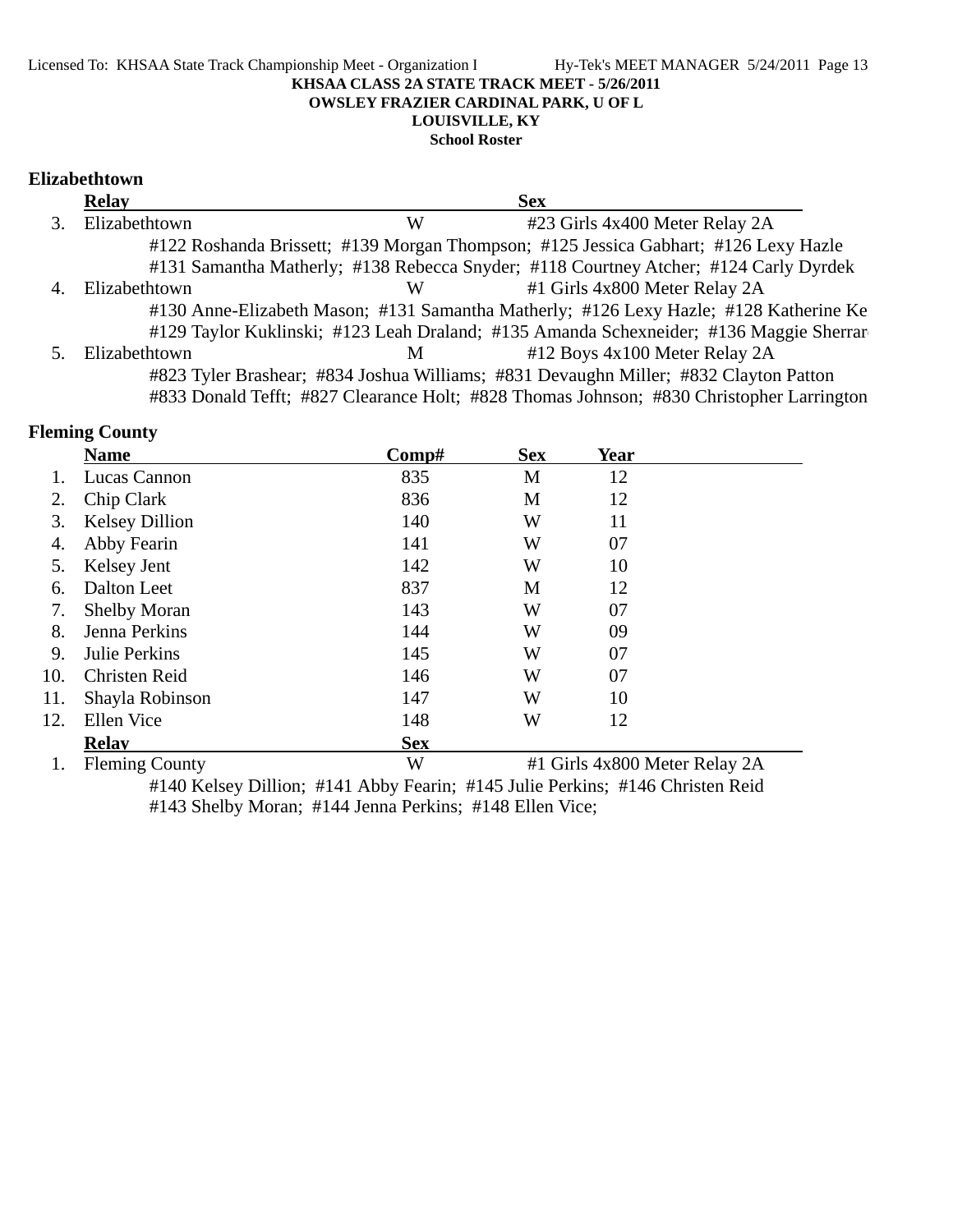**OWSLEY FRAZIER CARDINAL PARK, U OF L**

**LOUISVILLE, KY**

**School Roster**

## **Franklin County**

|     | <b>Name</b>                                                                                                                                                            | Comp#      | <b>Sex</b> | <b>Year</b>                   |                                |
|-----|------------------------------------------------------------------------------------------------------------------------------------------------------------------------|------------|------------|-------------------------------|--------------------------------|
| 1.  | Jamie Beason                                                                                                                                                           | 149        | W          | 07                            |                                |
| 2.  | Marci Beason                                                                                                                                                           | 150        | W          | 10                            |                                |
| 3.  | William Bell                                                                                                                                                           | 838        | M          | 12                            |                                |
| 4.  | Kerri Bochantin                                                                                                                                                        | 151        | W          | 10                            |                                |
| 5.  | <b>Emily Clouse</b>                                                                                                                                                    | 152        | W          | 10                            |                                |
| 6.  | Rebecca Coleman                                                                                                                                                        | 153        | W          | 09                            |                                |
| 7.  | <b>Raymond Davis</b>                                                                                                                                                   | 839        | M          | 12                            |                                |
| 8.  | Malaka Frank                                                                                                                                                           | 154        | W          | 07                            |                                |
| 9.  | James Harrod                                                                                                                                                           | 840        | M          | 10                            |                                |
| 10. | <b>Tighe Harrod</b>                                                                                                                                                    | 841        | M          | 10                            |                                |
| 11. | Jennifer Hellmann                                                                                                                                                      | 155        | W          | 11                            |                                |
| 12. | Tre Jones                                                                                                                                                              | 842        | M          | 09                            |                                |
| 13. | Kristen Just                                                                                                                                                           | 156        | W          | 11                            |                                |
| 14. | Roy Kitchen                                                                                                                                                            | 843        | M          | 12                            |                                |
| 15. | Kris Long                                                                                                                                                              | 844        | M          | 12                            |                                |
| 16. | <b>Brittany Mello</b>                                                                                                                                                  | 157        | W          | 10                            |                                |
| 17. | <b>Brittany Parris</b>                                                                                                                                                 | 158        | W          | 11                            |                                |
| 18. | <b>Chris Roberts</b>                                                                                                                                                   | 845        | M          | 09                            |                                |
| 19. | Matthew B. Smith                                                                                                                                                       | 846        | M          | 09                            |                                |
| 20. | Parker Smith                                                                                                                                                           | 847        | M          | 12                            |                                |
| 21. | <b>Ryan Sturm</b>                                                                                                                                                      | 848        | M          | 11                            |                                |
| 22. | <b>Raven Timmons</b>                                                                                                                                                   | 159        | W          | 10                            |                                |
| 23. | <b>Ryan Timmons</b>                                                                                                                                                    | 849        | M          | 10                            |                                |
| 24. | Will VanArsdall                                                                                                                                                        | 850        | M          | 12                            |                                |
| 25. | <b>Shelby Wacker</b>                                                                                                                                                   | 160        | W          | 11                            |                                |
| 26. | Nannilena White                                                                                                                                                        | 161        | W          | 09                            |                                |
| 27. | Jasmine Wilcox                                                                                                                                                         | 162        | W          | 10                            |                                |
|     | <b>Relay</b>                                                                                                                                                           | <b>Sex</b> |            |                               |                                |
| 1.  | <b>Franklin County</b>                                                                                                                                                 | W          |            |                               | #11 Girls 4x100 Meter Relay 2A |
|     | #153 Rebecca Coleman; #159 Raven Timmons; #154 Malaka Frank; #161 Nannilena White                                                                                      |            |            |                               |                                |
|     | #152 Emily Clouse; #158 Brittany Parris; #160 Shelby Wacker; #162 Jasmine Wilcox                                                                                       |            |            |                               |                                |
| 2.  | <b>Franklin County</b>                                                                                                                                                 | W          |            | #7 Girls 4x200 Meter Relay 2A |                                |
|     | #153 Rebecca Coleman; #159 Raven Timmons; #154 Malaka Frank; #161 Nannilena White                                                                                      |            |            |                               |                                |
|     | #158 Brittany Parris; #152 Emily Clouse; #160 Shelby Wacker; #162 Jasmine Wilcox                                                                                       |            |            |                               |                                |
| 3.  | <b>Franklin County</b>                                                                                                                                                 | W          |            |                               | #23 Girls 4x400 Meter Relay 2A |
|     | #151 Kerri Bochantin; #152 Emily Clouse; #153 Rebecca Coleman; #159 Raven Timmons                                                                                      |            |            |                               |                                |
|     | #161 Nannilena White; #160 Shelby Wacker; #156 Kristen Just; #158 Brittany Parris                                                                                      |            |            |                               |                                |
| 4.  | <b>Franklin County</b>                                                                                                                                                 | W          |            | #1 Girls 4x800 Meter Relay 2A |                                |
|     | #156 Kristen Just; #155 Jennifer Hellmann; #153 Rebecca Coleman; #151 Kerri Bochantin<br>#157 Brittany Mello; #149 Jamie Beason; #160 Shelby Wacker; #150 Marci Beason |            |            |                               |                                |
| 5.  | <b>Franklin County</b>                                                                                                                                                 | M          |            | #8 Boys 4x200 Meter Relay 2A  |                                |
|     | #839 Raymond Davis; #840 James Harrod; #838 William Bell; #849 Ryan Timmons                                                                                            |            |            |                               |                                |
|     | #843 Roy Kitchen; #847 Parker Smith; #848 Ryan Sturm; #846 Matthew B. Smith                                                                                            |            |            |                               |                                |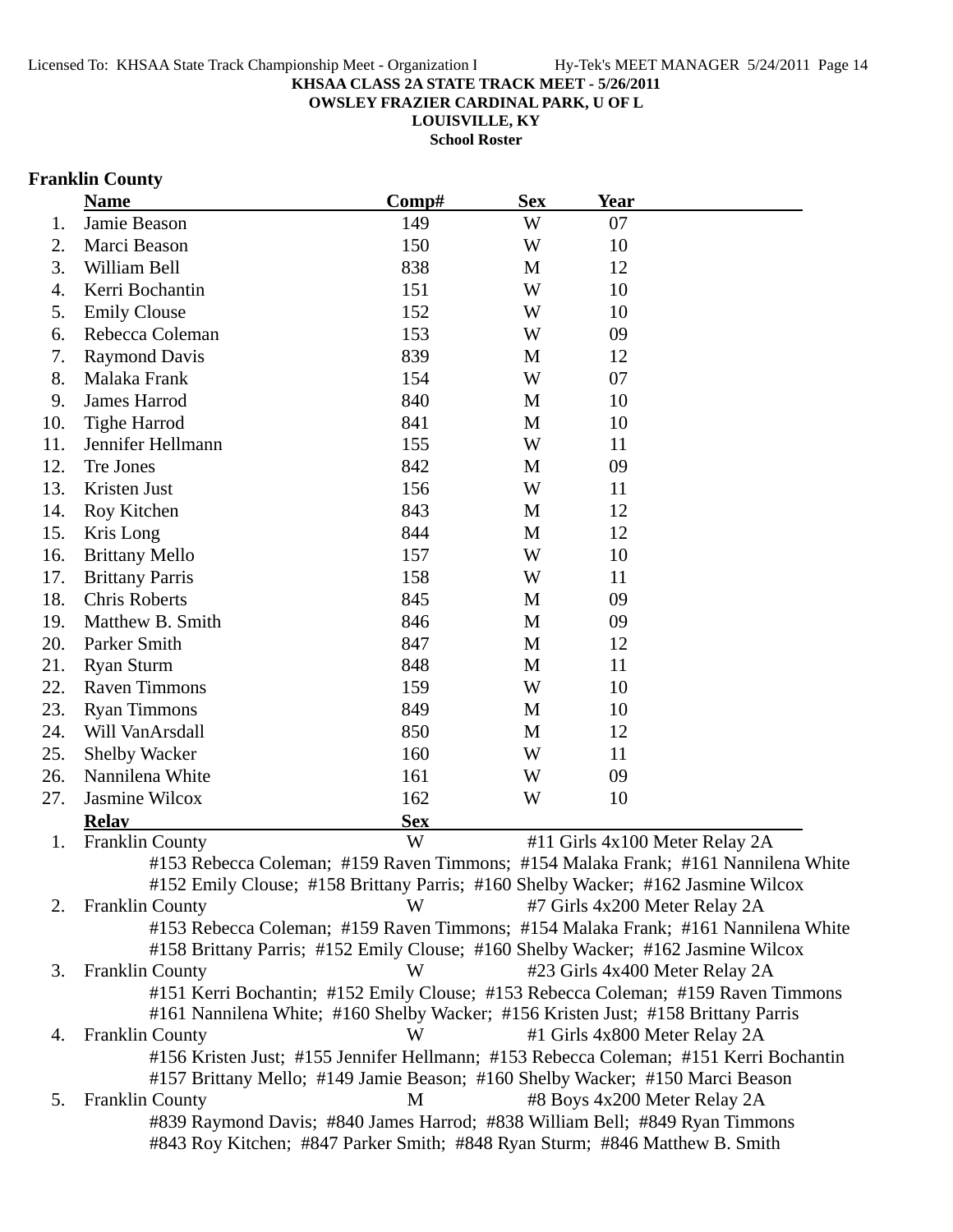## **LOUISVILLE, KY**

**School Roster**

|     | <b>Franklin County</b>  |                                                                        |            |                                                                              |
|-----|-------------------------|------------------------------------------------------------------------|------------|------------------------------------------------------------------------------|
|     | <b>Relay</b>            |                                                                        | <b>Sex</b> |                                                                              |
| 6.  | <b>Franklin County</b>  | M                                                                      |            | #24 Boys 4x400 Meter Relay 2A                                                |
|     |                         |                                                                        |            | #838 William Bell; #843 Roy Kitchen; #850 Will VanArsdall; #847 Parker Smith |
|     |                         | #840 James Harrod; #848 Ryan Sturm; #842 Tre Jones; #845 Chris Roberts |            |                                                                              |
|     | <b>Franklin-Simpson</b> |                                                                        |            |                                                                              |
|     | <b>Name</b>             | Comp#                                                                  | <b>Sex</b> | Year                                                                         |
| 1.  | <b>Antonio Atkins</b>   | 851                                                                    | M          | 11                                                                           |
| 2.  | Caleb Lockhart          | 852                                                                    | M          | 11                                                                           |
|     | <b>Greenup County</b>   |                                                                        |            |                                                                              |
|     | <b>Name</b>             | Comp#                                                                  | <b>Sex</b> | <b>Year</b>                                                                  |
| 1.  | Katie Coldiron          | 163                                                                    | W          | 11                                                                           |
| 2.  | Jordan Hamilton         | 853                                                                    | M          | 12                                                                           |
| 3.  | Cara Jorio              | 164                                                                    | W          | 09                                                                           |
| 4.  | <b>Matt Lawson</b>      | 854                                                                    | M          | 08                                                                           |
| 5.  | <b>Dustin Linthicum</b> | 855                                                                    | M          | 11                                                                           |
| 6.  | <b>Travis Murphy</b>    | 856                                                                    | M          | 11                                                                           |
| 7.  | <b>Austin Newsome</b>   | 857                                                                    | M          | 11                                                                           |
| 8.  | Bo Osman                | 858                                                                    | M          | 12                                                                           |
| 9.  | <b>Trevor Waugh</b>     | 859                                                                    | M          | 11                                                                           |
| 10. | <b>Tanner Willis</b>    | 860                                                                    | M          | 11                                                                           |
|     | <b>Relay</b>            | <b>Sex</b>                                                             |            |                                                                              |
| 1.  | <b>Greenup County</b>   | M                                                                      |            | #12 Boys 4x100 Meter Relay 2A                                                |

#856 Travis Murphy; #853 Jordan Hamilton; #855 Dustin Linthicum; #858 Bo Osman #860 Tanner Willis; #854 Matt Lawson; #859 Trevor Waugh; #857 Austin Newsome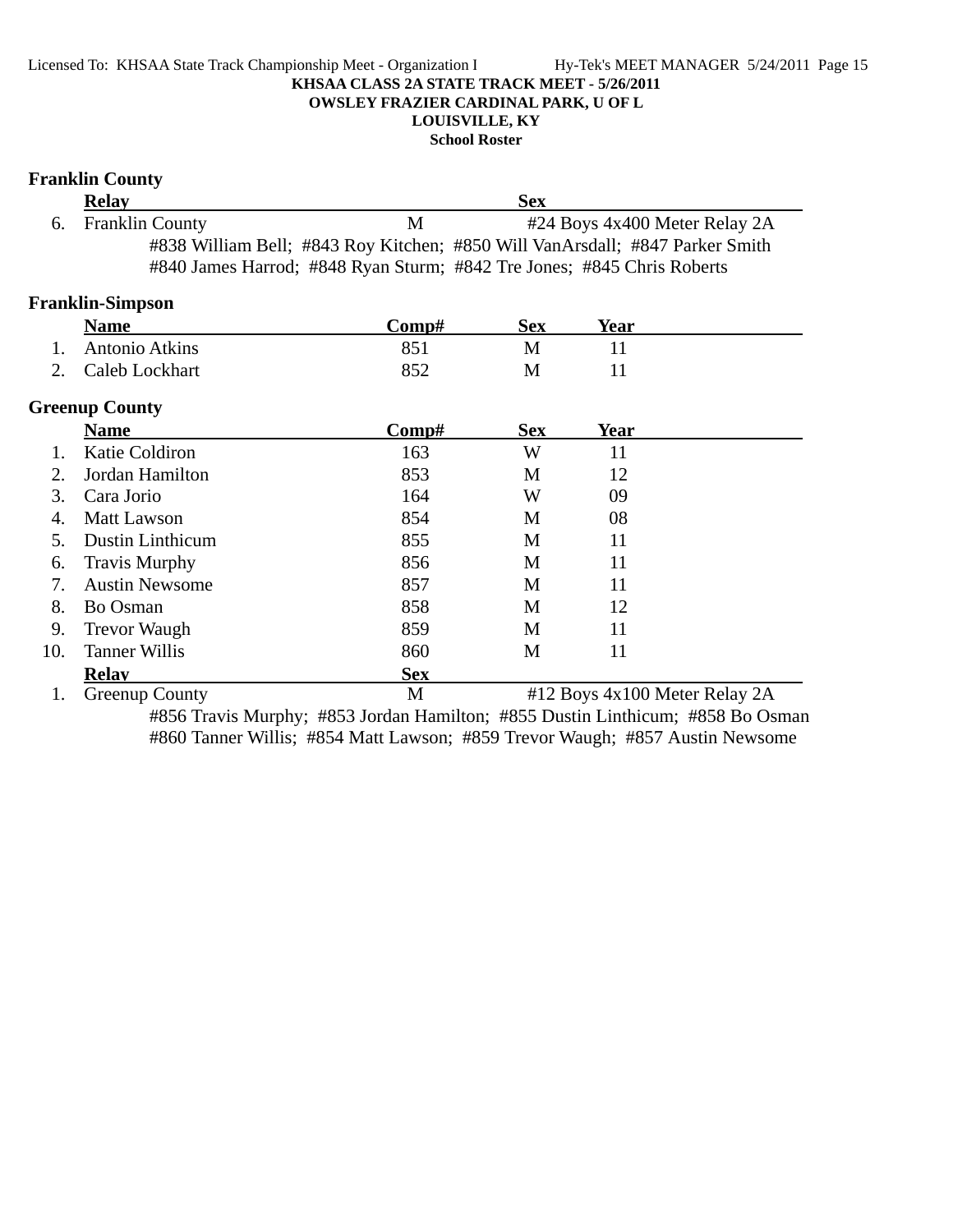**OWSLEY FRAZIER CARDINAL PARK, U OF L**

**LOUISVILLE, KY**

**School Roster**

## **Harlan County**

|     | <b>Name</b>                                                                         | Comp#      | <b>Sex</b>   | Year                          |  |
|-----|-------------------------------------------------------------------------------------|------------|--------------|-------------------------------|--|
| 1.  | Jacob Carroll                                                                       | 861        | $\mathbf{M}$ | 11                            |  |
| 2.  | Adam Clem                                                                           | 862        | $\mathbf M$  | 09                            |  |
| 3.  | Miranda Davenport                                                                   | 165        | W            | 11                            |  |
| 4.  | John Dotson                                                                         | 863        | M            | 11                            |  |
| 5.  | Miranda Epperson                                                                    | 166        | W            | 10                            |  |
| 6.  | Jade Goodwin                                                                        | 167        | W            | 09                            |  |
| 7.  | Ben Graham                                                                          | 864        | M            | 12                            |  |
| 8.  | Josh Hamlin                                                                         | 865        | M            | 11                            |  |
| 9.  | Donavon Johnson                                                                     | 866        | M            | 10                            |  |
| 10. | Caleb Justen                                                                        | 867        | M            | 10                            |  |
| 11. | David Lee                                                                           | 868        | M            | 10                            |  |
| 12. | <b>Brooklyn Massingill</b>                                                          | 168        | W            | 09                            |  |
| 13. | Chad Massingill                                                                     | 869        | M            | 11                            |  |
| 14. | Hunter Middleton                                                                    | 870        | M            | 11                            |  |
| 15. | Kimberly Miller                                                                     | 169        | W            | 11                            |  |
| 16. | <b>Coty Miracle</b>                                                                 | 871        | M            | 10                            |  |
| 17. | <b>Kassie Rouse</b>                                                                 | 170        | W            | 10                            |  |
| 18. | <b>Tyler Turner</b>                                                                 | 872        | M            | 11                            |  |
| 19. | <b>Amber Walters</b>                                                                | 171        | W            | 09                            |  |
| 20. | Josh Wynn                                                                           | 873        | M            | 10                            |  |
|     | <b>Relay</b>                                                                        | <b>Sex</b> |              |                               |  |
| 1.  | Harlan County                                                                       | W          |              | #1 Girls 4x800 Meter Relay 2A |  |
|     | #169 Kimberly Miller; #167 Jade Goodwin; #171 Amber Walters; #165 Miranda Davenport |            |              |                               |  |
|     | #168 Brooklyn Massingill; #170 Kassie Rouse; #166 Miranda Epperson;                 |            |              |                               |  |
| 2.  | Harlan County                                                                       | M          |              | #12 Boys 4x100 Meter Relay 2A |  |
|     | #869 Chad Massingill; #861 Jacob Carroll; #873 Josh Wynn; #865 Josh Hamlin          |            |              |                               |  |
|     | #862 Adam Clem; #871 Coty Miracle;                                                  |            |              |                               |  |
| 3.  | Harlan County                                                                       | M          |              | #8 Boys 4x200 Meter Relay 2A  |  |
|     | #865 Josh Hamlin; #873 Josh Wynn; #871 Coty Miracle; #861 Jacob Carroll             |            |              |                               |  |
|     | #862 Adam Clem; #869 Chad Massingill;                                               |            |              |                               |  |
| 4.  | <b>Harlan County</b>                                                                | M          |              | #24 Boys 4x400 Meter Relay 2A |  |
|     | #869 Chad Massingill; #865 Josh Hamlin; #864 Ben Graham; #873 Josh Wynn             |            |              |                               |  |
|     | #871 Coty Miracle;                                                                  |            |              |                               |  |
| 5.  | <b>Harlan County</b>                                                                | M          |              | #2 Boys 4x800 Meter Relay 2A  |  |
|     | #864 Ben Graham; #870 Hunter Middleton; #869 Chad Massingill; #868 David Lee        |            |              |                               |  |
|     | #872 Tyler Turner; #866 Donavon Johnson; #867 Caleb Justen;                         |            |              |                               |  |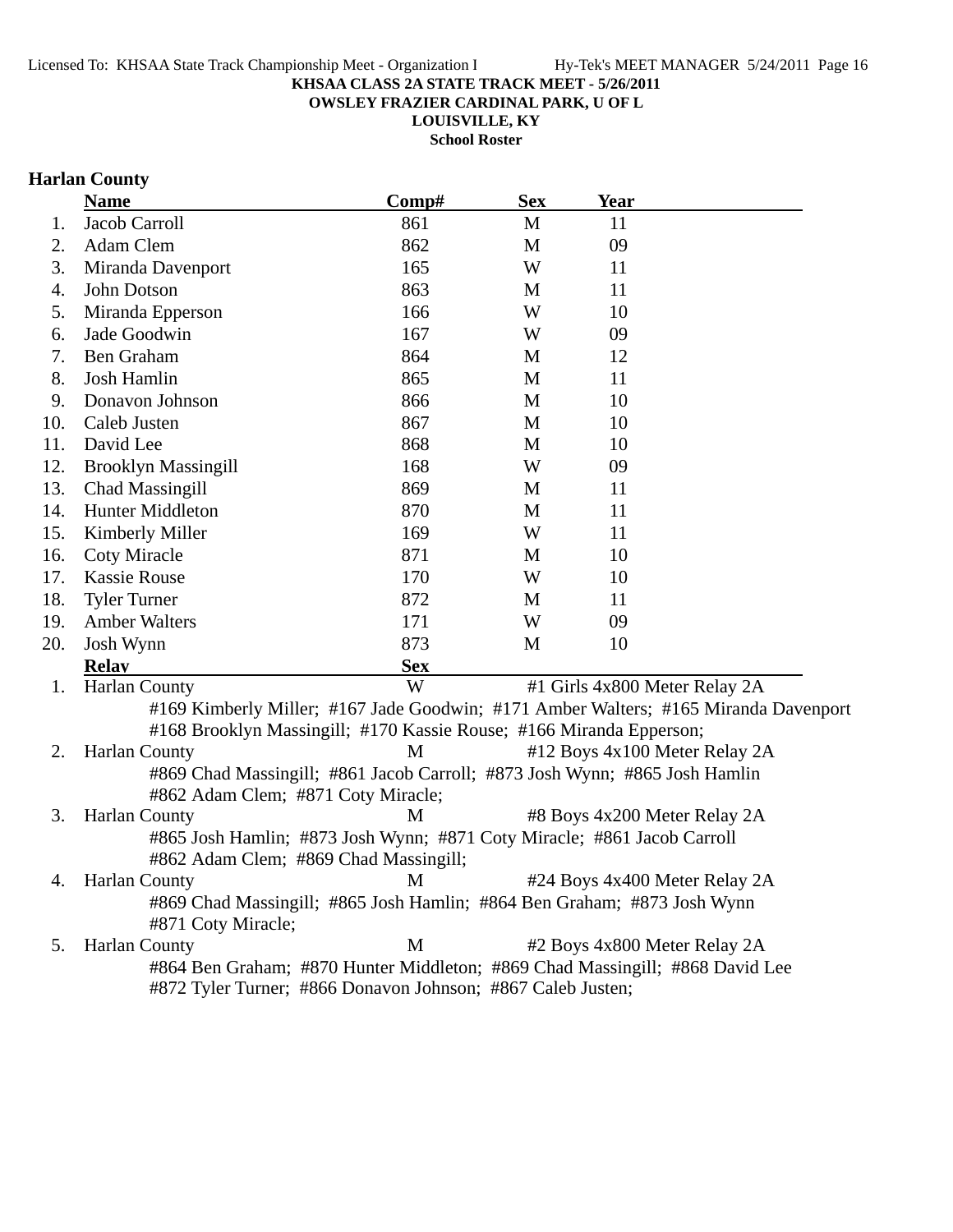**OWSLEY FRAZIER CARDINAL PARK, U OF L**

**LOUISVILLE, KY School Roster**

# **Harrison County**

|     | <b>Name</b>                                                                        | Comp#      | <b>Sex</b> | <b>Year</b> |                                |
|-----|------------------------------------------------------------------------------------|------------|------------|-------------|--------------------------------|
| 1.  | Jessica Alas                                                                       | 172        | W          | 10          |                                |
| 2.  | <b>Ben Anness</b>                                                                  | 874        | M          | 10          |                                |
| 3.  | <b>Grant Carr</b>                                                                  | 875        | M          | 09          |                                |
| 4.  | <b>Haley Carr</b>                                                                  | 173        | W          | 09          |                                |
| 5.  | <b>Bailey Caudill</b>                                                              | 174        | W          | 10          |                                |
| 6.  | <b>Brandon Clarke</b>                                                              | 876        | M          | 11          |                                |
| 7.  | <b>Joey Faulconer</b>                                                              | 877        | M          | 10          |                                |
| 8.  | <b>Taylor Fry</b>                                                                  | 175        | W          | 09          |                                |
| 9.  | <b>Elijah Gross</b>                                                                | 878        | M          | 10          |                                |
| 10. | Campbelll Hall                                                                     | 879        | M          | 11          |                                |
| 11. | Katlynn Horschler                                                                  | 176        | W          | 11          |                                |
| 12. | Natasha Ingram                                                                     | 177        | W          | 11          |                                |
| 13. | Scott Kendall                                                                      | 880        | M          | 10          |                                |
| 14. | Daniel Klapheke                                                                    | 881        | M          | 10          |                                |
| 15. | <b>Austin Lail</b>                                                                 | 882        | M          | 11          |                                |
| 16. | <b>Makinsey Lesak</b>                                                              | 178        | W          | 09          |                                |
| 17. | <b>Austin Lucas</b>                                                                | 883        | M          | 12          |                                |
| 18. | Jacob Marsh                                                                        | 884        | M          | 11          |                                |
| 19. | <b>Tyler Martin</b>                                                                | 885        | M          | 11          |                                |
| 20. | Caylin Mattox                                                                      | 179        | W          | 09          |                                |
| 21. | <b>Chelsee Mattox</b>                                                              | 180        | W          | 12          |                                |
| 22. | Kyle Migneault                                                                     | 886        | M          | 12          |                                |
| 23. | Corey Nichols                                                                      | 887        | M          | 12          |                                |
| 24. | Keenan Palmer                                                                      | 888        | M          | 12          |                                |
| 25. | Nick Slucher                                                                       | 889        | M          | 11          |                                |
| 26. | <b>Harry Smith</b>                                                                 | 890        | M          | 09          |                                |
| 27. | Deshawn Talbott                                                                    | 891        | M          | 09          |                                |
| 28. | Joe Thomas                                                                         | 892        | M          | 10          |                                |
|     | <b>Relay</b>                                                                       | <b>Sex</b> |            |             |                                |
| 1.  | <b>Harrison County</b>                                                             | W          |            |             | #23 Girls 4x400 Meter Relay 2A |
|     | #175 Taylor Fry; #180 Chelsee Mattox; #178 Makinsey Lesak; #173 Haley Carr         |            |            |             |                                |
|     | #176 Katlynn Horschler; #179 Caylin Mattox; #172 Jessica Alas; #174 Bailey Caudill |            |            |             |                                |
| 2.  | <b>Harrison County</b>                                                             | M          |            |             | #8 Boys 4x200 Meter Relay 2A   |
|     | #886 Kyle Migneault; #876 Brandon Clarke; #887 Corey Nichols; #874 Ben Anness      |            |            |             |                                |
|     | #879 Campbelll Hall; #891 Deshawn Talbott; #880 Scott Kendall; #882 Austin Lail    |            |            |             |                                |
| 3.  | <b>Harrison County</b>                                                             | M          |            |             | #24 Boys 4x400 Meter Relay 2A  |
|     | #879 Campbelll Hall; #876 Brandon Clarke; #882 Austin Lail; #889 Nick Slucher      |            |            |             |                                |
|     | #885 Tyler Martin; #892 Joe Thomas; #880 Scott Kendall; #878 Elijah Gross          |            |            |             |                                |
| 4.  | <b>Harrison County</b>                                                             | M          |            |             | #2 Boys 4x800 Meter Relay 2A   |
|     | #885 Tyler Martin; #889 Nick Slucher; #892 Joe Thomas; #875 Grant Carr             |            |            |             |                                |
|     | #877 Joey Faulconer; #888 Keenan Palmer; #884 Jacob Marsh; #890 Harry Smith        |            |            |             |                                |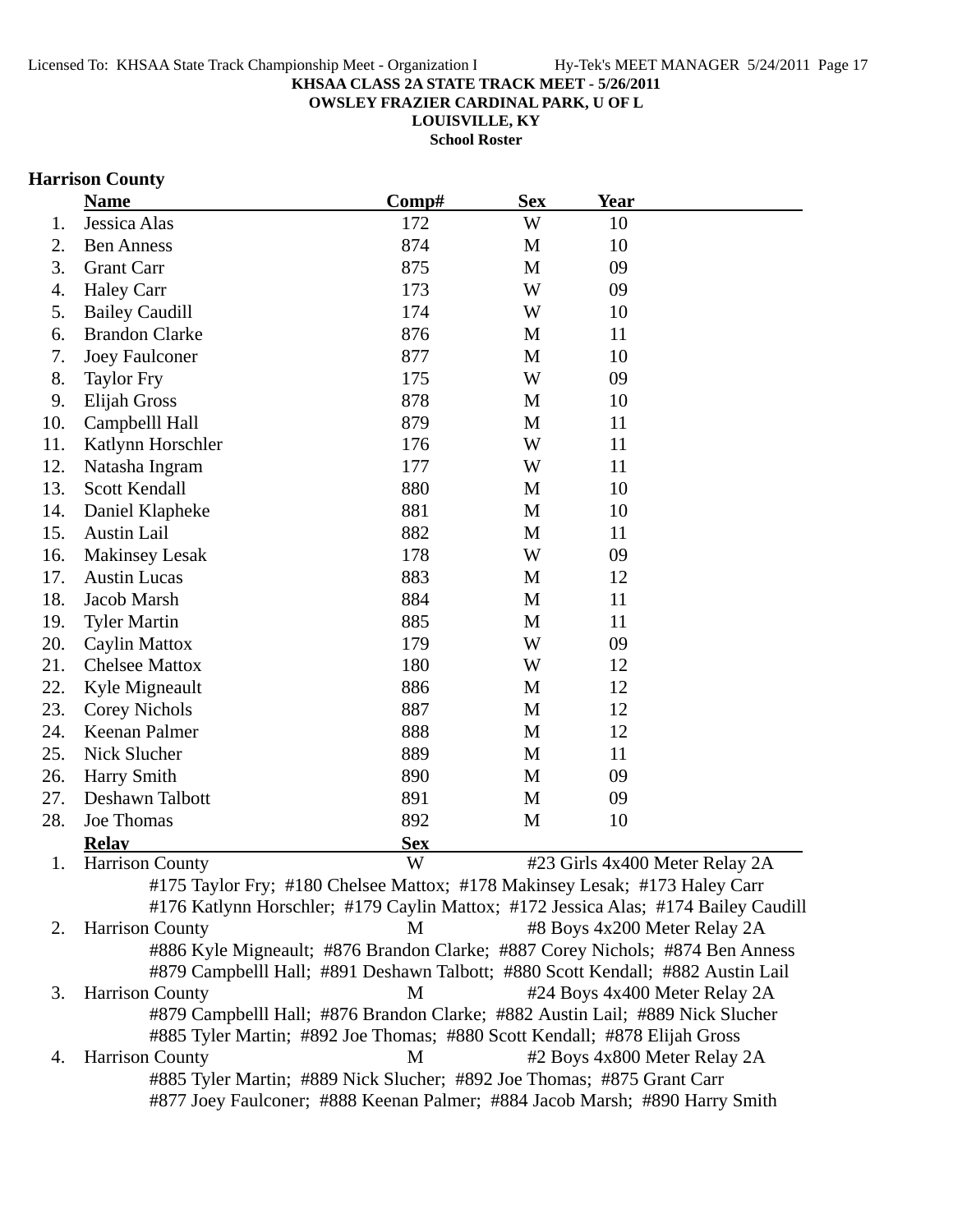## **Hart County**

| <b>Name</b>                        | Comp#        | <b>Sex</b> | Year |  |
|------------------------------------|--------------|------------|------|--|
| Lindsey Burd                       | 181          | W          |      |  |
| Desire Howard                      | 182          | W          | 09   |  |
| <b>Henry County</b><br><b>Name</b> | $\bf Comp\#$ | <b>Sex</b> | Year |  |
| <b>Cassey Fischer</b>              | 183          | W          |      |  |
| Eric Phillips                      | 893          | M          | 12   |  |
|                                    |              |            |      |  |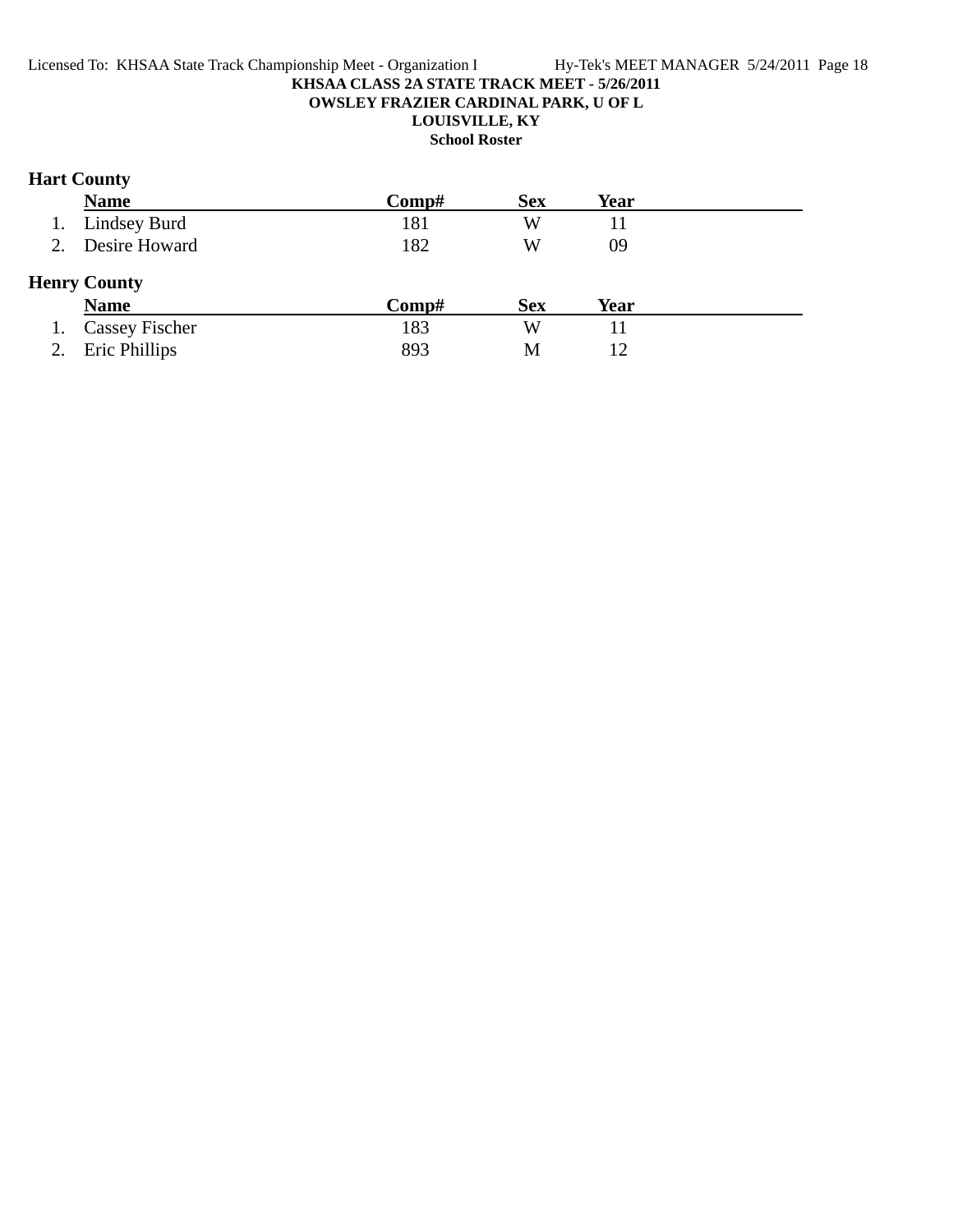**OWSLEY FRAZIER CARDINAL PARK, U OF L**

**LOUISVILLE, KY**

**School Roster**

## **Highlands**

|     | <b>Name</b>                                                                      | Comp#      | <b>Sex</b> | <b>Year</b> |                                |
|-----|----------------------------------------------------------------------------------|------------|------------|-------------|--------------------------------|
| 1.  | Ava Abner                                                                        | 184        | W          | 10          |                                |
| 2.  | Devin Bruns                                                                      | 894        | M          | 11          |                                |
| 3.  | Drake Bruns                                                                      | 895        | M          | 11          |                                |
| 4.  | Ashley Collinsworth                                                              | 185        | W          | 12          |                                |
| 5.  | Cory Compton                                                                     | 896        | M          | 12          |                                |
| 6.  | Paige Dauer                                                                      | 186        | W          | 09          |                                |
| 7.  | Danielle Dupont                                                                  | 187        | W          | 11          |                                |
| 8.  | Jordan Earlywine                                                                 | 188        | W          | 11          |                                |
| 9.  | Kelsey Etherton                                                                  | 189        | W          | 09          |                                |
| 10. | Alyssa Farley                                                                    | 190        | W          | 09          |                                |
| 11. | Zac Fay                                                                          | 897        | M          | 12          |                                |
| 12. | <b>Brian Gall</b>                                                                | 898        | M          | 12          |                                |
| 13. | Laura Geiman                                                                     | 191        | W          | 12          |                                |
| 14. | <b>Ryan Greene</b>                                                               | 899        | M          | 09          |                                |
| 15. | John Michael Griffith                                                            | 900        | M          | 09          |                                |
| 16. | <b>Travis Hilker</b>                                                             | 901        | M          | 12          |                                |
| 17. | Maddie Klump                                                                     | 192        | W          | 10          |                                |
| 18. | <b>Trevor Kraft</b>                                                              | 902        | M          | 10          |                                |
| 19. | Cam Kruse                                                                        | 903        | M          | 10          |                                |
| 20. | Ian McGurn                                                                       | 904        | M          | 11          |                                |
| 21. | Kyle McGurn                                                                      | 905        | M          | 12          |                                |
| 22. | <b>Ellie New</b>                                                                 | 193        | W          | 09          |                                |
| 23. | Caroline Newman                                                                  | 194        | W          | 12          |                                |
| 24. | Lauren Ossege                                                                    | 195        | W          | 07          |                                |
| 25. | Lisa Patterson                                                                   | 196        | W          | 11          |                                |
| 26. | <b>Caitlin Pendery</b>                                                           | 197        | W          | 12          |                                |
| 27. | <b>Austin Rosenhagen</b>                                                         | 906        | M          | 12          |                                |
| 28. | <b>Taylor Rosenhagen</b>                                                         | 198        | W          | 12          |                                |
| 29. | <b>Taylor Roy</b>                                                                | 199        | W          | 10          |                                |
| 30. | <b>Lindsey Scaggs</b>                                                            | 200        | W          | 12          |                                |
| 31. | Austin Sheehan                                                                   | 907        | M          | 11          |                                |
| 32. | Jordan Streeter                                                                  | 908        | M          | 12          |                                |
| 33. | <b>Sydney Watson</b>                                                             | 201        | W          | 11          |                                |
| 34. | Maria Weyer                                                                      | 202        | W          | 11          |                                |
| 35. | Courtney Wiseman                                                                 | 203        | W          | 10          |                                |
|     | <b>Relay</b>                                                                     | <b>Sex</b> |            |             |                                |
| 1.  | Highlands                                                                        | W          |            |             | #11 Girls 4x100 Meter Relay 2A |
|     | #200 Lindsey Scaggs; #188 Jordan Earlywine; #201 Sydney Watson; #202 Maria Weyer |            |            |             |                                |

#185 Ashley Collinsworth; #194 Caroline Newman; #199 Taylor Roy; #191 Laura Geiman 2. Highlands W #7 Girls 4x200 Meter Relay 2A #200 Lindsey Scaggs; #188 Jordan Earlywine; #194 Caroline Newman; #202 Maria Weyer #185 Ashley Collinsworth; #201 Sydney Watson; #199 Taylor Roy; #193 Ellie New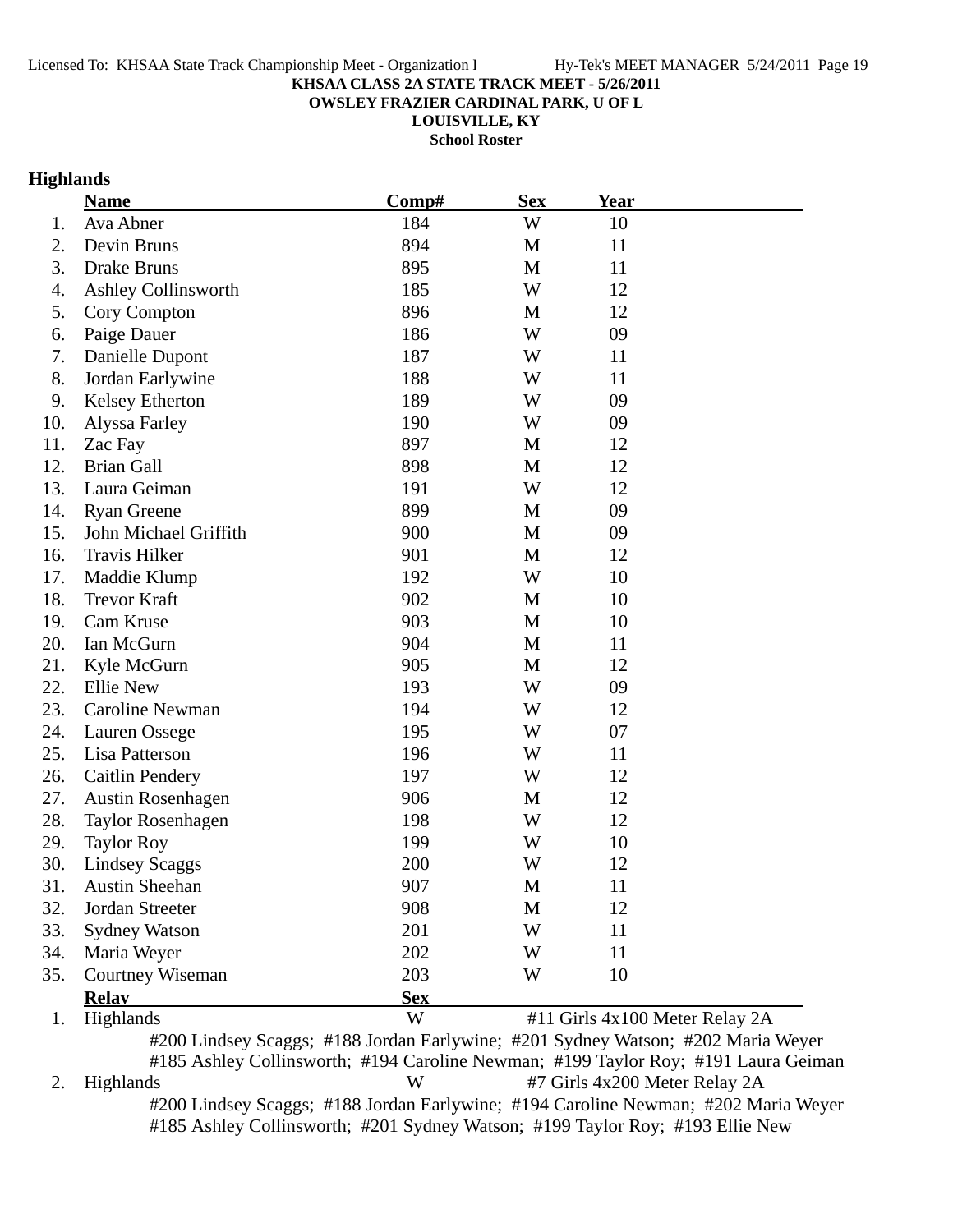Licensed To: KHSAA State Track Championship Meet - Organization I Hy-Tek's MEET MANAGER 5/24/2011 Page 20

## **KHSAA CLASS 2A STATE TRACK MEET - 5/26/2011**

## **OWSLEY FRAZIER CARDINAL PARK, U OF L**

**LOUISVILLE, KY**

## **School Roster**

|    | <b>Relay</b>     |   | <b>Sex</b>                                                                             |
|----|------------------|---|----------------------------------------------------------------------------------------|
| 3. | Highlands        | W | #23 Girls 4x400 Meter Relay 2A                                                         |
|    |                  |   | #184 Ava Abner; #194 Caroline Newman; #187 Danielle Dupont; #189 Kelsey Etherton       |
|    |                  |   | #193 Ellie New; #203 Courtney Wiseman; #185 Ashley Collinsworth; #191 Laura Geiman     |
| 4. | <b>Highlands</b> | W | #1 Girls 4x800 Meter Relay 2A                                                          |
|    |                  |   | #189 Kelsey Etherton; #203 Courtney Wiseman; #192 Maddie Klump; #190 Alyssa Farley     |
|    |                  |   | #184 Ava Abner; #195 Lauren Ossege; #186 Paige Dauer; #187 Danielle Dupont             |
|    | <b>Highlands</b> | M | #8 Boys 4x200 Meter Relay 2A                                                           |
|    |                  |   | #894 Devin Bruns; #897 Zac Fay; #908 Jordan Streeter; #905 Kyle McGurn                 |
|    |                  |   | #904 Ian McGurn; #895 Drake Bruns; #896 Cory Compton; #907 Austin Sheehan              |
| 6. | <b>Highlands</b> | M | #24 Boys 4x400 Meter Relay 2A                                                          |
|    |                  |   | #908 Jordan Streeter; #896 Cory Compton; #905 Kyle McGurn; #898 Brian Gall             |
|    |                  |   | #895 Drake Bruns; #899 Ryan Greene; #897 Zac Fay; #906 Austin Rosenhagen               |
|    | <b>Highlands</b> | M | #2 Boys 4x800 Meter Relay 2A                                                           |
|    |                  |   | #900 John Michael Griffith; #901 Travis Hilker; #903 Cam Kruse; #906 Austin Rosenhagen |

#### **Holmes**

|             | <b>Name</b>            | Comp#      | <b>Sex</b> | Year                           |  |
|-------------|------------------------|------------|------------|--------------------------------|--|
|             | Kamal Bohannon         | 909        | M          | 11                             |  |
| $2_{\cdot}$ | Nico Burden            | 910        | M          | 10                             |  |
| 3.          | <b>Brian Dickerson</b> | 911        | M          | 08                             |  |
| 4.          | <b>Brandon Jackson</b> | 912        | M          | 12                             |  |
| 5.          | Jajuan Keith           | 913        | М          | 11                             |  |
| 6.          | Melea Klein            | 204        | W          | 11                             |  |
| 7.          | Shakiyla Phillips      | 205        | W          | 10                             |  |
| 8.          | Keosha Pouncy-Allen    | 206        | W          | 10                             |  |
| 9.          | <b>Marc Price</b>      | 914        | M          | 11                             |  |
| 10.         | Mikekale Scruggs       | 915        | M          | 10                             |  |
| 11.         | Rahisha Sledge         | 207        | W          | 10                             |  |
| 12.         | Ebonie Solomon         | 208        | W          | 12                             |  |
|             | <b>Relav</b>           | <b>Sex</b> |            |                                |  |
|             | Holmes                 | W          |            | #11 Girls 4x100 Meter Relay 2A |  |

#206 Keosha Pouncy-Allen; #204 Melea Klein; #208 Ebonie Solomon; #207 Rahisha Sledge #205 Shakiyla Phillips;

2. Holmes W #7 Girls 4x200 Meter Relay 2A #206 Keosha Pouncy-Allen; #204 Melea Klein; #208 Ebonie Solomon; #207 Rahisha Sledge #205 Shakiyla Phillips; 3. Holmes M #8 Boys 4x200 Meter Relay 2A

#909 Kamal Bohannon; #912 Brandon Jackson; #914 Marc Price; #910 Nico Burden #911 Brian Dickerson; #913 Jajuan Keith;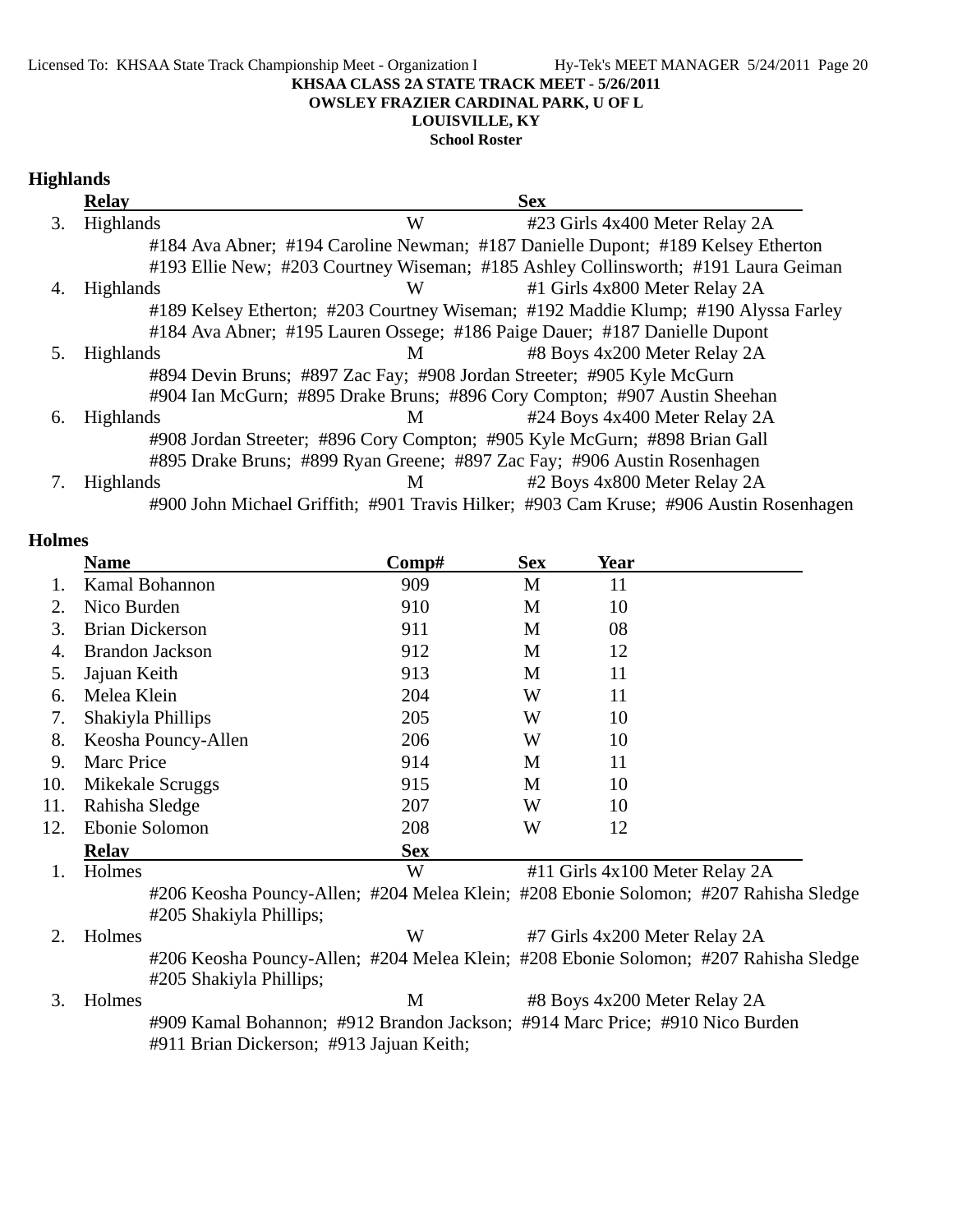**OWSLEY FRAZIER CARDINAL PARK, U OF L**

**LOUISVILLE, KY School Roster**

## **Hopkinsville**

|     | <b>Name</b>                                                                        | Comp#      | <b>Sex</b> | <b>Year</b>                   |                                |
|-----|------------------------------------------------------------------------------------|------------|------------|-------------------------------|--------------------------------|
| 1.  | Lexus Cabiness                                                                     | 209        | W          | 10                            |                                |
| 2.  | Aunye Christian                                                                    | 210        | W          | 09                            |                                |
| 3.  | <b>Ryan Crossett</b>                                                               | 916        | M          | 12                            |                                |
| 4.  | Jewels Dempsey                                                                     | 211        | W          | 07                            |                                |
| 5.  | Rachel Fuller                                                                      | 212        | W          | 09                            |                                |
| 6.  | Chad Jordan                                                                        | 917        | M          | 12                            |                                |
| 7.  | <b>Terrence Kendrick</b>                                                           | 918        | M          | 09                            |                                |
| 8.  | Demaris Killebrew                                                                  | 919        | M          | 09                            |                                |
| 9.  | Shadericka Lewis                                                                   | 213        | W          | 11                            |                                |
| 10. | Kenny Longstreath                                                                  | 920        | M          | 09                            |                                |
| 11. | Jakiera Majors                                                                     | 214        | W          | 09                            |                                |
| 12. | Alexia McKenzie                                                                    | 215        | W          | 10                            |                                |
| 13. | <b>Caroline Noel</b>                                                               | 216        | W          | 08                            |                                |
| 14. | <b>James Northcutt</b>                                                             | 921        | M          | 12                            |                                |
| 15. | <b>I'Relll Patterson</b>                                                           | 922        | M          | 12                            |                                |
| 16. | Stephanie Rosado                                                                   | 217        | W          | 09                            |                                |
| 17. | Cornelius Smith                                                                    | 923        | M          | 10                            |                                |
| 18. | <b>Isaiah Smith</b>                                                                | 924        | M          | 07                            |                                |
| 19. | Hannah Snyder                                                                      | 218        | W          | 11                            |                                |
| 20. | <b>Christy Soldo</b>                                                               | 219        | W          | 11                            |                                |
| 21. | Jerome Soldo                                                                       | 925        | M          | 11                            |                                |
| 22. | <b>Josie Stewart</b>                                                               | 220        | W          | 12                            |                                |
| 23. | Payton Strode                                                                      | 221        | W          | 08                            |                                |
| 24. | Rebekah Talbert                                                                    | 222        | W          | 10                            |                                |
| 25. | Katricka Wilson                                                                    | 223        | W          | 10                            |                                |
|     | <b>Relav</b>                                                                       | <b>Sex</b> |            |                               |                                |
| 1.  | Hopkinsville                                                                       | W          |            |                               | #11 Girls 4x100 Meter Relay 2A |
|     | #223 Katricka Wilson; #218 Hannah Snyder; #221 Payton Strode; #214 Jakiera Majors  |            |            |                               |                                |
|     | #213 Shadericka Lewis; #215 Alexia McKenzie; #217 Stephanie Rosado;                |            |            |                               |                                |
| 2.  | Hopkinsville                                                                       | W          |            | #7 Girls 4x200 Meter Relay 2A |                                |
|     | #214 Jakiera Majors; #218 Hannah Snyder; #223 Katricka Wilson; #221 Payton Strode  |            |            |                               |                                |
|     | #215 Alexia McKenzie; #213 Shadericka Lewis; #217 Stephanie Rosado;                |            |            |                               |                                |
| 3.  | Hopkinsville                                                                       | W          |            |                               | #23 Girls 4x400 Meter Relay 2A |
|     | #210 Aunye Christian; #214 Jakiera Majors; #216 Caroline Noel; #221 Payton Strode  |            |            |                               |                                |
|     | #222 Rebekah Talbert; #220 Josie Stewart;                                          |            |            |                               |                                |
| 4.  | Hopkinsville                                                                       | W          |            | #1 Girls 4x800 Meter Relay 2A |                                |
|     | #222 Rebekah Talbert; #219 Christy Soldo; #220 Josie Stewart; #216 Caroline Noel   |            |            |                               |                                |
|     | #211 Jewels Dempsey; #212 Rachel Fuller;                                           |            |            |                               |                                |
| 5.  | Hopkinsville                                                                       | M          |            | #8 Boys 4x200 Meter Relay 2A  |                                |
|     | #918 Terrence Kendrick; #917 Chad Jordan; #923 Cornelius Smith; #916 Ryan Crossett |            |            |                               |                                |
|     | #919 Demaris Killebrew; #917 Chad Jordan; #921 James Northcutt;                    |            |            |                               |                                |
| 6.  | Hopkinsville                                                                       | M          |            |                               | #24 Boys 4x400 Meter Relay 2A  |
|     | #916 Ryan Crossett; #917 Chad Jordan; #923 Cornelius Smith; #921 James Northcutt   |            |            |                               |                                |
|     | #922 I'Relll Patterson; #925 Jerome Soldo; #924 Isaiah Smith;                      |            |            |                               |                                |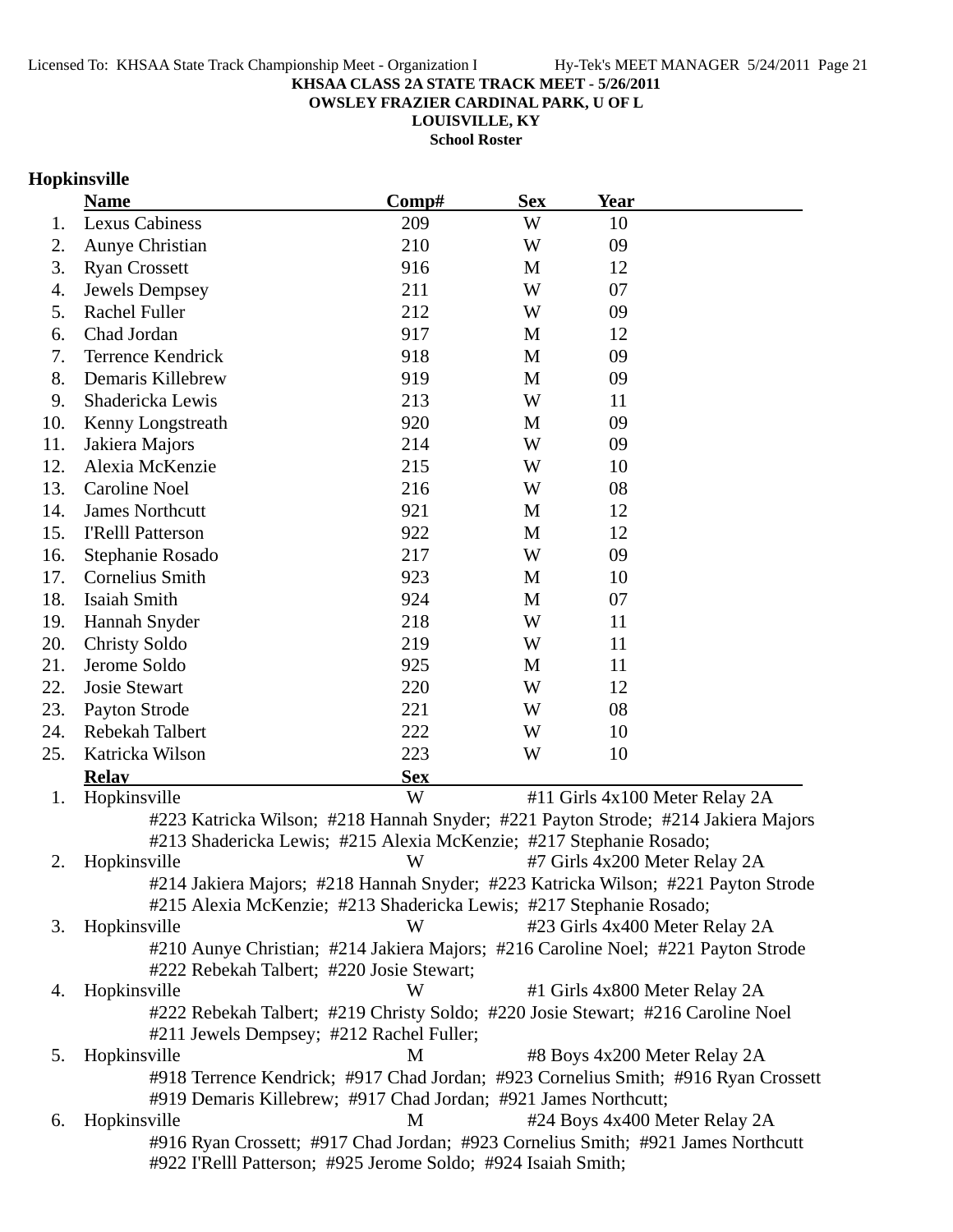**School Roster**

## **Hopkinsville**

| <b>Relay</b>    |   | <b>Sex</b>                                                                    |
|-----------------|---|-------------------------------------------------------------------------------|
| 7. Hopkinsville | М | #2 Boys 4x800 Meter Relay 2A                                                  |
|                 |   | #916 Ryan Crossett; #925 Jerome Soldo; #921 James Northcutt; #917 Chad Jordan |
|                 |   | #920 Kenny Longstreath; #922 I'Relll Patterson; #923 Cornelius Smith;         |

### **Jeffersontown**

|     | <b>Name</b>                               | Comp#                                                                           | <b>Sex</b> | <u>Year</u> |                                                                                    |
|-----|-------------------------------------------|---------------------------------------------------------------------------------|------------|-------------|------------------------------------------------------------------------------------|
| 1.  | Ashley Boyd                               | 224                                                                             | W          | 11          |                                                                                    |
| 2.  | Shamyra Chappell                          | 225                                                                             | W          | 09          |                                                                                    |
| 3.  | <b>Harry Cross</b>                        | 926                                                                             | M          | 12          |                                                                                    |
| 4.  | Anthony Floyd                             | 927                                                                             | M          | 12          |                                                                                    |
| 5.  | Demytrius Gipson                          | 928                                                                             | M          | 12          |                                                                                    |
| 6.  | Keian Hardy                               | 929                                                                             | M          | 11          |                                                                                    |
| 7.  | Ayanni Johnson                            | 226                                                                             | W          | 11          |                                                                                    |
| 8.  | Madaline McCann                           | 227                                                                             | W          | 12          |                                                                                    |
| 9.  | <b>Robert Newberry</b>                    | 930                                                                             | M          | 12          |                                                                                    |
| 10. | <b>Krissy Owens</b>                       | 228                                                                             | W          | 09          |                                                                                    |
| 11. | Clarisa Salias                            | 229                                                                             | W          | 09          |                                                                                    |
| 12. | jikala Thomas                             | 230                                                                             | W          | 10          |                                                                                    |
| 13. | <b>Wyatt Thomas</b>                       | 931                                                                             | M          | 11          |                                                                                    |
| 14. | Daezha Webster                            | 231                                                                             | W          | 09          |                                                                                    |
|     | <b>Relay</b>                              | <b>Sex</b>                                                                      |            |             |                                                                                    |
| 1.  | Jeffersontown                             | W                                                                               |            |             | #11 Girls 4x100 Meter Relay 2A                                                     |
|     |                                           |                                                                                 |            |             | #224 Ashley Boyd; #225 Shamyra Chappell; #230 jikala Thomas; #227 Madaline McCann  |
|     | #229 Clarisa Salias; #226 Ayanni Johnson; |                                                                                 |            |             |                                                                                    |
| 2.  | Jeffersontown                             | W                                                                               |            |             | #7 Girls 4x200 Meter Relay 2A                                                      |
|     |                                           |                                                                                 |            |             | #224 Ashley Boyd; #225 Shamyra Chappell; #226 Ayanni Johnson; #227 Madaline McCann |
|     |                                           | #228 Krissy Owens; #229 Clarisa Salias; #230 jikala Thomas; #231 Daezha Webster |            |             |                                                                                    |
| 3.  | Jeffersontown                             | М                                                                               |            |             | #8 Boys 4x200 Meter Relay 2A                                                       |
|     |                                           |                                                                                 |            |             | #930 Robert Newberry; #927 Anthony Floyd; #928 Demytrius Gipson; #931 Wyatt Thomas |
|     | #926 Harry Cross; #929 Keian Hardy;       |                                                                                 |            |             |                                                                                    |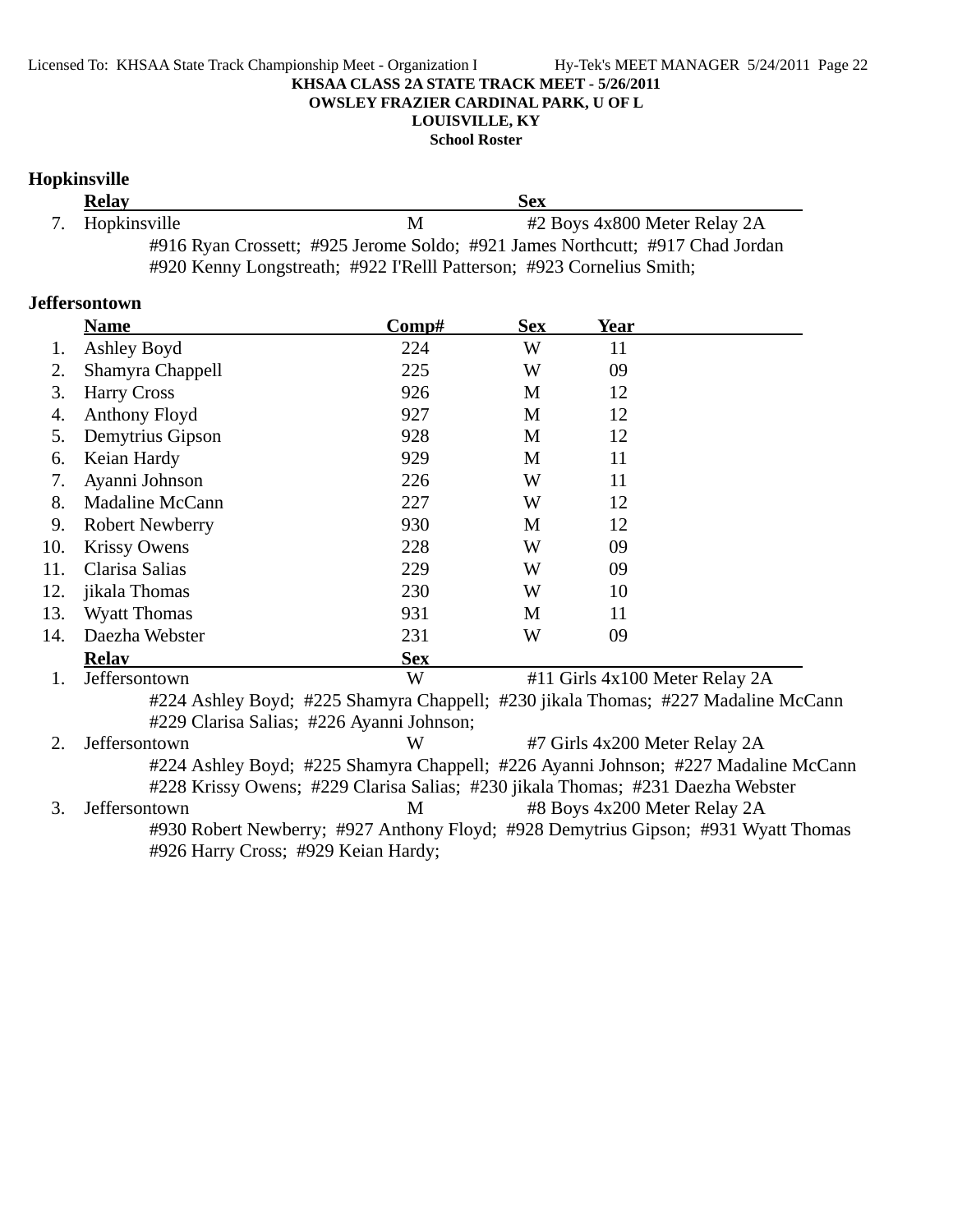**OWSLEY FRAZIER CARDINAL PARK, U OF L**

**LOUISVILLE, KY**

**School Roster**

### **Johnson Central**

|     | <b>Name</b>             | Comp#                                                                           | <b>Sex</b> | <b>Year</b> |                                                                                   |
|-----|-------------------------|---------------------------------------------------------------------------------|------------|-------------|-----------------------------------------------------------------------------------|
| 1.  | Joe Cole                | 932                                                                             | M          | 10          |                                                                                   |
| 2.  | John Conley             | 933                                                                             | M          | 11          |                                                                                   |
| 3.  | <b>Josh Conley</b>      | 934                                                                             | M          | 10          |                                                                                   |
| 4.  | <b>Taylor Damron</b>    | 935                                                                             | M          | 10          |                                                                                   |
| 5.  | <b>Magen Daniel</b>     | 232                                                                             | W          | 12          |                                                                                   |
| 6.  | <b>JD</b> Davis         | 936                                                                             | M          | 10          |                                                                                   |
| 7.  | Hannah Dials            | 233                                                                             | W          | 10          |                                                                                   |
| 8.  | <b>Zach Gown</b>        | 937                                                                             | M          | 09          |                                                                                   |
| 9.  | Katilyn Hager           | 234                                                                             | W          | 10          |                                                                                   |
| 10. | Claire Johnson          | 235                                                                             | W          | 10          |                                                                                   |
| 11. | JJ Jude                 | 938                                                                             | M          | 11          |                                                                                   |
| 12. | Johnna Little           | 236                                                                             | W          | 09          |                                                                                   |
| 13. | Paige McPeek            | 237                                                                             | W          | 08          |                                                                                   |
| 14. | <b>Gatlin Mills</b>     | 939                                                                             | M          | 11          |                                                                                   |
| 15. | <b>Haley Mills</b>      | 238                                                                             | W          | 07          |                                                                                   |
| 16. | <b>Courtney Mollett</b> | 239                                                                             | W          | 12          |                                                                                   |
| 17. | Michael Ray             | 940                                                                             | M          | 11          |                                                                                   |
| 18. | <b>Kimberly Spears</b>  | 240                                                                             | W          | 10          |                                                                                   |
|     | <b>Relay</b>            | <b>Sex</b>                                                                      |            |             |                                                                                   |
| 1.  | <b>Johnson Central</b>  | W                                                                               |            |             | #11 Girls 4x100 Meter Relay 2A                                                    |
|     | #238 Haley Mills;       |                                                                                 |            |             | #233 Hannah Dials; #237 Paige McPeek; #240 Kimberly Spears; #239 Courtney Mollett |
| 2.  | Johnson Central         | W                                                                               |            |             | #7 Girls 4x200 Meter Relay 2A                                                     |
|     | #234 Katilyn Hager;     |                                                                                 |            |             | #233 Hannah Dials; #237 Paige McPeek; #240 Kimberly Spears; #239 Courtney Mollett |
| 3.  | Johnson Central         | W                                                                               |            |             | #23 Girls 4x400 Meter Relay 2A                                                    |
|     | #238 Haley Mills;       | #234 Katilyn Hager; #240 Kimberly Spears; #233 Hannah Dials; #236 Johnna Little |            |             |                                                                                   |
| 4.  | <b>Johnson Central</b>  | M                                                                               |            |             | #24 Boys 4x400 Meter Relay 2A                                                     |
|     |                         | #939 Gatlin Mills; #937 Zach Gown; #940 Michael Ray; #938 JJ Jude               |            |             |                                                                                   |
|     |                         | #934 Josh Conley; #935 Taylor Damron; #936 JD Davis;                            |            |             |                                                                                   |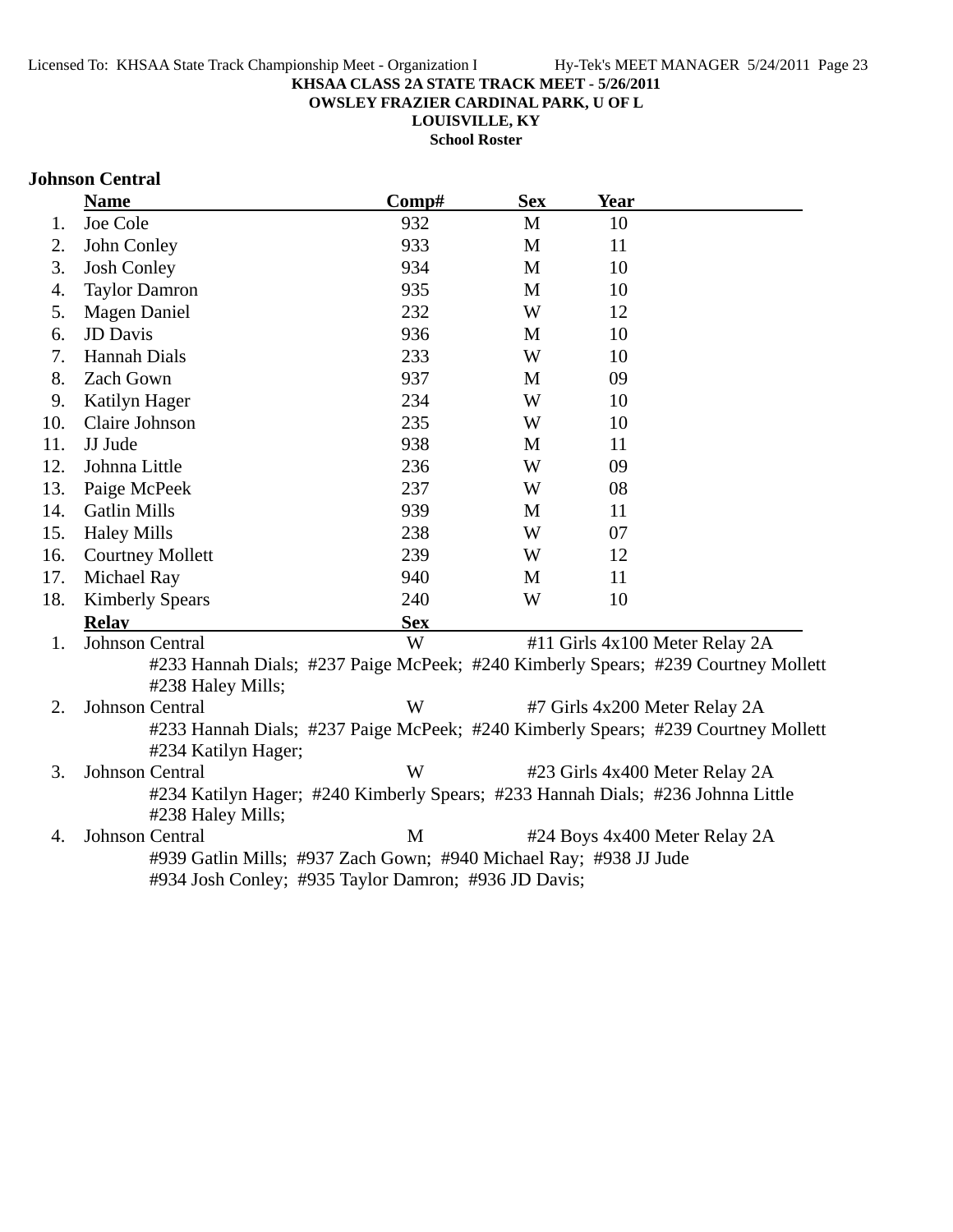**OWSLEY FRAZIER CARDINAL PARK, U OF L**

**LOUISVILLE, KY School Roster**

## **Knox Central**

|     | <b>Name</b>              | Comp#                                                                                | <b>Sex</b> | <u>Year</u> |                                |
|-----|--------------------------|--------------------------------------------------------------------------------------|------------|-------------|--------------------------------|
| 1.  | Stella Achenjang         | 241                                                                                  | W          | 12          |                                |
| 2.  | Michael Brock            | 941                                                                                  | M          | 12          |                                |
| 3.  | Jeff Canady              | 942                                                                                  | M          | 10          |                                |
| 4.  | Jerry Clark              | 943                                                                                  | M          | 12          |                                |
| 5.  | Devin Edwards            | 944                                                                                  | M          | 12          |                                |
| 6.  | Sabrina Elliot           | 242                                                                                  | W          | 09          |                                |
| 7.  | <b>Scott Gilliam</b>     | 945                                                                                  | M          | 12          |                                |
| 8.  | Chris Gray               | 946                                                                                  | M          | 12          |                                |
| 9.  | <b>Shakira Gregory</b>   | 243                                                                                  | W          | 11          |                                |
| 10. | <b>Brittney Hatfield</b> | 244                                                                                  | W          | 10          |                                |
| 11. | Patrick Logan            | 947                                                                                  | M          | 11          |                                |
| 12. | <b>Jamey Mills</b>       | 948                                                                                  | M          | 12          |                                |
| 13. | <b>Travis Mills</b>      | 949                                                                                  | M          | 12          |                                |
| 14. | Caleb Mitchell           | 950                                                                                  | M          | 12          |                                |
| 15. | Casey Mitchell           | 245                                                                                  | W          | 10          |                                |
| 16. | <b>Taylor Moser</b>      | 246                                                                                  | W          | 12          |                                |
| 17. | Cassi Shippy             | 247                                                                                  | W          | 10          |                                |
| 18. | Jasmine Taylor           | 248                                                                                  | W          | 09          |                                |
| 19. | Cianna Tuttle            | 249                                                                                  | W          | 12          |                                |
|     | <b>Relay</b>             | <b>Sex</b>                                                                           |            |             |                                |
| 1.  | <b>Knox Central</b>      | W                                                                                    |            |             | #11 Girls 4x100 Meter Relay 2A |
|     |                          | #248 Jasmine Taylor; #245 Casey Mitchell; #243 Shakira Gregory; #247 Cassi Shippy    |            |             |                                |
|     |                          | #241 Stella Achenjang; #249 Cianna Tuttle; #246 Taylor Moser; #244 Brittney Hatfield |            |             |                                |
| 2.  | <b>Knox Central</b>      | M                                                                                    |            |             | #2 Boys 4x800 Meter Relay 2A   |
|     |                          | #944 Devin Edwards; #950 Caleb Mitchell; #946 Chris Gray; #943 Jerry Clark           |            |             |                                |

#947 Patrick Logan;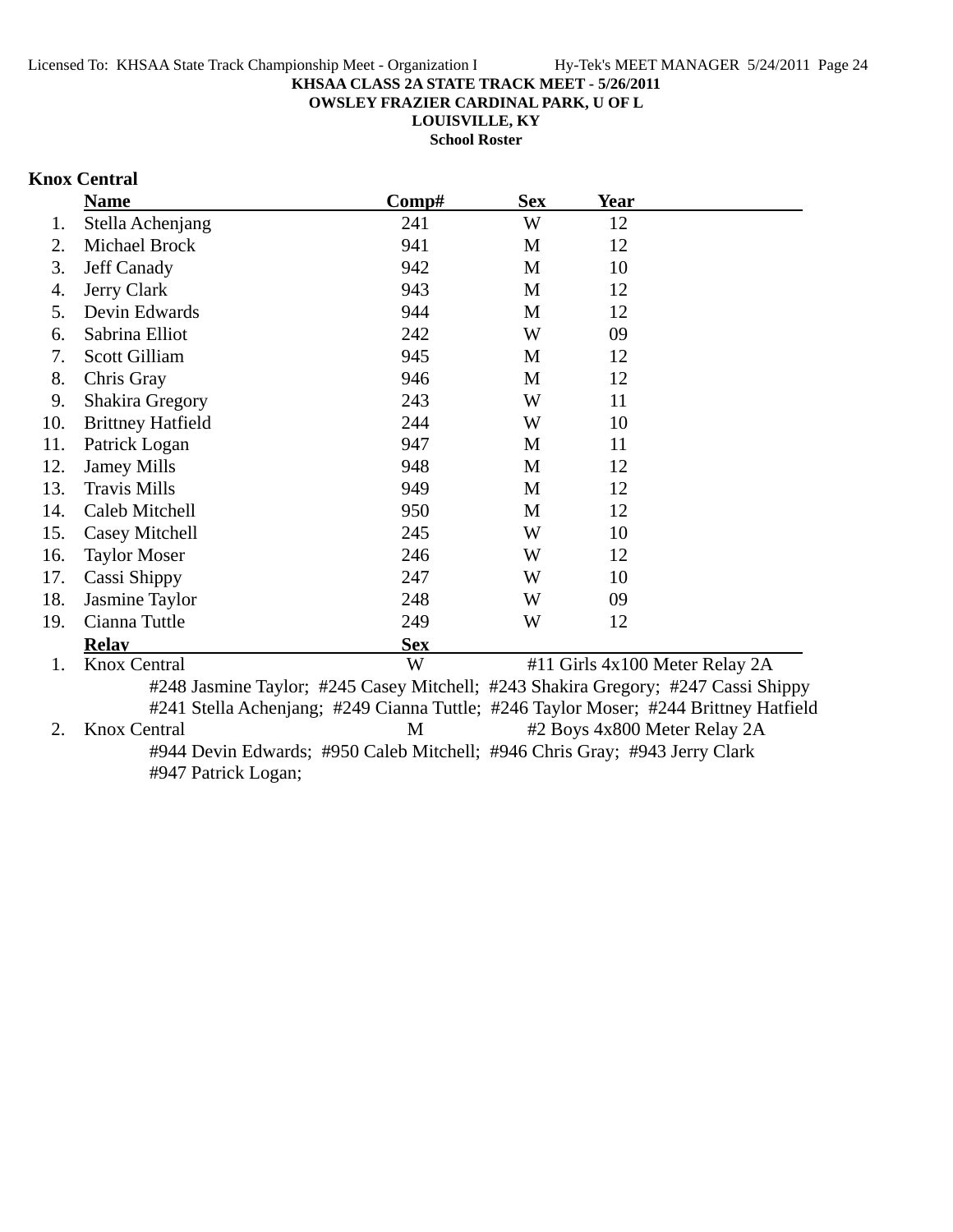**OWSLEY FRAZIER CARDINAL PARK, U OF L**

**LOUISVILLE, KY**

**School Roster**

## **Larue County**

|     | <b>Name</b>          | Comp#      | <b>Sex</b> | <b>Year</b>                    |  |
|-----|----------------------|------------|------------|--------------------------------|--|
|     | Amanda Brewer        | 250        | W          | 08                             |  |
| 2.  | Alisha Durbin        | 251        | W          | 10                             |  |
| 3.  | Kristina Durbin      | 252        | W          | 08                             |  |
| 4.  | Abby French          | 253        | W          | 07                             |  |
| 5.  | Sydney Holt          | 254        | W          | 09                             |  |
| 6.  | <b>Shelby Mouser</b> | 255        | W          | 12                             |  |
| 7.  | Raymundo Perez       | 951        | M          | 09                             |  |
| 8.  | Tiana Phillips       | 256        | W          | 11                             |  |
| 9.  | Courtni Price        | 257        | W          | 08                             |  |
| 10. | Amarah Reed          | 258        | W          | 10                             |  |
| 11. | Jackson Venegas      | 952        | M          | 10                             |  |
| 12. | Mariah Wiseman       | 259        | W          | 07                             |  |
| 13. | Shana Zajdel         | 260        | W          | 11                             |  |
|     | <b>Relav</b>         | <b>Sex</b> |            |                                |  |
|     | Larue County         | W          |            | #23 Girls 4x400 Meter Relay 2A |  |

#259 Mariah Wiseman; #254 Sydney Holt; #251 Alisha Durbin; #258 Amarah Reed #255 Shelby Mouser; #257 Courtni Price; #256 Tiana Phillips;

2. Larue County W #1 Girls 4x800 Meter Relay 2A #259 Mariah Wiseman; #253 Abby French; #252 Kristina Durbin; #258 Amarah Reed #250 Amanda Brewer; #254 Sydney Holt; #255 Shelby Mouser; #251 Alisha Durbin

#### **Lawrence County**

|    | <b>Name</b>           | Comp# | <b>Sex</b> | Year |  |
|----|-----------------------|-------|------------|------|--|
| 1. | <b>Zackery Martin</b> | 953   | М          | 10   |  |
| 2. | Turner O'Brian        | 954   | М          | 12   |  |
|    | <b>Leslie County</b>  |       |            |      |  |
|    | <b>Name</b>           | Comp# | <b>Sex</b> | Year |  |
|    | Shania Asher          | 261   | W          | 08   |  |
|    | Victoria Bailey       | 262   | W          | 12   |  |
| 3. | <b>Kaley Collett</b>  | 263   | W          | 07   |  |

| 4. | Elizabeth Day       | 264        | W |                               |  |
|----|---------------------|------------|---|-------------------------------|--|
|    | 5. Allison Holbrook | 265        | W |                               |  |
|    | 6. Gabrielle Joseph | 266        | W | 10                            |  |
|    | 7. Lauren Little    | 267        | W | 11                            |  |
|    | 8. Hillary Moore    | 268        | W | 12                            |  |
| 9. | Katie Moore         | 269        | W | 08                            |  |
|    | <b>Relay</b>        | <b>Sex</b> |   |                               |  |
|    | 1. Leslie County    | W          |   | #1 Girls 4x800 Meter Relay 2A |  |

#267 Lauren Little; #262 Victoria Bailey; #264 Elizabeth Day; #265 Allison Holbrook #261 Shania Asher; #263 Kaley Collett; #268 Hillary Moore; #269 Katie Moore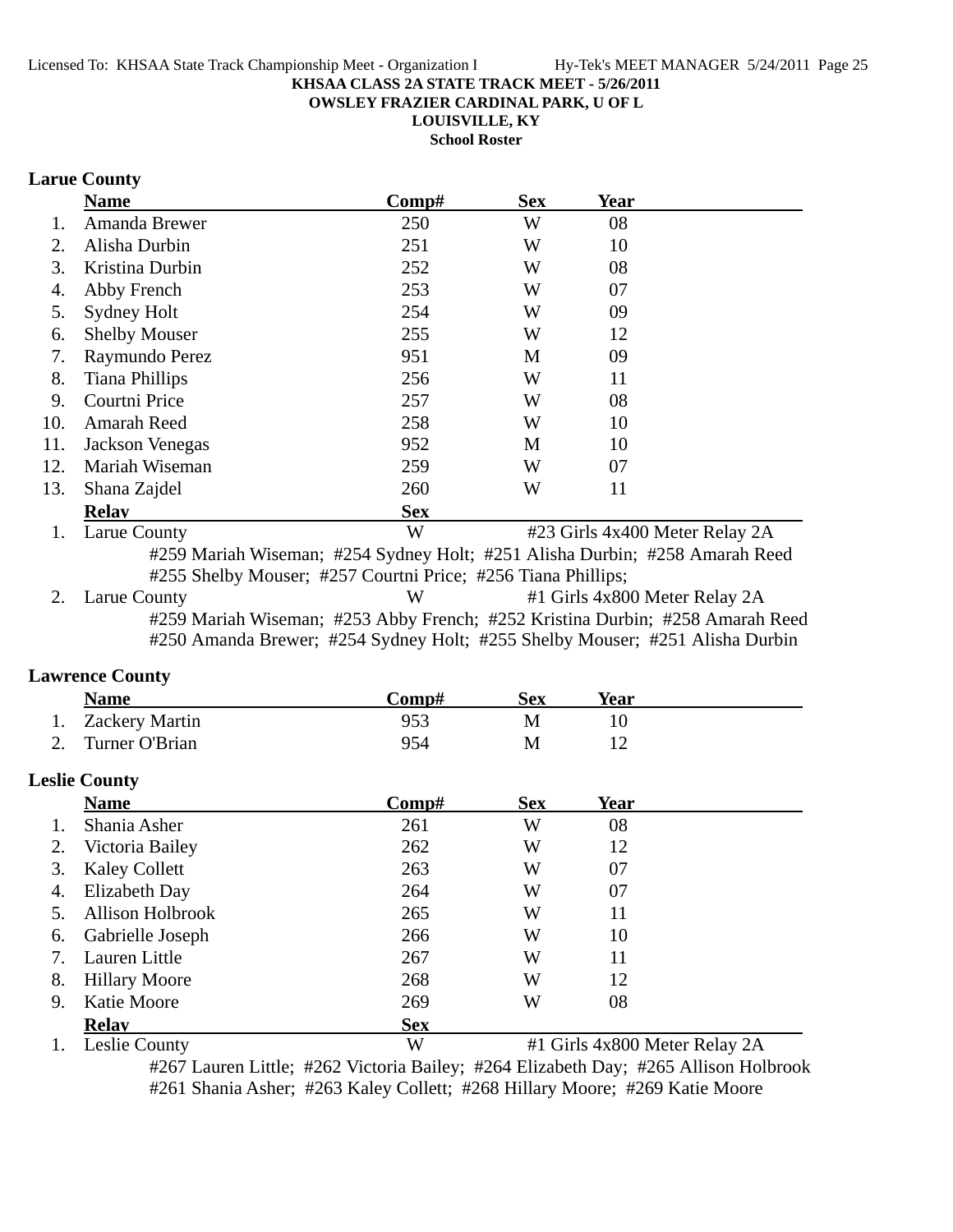**OWSLEY FRAZIER CARDINAL PARK, U OF L**

**LOUISVILLE, KY School Roster**

### **Letcher County Central**

|     | <b>Name</b>                                                                      | Comp#      | <b>Sex</b>  | <b>Year</b>                   |                                |
|-----|----------------------------------------------------------------------------------|------------|-------------|-------------------------------|--------------------------------|
| 1.  | <b>Courtney Adams</b>                                                            | 270        | W           | 11                            |                                |
| 2.  | Keisha Balthis                                                                   | 271        | W           | 09                            |                                |
| 3.  | <b>Nicole Banks</b>                                                              | 272        | W           | 11                            |                                |
| 4.  | <b>Matt Boggs</b>                                                                | 955        | M           | 11                            |                                |
| 5.  | Alley Bolling                                                                    | 273        | W           | 09                            |                                |
| 6.  | <b>Chase Cates</b>                                                               | 956        | M           | 09                            |                                |
| 7.  | Caitlin Collier                                                                  | 274        | W           | 11                            |                                |
| 8.  | <b>Colton Collins</b>                                                            | 957        | M           | 09                            |                                |
| 9.  | Dakota Cornett                                                                   | 958        | $\mathbf M$ | 12                            |                                |
| 10. | Jake Dixon                                                                       | 959        | M           | 11                            |                                |
| 11. | <b>Christian Honeycutt</b>                                                       | 960        | M           | 09                            |                                |
| 12. | Ashley Johnson                                                                   | 275        | W           | 11                            |                                |
| 13. | Kendra Lewis                                                                     | 276        | W           | 09                            |                                |
| 14. | Samantha Mullins                                                                 | 277        | W           | 11                            |                                |
| 15. | <b>Trevor Napier</b>                                                             | 961        | M           | 10                            |                                |
| 16. | <b>Tim Profitt</b>                                                               | 962        | M           | 11                            |                                |
| 17. | Kelli Quillen                                                                    | 278        | W           | 09                            |                                |
| 18. | Meg Raleigh                                                                      | 279        | W           | 09                            |                                |
| 19. | Lexie Smith                                                                      | 280        | W           | 10                            |                                |
| 20. | Willie Smith                                                                     | 963        | M           | 09                            |                                |
| 21. | Haley Whitaker                                                                   | 281        | W           | 11                            |                                |
| 22. | <b>Trenton Whitaker</b>                                                          | 964        | M           | 11                            |                                |
| 23. | Morgan Wilson                                                                    | 282        | W           | 11                            |                                |
|     | <b>Relav</b>                                                                     | <b>Sex</b> |             |                               |                                |
| 1.  | <b>Letcher County Central</b>                                                    | W          |             |                               | #11 Girls 4x100 Meter Relay 2A |
|     | #270 Courtney Adams; #275 Ashley Johnson; #276 Kendra Lewis; #278 Kelli Quillen  |            |             |                               |                                |
|     | #282 Morgan Wilson; #279 Meg Raleigh; #273 Alley Bolling; #280 Lexie Smith       |            |             |                               |                                |
| 2.  | Letcher County Central                                                           | W          |             | #7 Girls 4x200 Meter Relay 2A |                                |
|     | #282 Morgan Wilson; #278 Kelli Quillen; #270 Courtney Adams; #280 Lexie Smith    |            |             |                               |                                |
|     | #275 Ashley Johnson; #276 Kendra Lewis; #279 Meg Raleigh; #273 Alley Bolling     |            |             |                               |                                |
| 3.  | <b>Letcher County Central</b>                                                    | W          |             |                               | #23 Girls 4x400 Meter Relay 2A |
|     | #280 Lexie Smith; #276 Kendra Lewis; #279 Meg Raleigh; #277 Samantha Mullins     |            |             |                               |                                |
|     | #275 Ashley Johnson; #272 Nicole Banks; #281 Haley Whitaker; #271 Keisha Balthis |            |             |                               |                                |

4. Letcher County Central M #2 Boys 4x800 Meter Relay 2A #962 Tim Profitt; #961 Trevor Napier; #959 Jake Dixon; #964 Trenton Whitaker #957 Colton Collins; #960 Christian Honeycutt; #956 Chase Cates;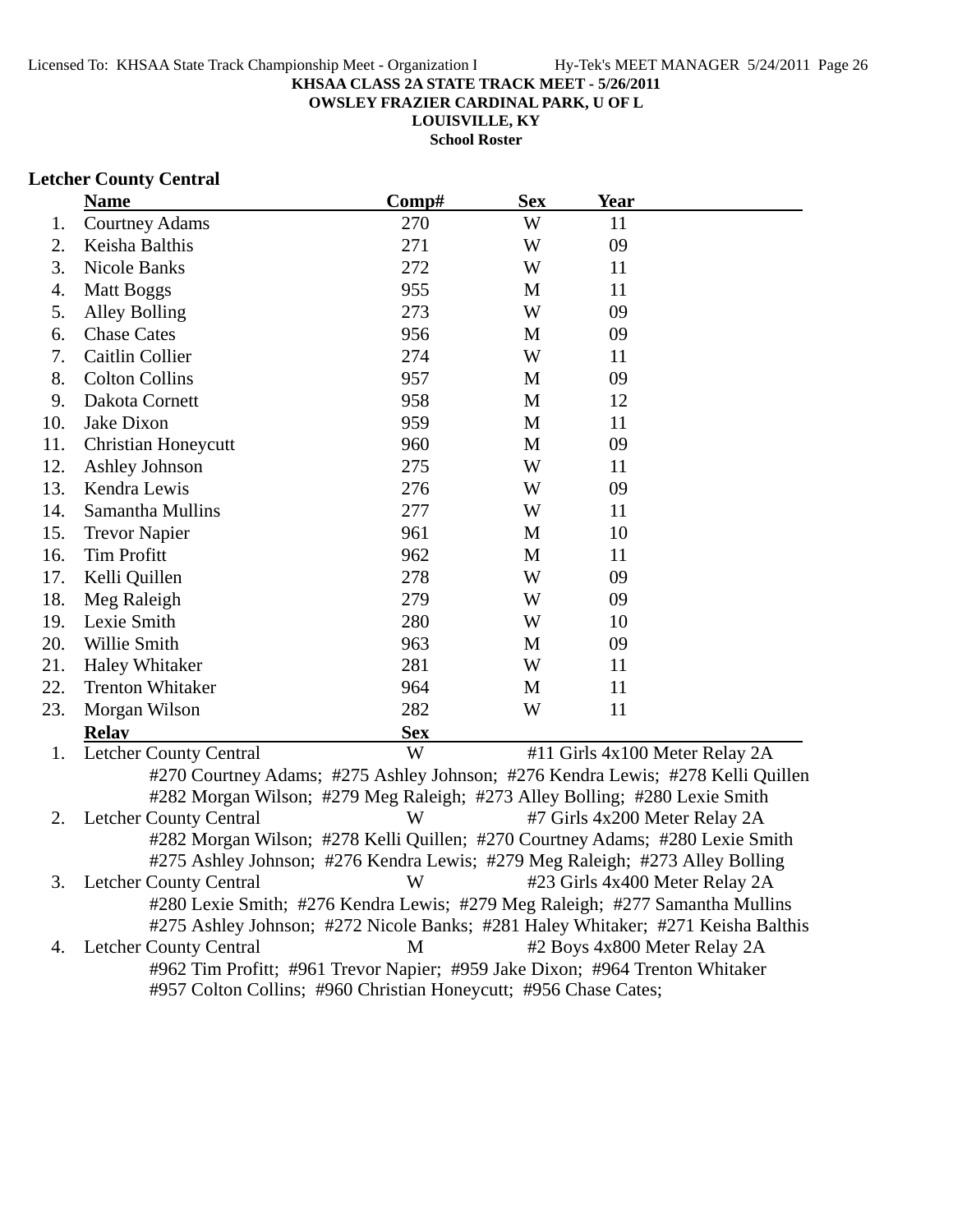**OWSLEY FRAZIER CARDINAL PARK, U OF L**

**LOUISVILLE, KY**

**School Roster**

#### **Lexington Catholic**

|     | <b>Name</b>                                                                                                                                              | Comp#      | <b>Sex</b> | <b>Year</b>                   |  |
|-----|----------------------------------------------------------------------------------------------------------------------------------------------------------|------------|------------|-------------------------------|--|
| 1.  | Natalie Appel                                                                                                                                            | 283        | W          | 09                            |  |
| 2.  | Brian Babbage                                                                                                                                            | 965        | M          | 11                            |  |
| 3.  | <b>Thomas Baker</b>                                                                                                                                      | 966        | M          | 11                            |  |
| 4.  | Chris Barkley                                                                                                                                            | 967        | M          | 12                            |  |
| 5.  | <b>Rashad Bennet</b>                                                                                                                                     | 968        | M          | 11                            |  |
| 6.  | Claire Bodart                                                                                                                                            | 284        | W          | 11                            |  |
| 7.  | Robert Jacoby                                                                                                                                            | 969        | M          | 10                            |  |
| 8.  | Claire Kellen                                                                                                                                            | 285        | W          | 09                            |  |
| 9.  | <b>Gavin Knies</b>                                                                                                                                       | 970        | M          | 11                            |  |
| 10. | Nicholas Laureano                                                                                                                                        | 971        | M          | 10                            |  |
| 11. | Kent Llanora                                                                                                                                             | 972        | M          | 11                            |  |
| 12. | <b>Bridgette Mangold</b>                                                                                                                                 | 286        | W          | 09                            |  |
| 13. | Julie Anne Metheny                                                                                                                                       | 287        | W          | 09                            |  |
| 14. | <b>Emily Miniard</b>                                                                                                                                     | 288        | W          | 09                            |  |
| 15. | Duncan Naylor                                                                                                                                            | 973        | M          | 09                            |  |
| 16. | Joe Richey                                                                                                                                               | 974        | M          | 11                            |  |
| 17. | Jenny Ritchie                                                                                                                                            | 289        | W          | 12                            |  |
| 18. | Stephen Ritchie                                                                                                                                          | 975        | M          | 09                            |  |
| 19. | <b>Kathryn Sanders</b>                                                                                                                                   | 290        | W          | 10                            |  |
| 20. | Alex VanLuwen                                                                                                                                            | 976        | M          | 10                            |  |
| 21. | <b>Andrew Vollet</b>                                                                                                                                     | 977        | M          | 10                            |  |
|     | <b>Relav</b>                                                                                                                                             | <b>Sex</b> |            |                               |  |
| 1.  | Lexington Catholic                                                                                                                                       | W          |            | #7 Girls 4x200 Meter Relay 2A |  |
|     | #283 Natalie Appel; #285 Claire Kellen; #288 Emily Miniard; #286 Bridgette Mangold<br>#289 Jenny Ritchie; #287 Julie Anne Metheny; #290 Kathryn Sanders; |            |            |                               |  |
| 2.  | Lexington Catholic                                                                                                                                       | M          |            | #12 Boys 4x100 Meter Relay 2A |  |
|     | #972 Kent Llanora; #967 Chris Barkley; #968 Rashad Bennet; #969 Robert Jacoby                                                                            |            |            |                               |  |
|     | #975 Stephen Ritchie; #976 Alex VanLuwen;                                                                                                                |            |            |                               |  |

3. Lexington Catholic M #24 Boys 4x400 Meter Relay 2A #972 Kent Llanora; #974 Joe Richey; #966 Thomas Baker; #965 Brian Babbage #970 Gavin Knies; #973 Duncan Naylor; #967 Chris Barkley; #968 Rashad Bennet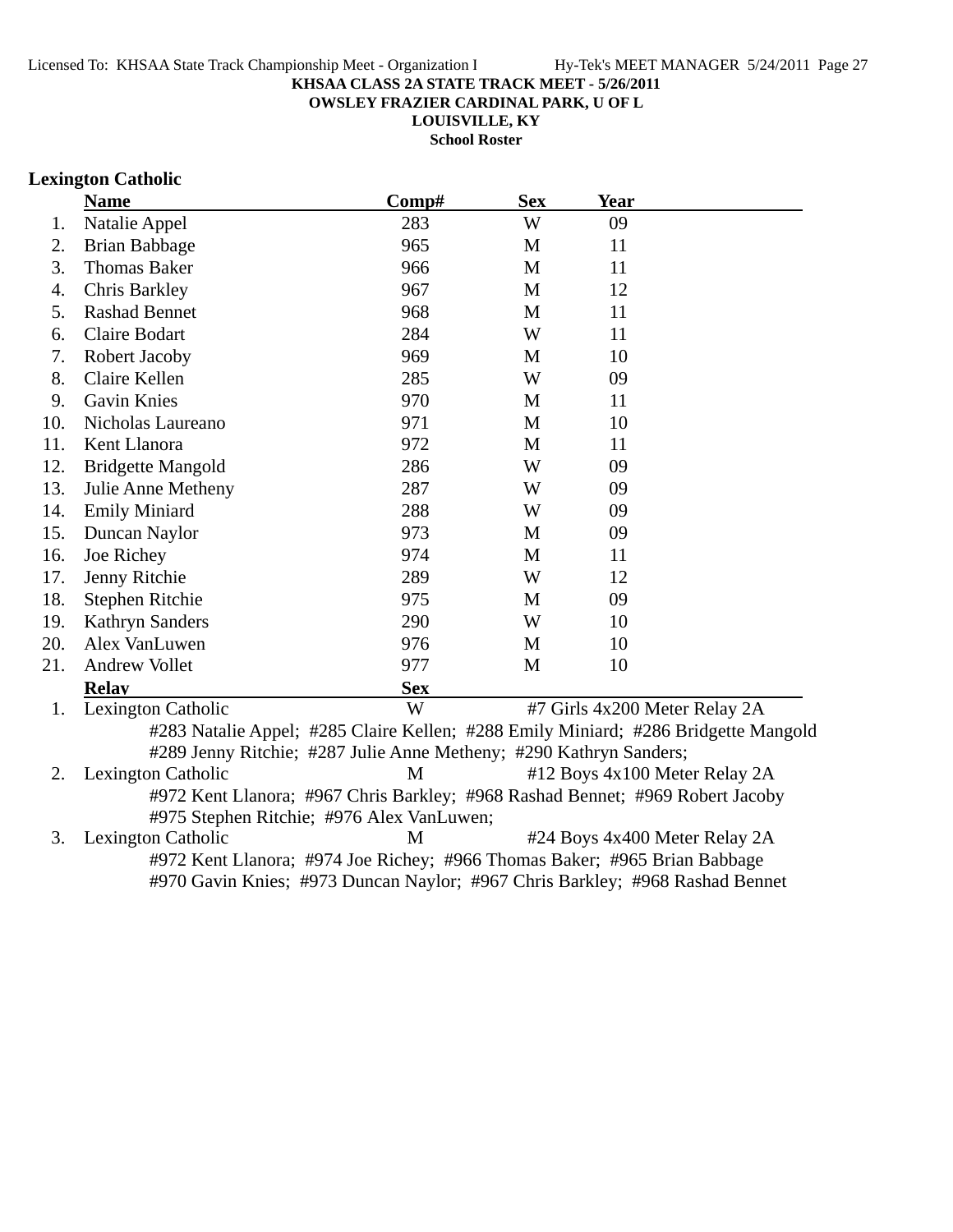**OWSLEY FRAZIER CARDINAL PARK, U OF L**

**LOUISVILLE, KY**

**School Roster**

## **Lloyd Memorial**

|     | <b>Name</b>                                                                      | $\bf Comp\#$ | <b>Sex</b> | <b>Year</b>                   |                                |
|-----|----------------------------------------------------------------------------------|--------------|------------|-------------------------------|--------------------------------|
| 1.  | <b>Emily Bartee</b>                                                              | 291          | W          | 12                            |                                |
| 2.  | Tabresha Bell                                                                    | 292          | W          | 10                            |                                |
| 3.  | <b>Tyler Bray</b>                                                                | 978          | M          | 11                            |                                |
| 4.  | Caitlin Carter                                                                   | 293          | W          | 09                            |                                |
| 5.  | Niko Carter                                                                      | 979          | M          | 10                            |                                |
| 6.  | Jessica Crabtree                                                                 | 294          | W          | 12                            |                                |
| 7.  | <b>Courtney Davis</b>                                                            | 295          | W          | 10                            |                                |
| 8.  | <b>Nick Disibio</b>                                                              | 980          | M          | 10                            |                                |
| 9.  | Sarah Duncan                                                                     | 296          | W          | 09                            |                                |
| 10. | <b>Torey Duncan</b>                                                              | 297          | W          | 11                            |                                |
| 11. | Lashawn Ford                                                                     | 298          | W          | 12                            |                                |
| 12. | Alex Henn                                                                        | 981          | M          | 11                            |                                |
| 13. | Danielle Hyman                                                                   | 299          | W          | 10                            |                                |
| 14. | Briana Johns                                                                     | 300          | W          | 10                            |                                |
| 15. | Tati Jouett                                                                      | 301          | W          | 11                            |                                |
| 16. | Matt Lemox                                                                       | 982          | M          | 12                            |                                |
| 17. | Corey Marsh                                                                      | 983          | M          | 12                            |                                |
| 18. | Micaela Marshall                                                                 | 302          | W          | 07                            |                                |
| 19. | <b>Megan Monaco</b>                                                              | 303          | W          | 09                            |                                |
| 20. | Carol Ray                                                                        | 304          | W          | 09                            |                                |
| 21. | <b>Shelby Rudd</b>                                                               | 305          | W          | 10                            |                                |
| 22. | Anja Schoell                                                                     | 306          | W          | 11                            |                                |
| 23. | Dexter Smith                                                                     | 984          | M          | 10                            |                                |
| 24. | Dillon Smith                                                                     | 985          | M          | 10                            |                                |
| 25. | <b>Keland Williams</b>                                                           | 986          | M          | 11                            |                                |
| 26. | Dylan Withers                                                                    | 987          | M          | 09                            |                                |
|     | <b>Relay</b>                                                                     | <b>Sex</b>   |            |                               |                                |
| 1.  | Lloyd Memorial                                                                   | W            |            |                               | #11 Girls 4x100 Meter Relay 2A |
|     | #294 Jessica Crabtree; #301 Tati Jouett; #293 Caitlin Carter; #300 Briana Johns  |              |            |                               |                                |
|     | #306 Anja Schoell; #303 Megan Monaco; #292 Tabresha Bell; #304 Carol Ray         |              |            |                               |                                |
| 2.  | Lloyd Memorial                                                                   | W            |            | #1 Girls 4x800 Meter Relay 2A |                                |
|     | #297 Torey Duncan; #296 Sarah Duncan; #299 Danielle Hyman; #302 Micaela Marshall |              |            |                               |                                |
|     | #291 Emily Bartee; #295 Courtney Davis; #304 Carol Ray; #303 Megan Monaco        |              |            |                               |                                |
| 3.  | Lloyd Memorial                                                                   | M            |            |                               | #12 Boys 4x100 Meter Relay 2A  |
|     | #984 Dexter Smith; #978 Tyler Bray; #982 Matt Lemox; #979 Niko Carter            |              |            |                               |                                |
|     | #987 Dylan Withers; #985 Dillon Smith; #986 Keland Williams; #980 Nick Disibio   |              |            |                               |                                |
|     |                                                                                  |              |            |                               |                                |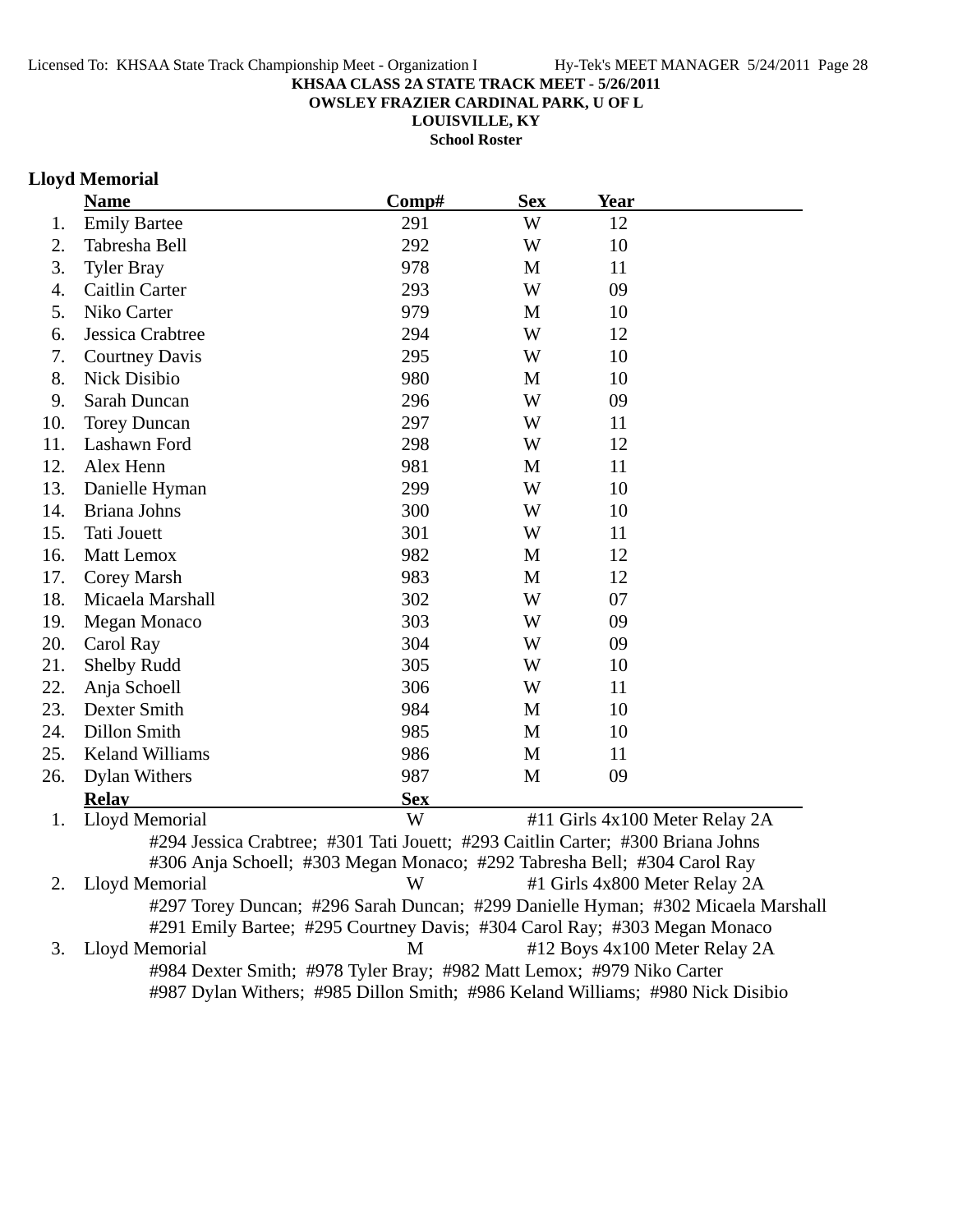**OWSLEY FRAZIER CARDINAL PARK, U OF L**

**LOUISVILLE, KY**

**School Roster**

## **Logan County**

|                 | <b>Name</b>                          | Comp#                                                                              | <b>Sex</b> | <b>Year</b>                    |  |
|-----------------|--------------------------------------|------------------------------------------------------------------------------------|------------|--------------------------------|--|
| 1.              | Jessica Anderson                     | 307                                                                                | W          | 11                             |  |
| 2.              | <b>Avrey Collier</b>                 | 988                                                                                | M          | 11                             |  |
| 3.              | <b>Jessica Covington</b>             | 308                                                                                | W          | 10                             |  |
| 4.              | Cory Ford                            | 989                                                                                | M          | 08                             |  |
| 5.              | <b>Brittany Harper</b>               | 309                                                                                | W          | 10                             |  |
| 6.              | Sye Head                             | 990                                                                                | M          | 10                             |  |
| 7.              | Elaina Hopkins                       | 310                                                                                | W          | 10                             |  |
| 8.              | Aaron Johnson                        | 991                                                                                | M          | 11                             |  |
| 9.              | Kelsey Markham                       | 311                                                                                | W          | 10                             |  |
| 10.             | <b>Taylor Oates</b>                  | 312                                                                                | W          | 10                             |  |
| 11.             | Kaleb O'Dell                         | 992                                                                                | M          | 09                             |  |
| 12.             | <b>Spencer Parsons</b>               | 993                                                                                | M          | 09                             |  |
| 13.             | Markita Pheal                        | 313                                                                                | W          | 12                             |  |
| 14.             | Maurice Pheal                        | 994                                                                                | M          | 12                             |  |
| 15.             | <b>Barrett Rogers</b>                | 995                                                                                | M          | 11                             |  |
| 16.             | <b>Colton Spencer</b>                | 996                                                                                | M          | 10                             |  |
| 17.             | <b>Noah Thomas</b>                   | 997                                                                                | M          | 10                             |  |
| 18.             | Leah Thompson                        | 314                                                                                | W          | 10                             |  |
| 19.             | Cody Thurston                        | 998                                                                                | M          | 12                             |  |
|                 | <b>Relay</b>                         | <b>Sex</b>                                                                         |            |                                |  |
| 1.              | <b>Logan County</b>                  | W                                                                                  |            | #7 Girls 4x200 Meter Relay 2A  |  |
|                 |                                      | #308 Jessica Covington; #311 Kelsey Markham; #312 Taylor Oates; #313 Markita Pheal |            |                                |  |
|                 |                                      | #314 Leah Thompson; #310 Elaina Hopkins;                                           |            |                                |  |
| 2.              | <b>Logan County</b>                  | W                                                                                  |            | #23 Girls 4x400 Meter Relay 2A |  |
|                 |                                      | #310 Elaina Hopkins; #311 Kelsey Markham; #312 Taylor Oates; #313 Markita Pheal    |            |                                |  |
|                 |                                      | #314 Leah Thompson; #308 Jessica Covington; #309 Brittany Harper;                  |            |                                |  |
| 3.              | <b>Logan County</b>                  | M                                                                                  |            | #8 Boys 4x200 Meter Relay 2A   |  |
|                 |                                      | #988 Avrey Collier; #994 Maurice Pheal; #995 Barrett Rogers; #996 Colton Spencer   |            |                                |  |
|                 |                                      | #992 Kaleb O'Dell; #993 Spencer Parsons; #998 Cody Thurston;                       |            |                                |  |
| 4.              | <b>Logan County</b>                  | M                                                                                  |            | #24 Boys 4x400 Meter Relay 2A  |  |
|                 |                                      | #988 Avrey Collier; #994 Maurice Pheal; #995 Barrett Rogers; #996 Colton Spencer   |            |                                |  |
|                 |                                      | #997 Noah Thomas; #990 Sye Head; #993 Spencer Parsons;                             |            |                                |  |
| 5.              | <b>Logan County</b>                  | М                                                                                  |            | #2 Boys 4x800 Meter Relay 2A   |  |
|                 |                                      | #990 Sye Head; #994 Maurice Pheal; #995 Barrett Rogers; #997 Noah Thomas           |            |                                |  |
|                 | #996 Colton Spencer; #989 Cory Ford; |                                                                                    |            |                                |  |
| <b>Lone Oak</b> |                                      |                                                                                    |            |                                |  |

| <b>Name</b>          | Comp# | <b>Sex</b> | Year |  |
|----------------------|-------|------------|------|--|
| 1. Courtney Grewelle |       |            | 09   |  |
| 2. Ricky Grewelle    | 999   | M          |      |  |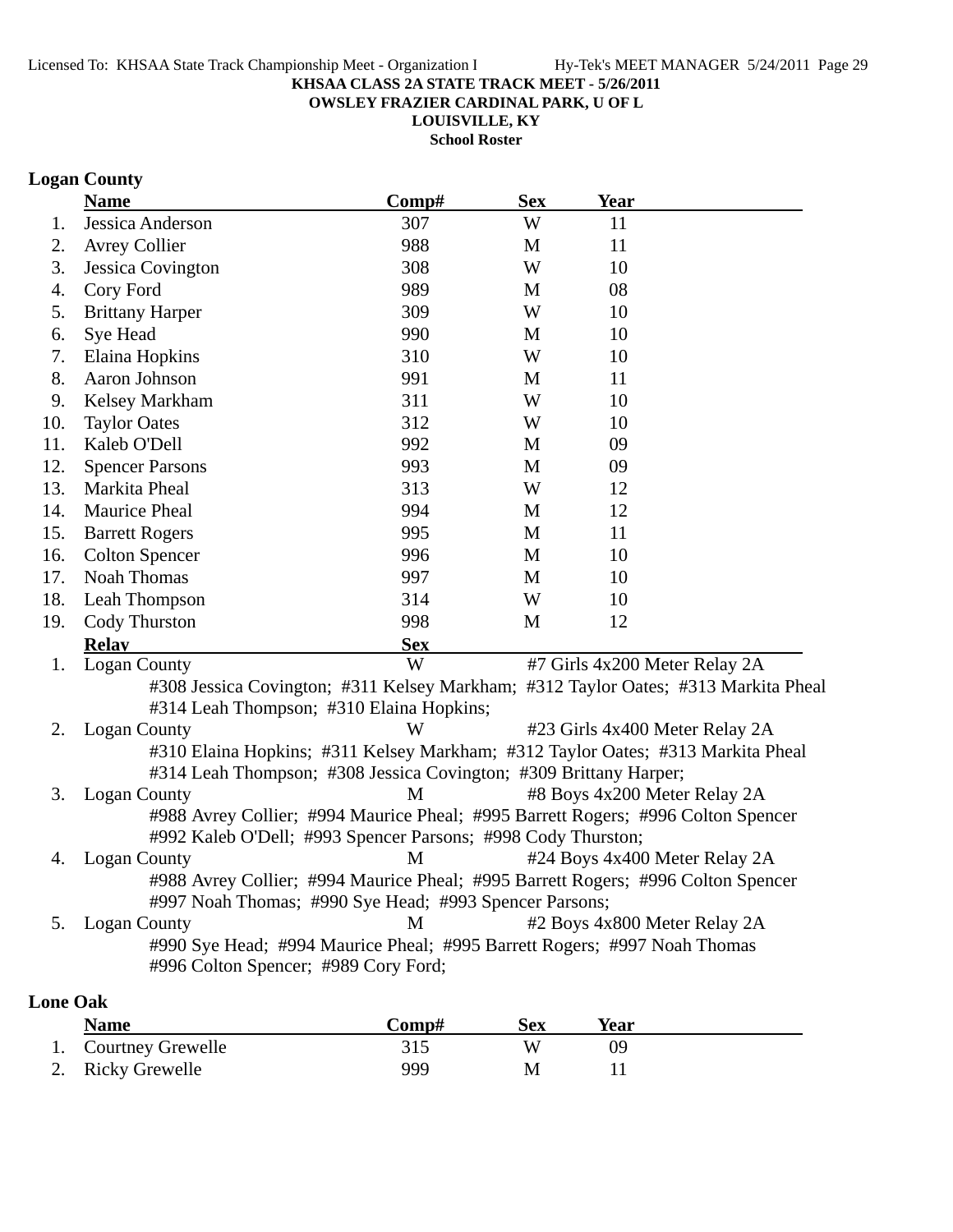**OWSLEY FRAZIER CARDINAL PARK, U OF L**

**LOUISVILLE, KY**

**School Roster**

### **Madison Southern**

|                      | <b>Name</b>                                                                        | Comp#      | <b>Sex</b> | <b>Year</b>                    |  |
|----------------------|------------------------------------------------------------------------------------|------------|------------|--------------------------------|--|
| 1.                   | <b>Riley Barger</b>                                                                | 316        | W          | 09                             |  |
| 2.                   | Mckenzie Bicknell                                                                  | 317        | W          | 10                             |  |
| 3.                   | Kayla Christensen                                                                  | 318        | W          | 12                             |  |
| 4.                   | Amanda Collier                                                                     | 319        | W          | 10                             |  |
| 5.                   | Lori Farmer                                                                        | 320        | W          | 10                             |  |
| 6.                   | Kate Freel                                                                         | 321        | W          | 09                             |  |
| 7.                   | Dakota Gadd                                                                        | 322        | W          | 10                             |  |
| 8.                   | Kelli Hensley                                                                      | 323        | W          | 12                             |  |
| 9.                   | Emma Hied                                                                          | 324        | W          | 10                             |  |
| 10.                  | <b>Taylor Johnson</b>                                                              | 325        | W          | 10                             |  |
| 11.                  | Kim Robinson                                                                       | 326        | W          | 12                             |  |
| 12.                  | Michael Rothermel                                                                  | 1000       | M          | 10                             |  |
| 13.                  | Jessica Scribano                                                                   | 327        | W          | 09                             |  |
| 14.                  | <b>Rachel Wallace</b>                                                              | 328        | W          | 11                             |  |
| 15.                  | Aariel Wilson                                                                      | 329        | W          | 12                             |  |
|                      | <b>Relay</b>                                                                       | <b>Sex</b> |            |                                |  |
| $\mathbf{1}_{\cdot}$ | Madison Southern                                                                   | W          |            | #11 Girls 4x100 Meter Relay 2A |  |
|                      | #317 Mckenzie Bicknell; #319 Amanda Collier; #321 Kate Freel; #329 Aariel Wilson   |            |            |                                |  |
|                      | #322 Dakota Gadd; #323 Kelli Hensley;                                              |            |            |                                |  |
| 2.                   | <b>Madison Southern</b>                                                            | W          |            | #23 Girls 4x400 Meter Relay 2A |  |
|                      | #328 Rachel Wallace; #326 Kim Robinson; #323 Kelli Hensley; #320 Lori Farmer       |            |            |                                |  |
|                      | #327 Jessica Scribano;                                                             |            |            |                                |  |
| 3.                   | <b>Madison Southern</b>                                                            | W          |            | #1 Girls 4x800 Meter Relay 2A  |  |
|                      | #318 Kayla Christensen; #320 Lori Farmer; #325 Taylor Johnson; #328 Rachel Wallace |            |            |                                |  |
|                      | #324 Emma Hied; #316 Riley Barger;                                                 |            |            |                                |  |
|                      |                                                                                    |            |            |                                |  |

## **Magoffin County**

| <b>Name</b>          | Comp# | <b>Sex</b> | Year |  |
|----------------------|-------|------------|------|--|
| <b>Matt Francis</b>  | 1001  | M          |      |  |
| 2. Johnathon Patrick | 1002  | M          |      |  |
| 3. Dean Thacker      | 1003  | M          |      |  |
| 4. Holly Ward        | 330   | W          |      |  |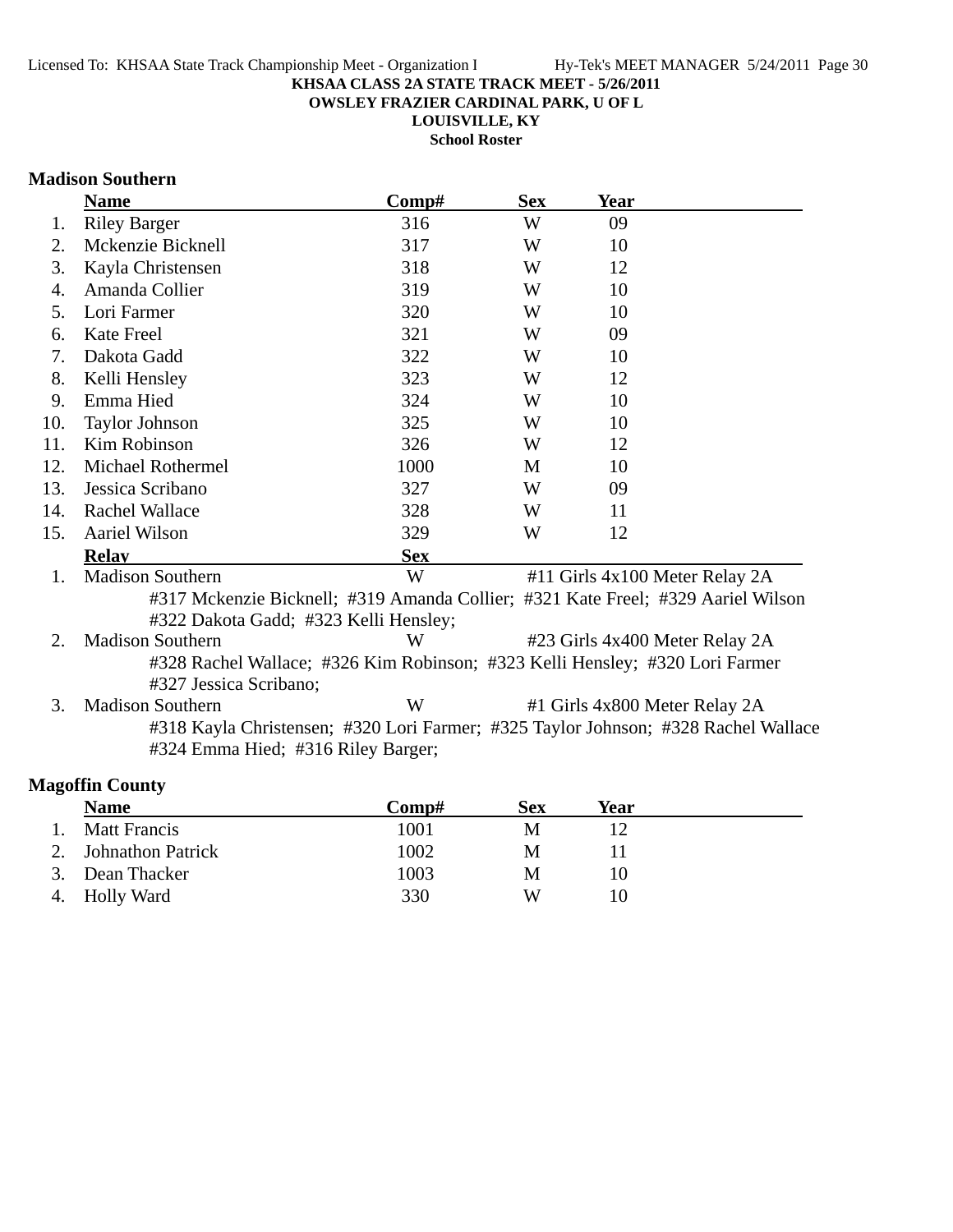**OWSLEY FRAZIER CARDINAL PARK, U OF L**

**LOUISVILLE, KY**

**School Roster**

### **Marion County**

|     | <b>Name</b>              | Comp#      | <b>Sex</b> | <b>Year</b>                   |  |
|-----|--------------------------|------------|------------|-------------------------------|--|
|     | Jordan Bell              | 1004       | M          | 12                            |  |
| 2.  | Ryan Brady               | 1005       | M          | 09                            |  |
| 3.  | <b>Brooklyn Burnside</b> | 331        | W          | 12                            |  |
| 4.  | <b>Justin Dawson</b>     | 1006       | M          | 09                            |  |
| 5.  | <b>Brooks Devine</b>     | 1007       | M          | 10                            |  |
| 6.  | <b>Chris Gaither</b>     | 1008       | M          | 10                            |  |
| 7.  | <b>Buster Hazelwood</b>  | 1009       | M          | 12                            |  |
| 8.  | <b>Trevor Hood</b>       | 1010       | M          | 09                            |  |
| 9.  | <b>Scott Hunt</b>        | 1011       | M          | 11                            |  |
| 10. | Tamyra McElroy           | 332        | W          | 12                            |  |
| 11. | <b>Kendal Taul</b>       | 1012       | M          | 12                            |  |
| 12. | Denny Thompson           | 1013       | M          | 12                            |  |
| 13. | Natavia Young            | 333        | W          | 12                            |  |
|     | <b>Relav</b>             | <b>Sex</b> |            |                               |  |
|     | <b>Marion County</b>     | M          |            | #12 Boys 4x100 Meter Relay 2A |  |

#1012 Kendal Taul; #1013 Denny Thompson; #1004 Jordan Bell; #1008 Chris Gaither #1009 Buster Hazelwood; #1010 Trevor Hood; #1005 Ryan Brady; #1006 Justin Dawson 2. Marion County 124 Boys 4x400 Meter Relay 2A #1011 Scott Hunt; #1006 Justin Dawson; #1013 Denny Thompson; #1007 Brooks Devine #1010 Trevor Hood; #1009 Buster Hazelwood; #1012 Kendal Taul; #1008 Chris Gaither

### **Martha Layne Collins**

|    | <b>Name</b>           | Comp#      | <b>Sex</b> | Year |  |
|----|-----------------------|------------|------------|------|--|
|    | 1. Leeara Cardwell    | 334        | W          | 11   |  |
| 2. | <b>Justin Downs</b>   | 1014       | M          | 09   |  |
| 3. | <b>Matthew Folsom</b> | 1015       | M          | 11   |  |
| 4. | Caterina Karas        | 335        | W          | 11   |  |
|    | 5. Andrew Page        | 1016       | M          | 11   |  |
|    | 6. Nolan Petty        | 1017       | M          | 10   |  |
|    | <b>Thomas Smith</b>   | 1018       | М          | 11   |  |
|    | <b>Relay</b>          | <b>Sex</b> |            |      |  |

1. Martha Layne Collins M #2 Boys 4x800 Meter Relay 2A #1018 Thomas Smith; #1014 Justin Downs; #1015 Matthew Folsom; #1017 Nolan Petty #1016 Andrew Page;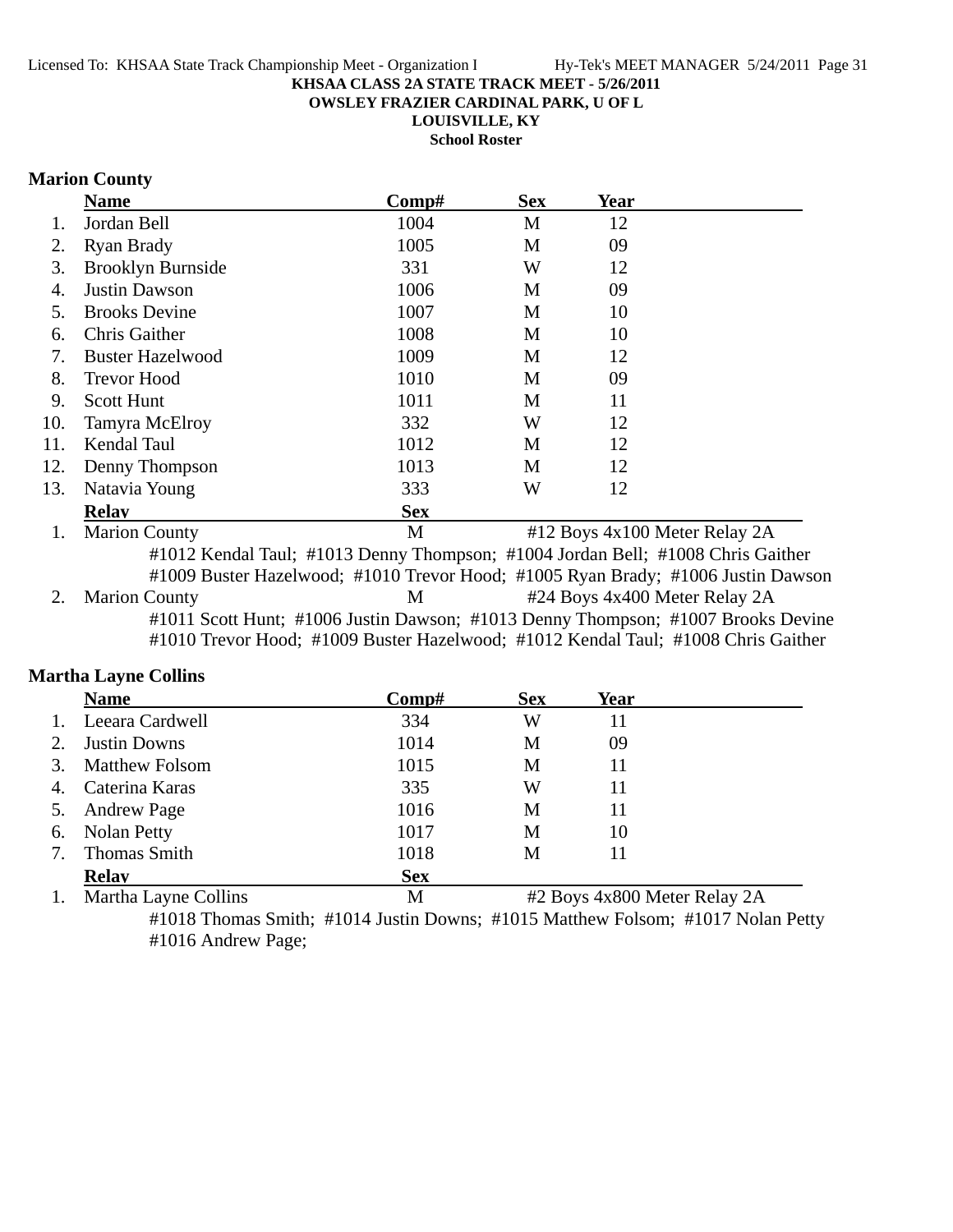**OWSLEY FRAZIER CARDINAL PARK, U OF L**

**LOUISVILLE, KY**

**School Roster**

### **Mason County**

|     | <b>Name</b>            | Comp#      | <b>Sex</b>   | <b>Year</b>                    |  |
|-----|------------------------|------------|--------------|--------------------------------|--|
| 1.  | Connor Appelman        | 1019       | $\mathbf M$  | 12                             |  |
| 2.  | Daniel Appelman        | 1020       | M            | 11                             |  |
| 3.  | Andre'ana Bennett      | 336        | W            | 11                             |  |
| 4.  | Alivia Bierley         | 337        | W            | 09                             |  |
| 5.  | Iretta Carpenter       | 338        | W            | 12                             |  |
| 6.  | Cory Childers          | 1021       | M            | 10                             |  |
| 7.  | Patrick Chov           | 1022       | M            | 11                             |  |
| 8.  | <b>Carson Fearis</b>   | 1023       | $\mathbf{M}$ | 09                             |  |
| 9.  | <b>Brittany Hardin</b> | 339        | W            | 09                             |  |
| 10. | <b>Josh Harris</b>     | 1024       | M            | 11                             |  |
| 11. | Tiara Harris           | 340        | W            | 12                             |  |
| 12. | Cara Irwin             | 341        | W            | 11                             |  |
| 13. | Shawn Johnson          | 1025       | M            | 09                             |  |
| 14. | Xavion Johnson         | 1026       | $\mathbf{M}$ | 11                             |  |
| 15. | Jaylin Jones           | 1027       | M            | 09                             |  |
| 16. | Tee King               | 1028       | $\mathbf{M}$ | 09                             |  |
| 17. | Raylee Kirkland        | 342        | W            | 10                             |  |
| 18. | <b>Tyler McFarland</b> | 1029       | M            | 11                             |  |
| 19. | Jade Morgan            | 343        | W            | 12                             |  |
| 20. | <b>Shaun Moulis</b>    | 1030       | M            | 09                             |  |
| 21. | Darreyl Overly         | 1031       | M            | 11                             |  |
| 22. | <b>Madison Paver</b>   | 344        | W            | 11                             |  |
| 23. | Katie Redmond          | 345        | W            | 12                             |  |
| 24. | Valerie Rice           | 346        | W            | 11                             |  |
| 25. | <b>Nick Robinson</b>   | 1032       | M            | 09                             |  |
| 26. | Alex Stahl             | 1033       | $\mathbf{M}$ | 10                             |  |
| 27. | <b>Mary Stewart</b>    | 347        | W            | 11                             |  |
| 28. | Jacob Tompkins         | 1034       | M            | 09                             |  |
| 29. | Julia Woods            | 348        | W            | 10                             |  |
| 30. | Nathan Woods           | 1035       | M            | 12                             |  |
|     | <b>Relay</b>           | <b>Sex</b> |              |                                |  |
| 1.  | <b>Mason County</b>    | W          |              | #11 Girls 4x100 Meter Relay 2A |  |

2. Mason County **W** #7 Girls 4x200 Meter Relay 2A #336 Andre'ana Bennett; #343 Jade Morgan; #345 Katie Redmond; #347 Mary Stewart #337 Alivia Bierley; #339 Brittany Hardin; #340 Tiara Harris; #344 Madison Paver 3. Mason County W #23 Girls 4x400 Meter Relay 2A #337 Alivia Bierley; #344 Madison Paver; #346 Valerie Rice; #338 Iretta Carpenter #340 Tiara Harris; #347 Mary Stewart; #339 Brittany Hardin; #345 Katie Redmond 4. Mason County M #12 Boys 4x100 Meter Relay 2A #1026 Xavion Johnson; #1029 Tyler McFarland; #1028 Tee King; #1034 Jacob Tompkins #1031 Darreyl Overly; #1027 Jaylin Jones; #1024 Josh Harris; #1033 Alex Stahl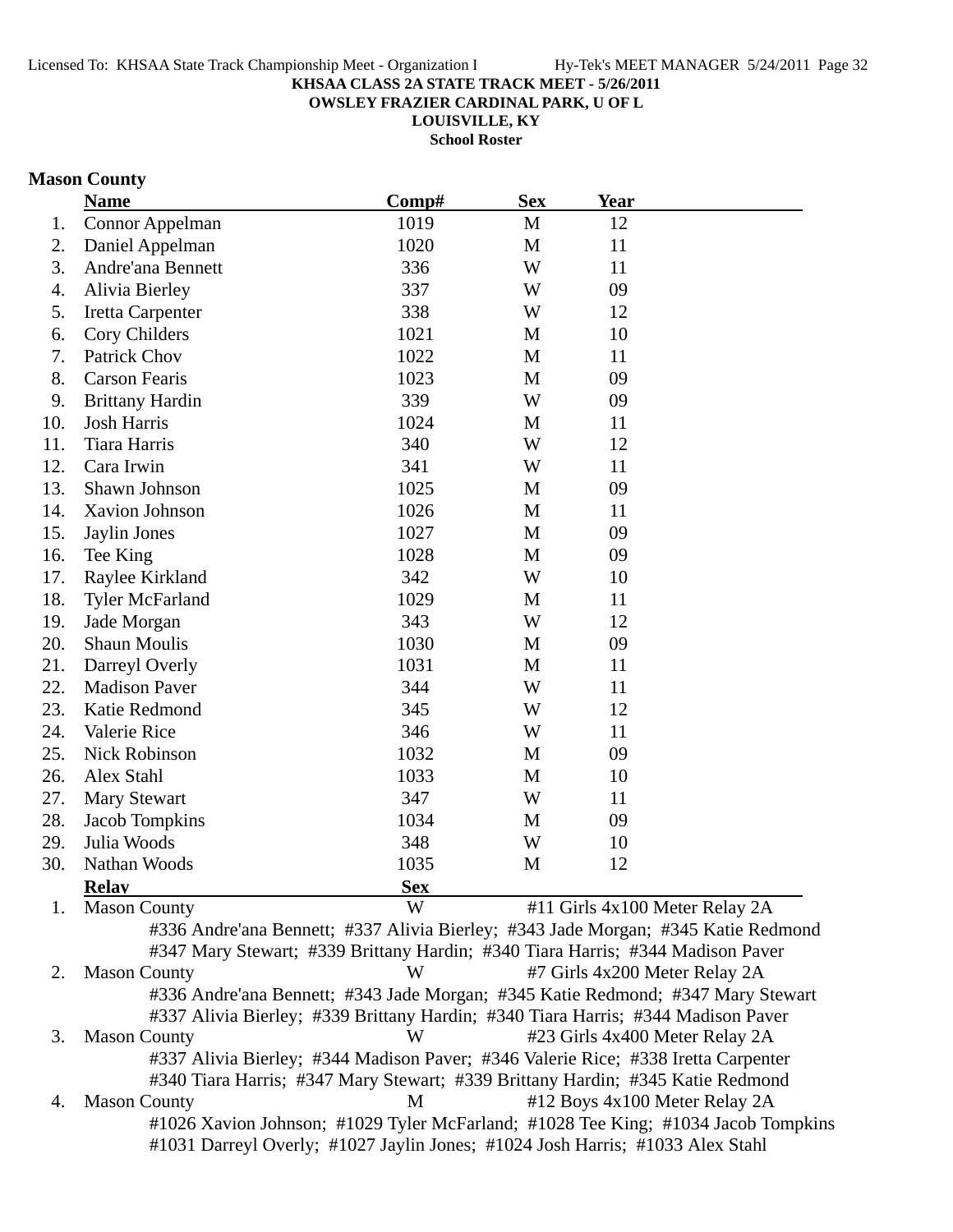#### Licensed To: KHSAA State Track Championship Meet - Organization I Hy-Tek's MEET MANAGER 5/24/2011 Page 33 **KHSAA CLASS 2A STATE TRACK MEET - 5/26/2011 OWSLEY FRAZIER CARDINAL PARK, U OF L LOUISVILLE, KY School Roster**

### **Mason County**

|    | <b>Relay</b>        | <b>Sex</b>                                                                           |
|----|---------------------|--------------------------------------------------------------------------------------|
| 5. | <b>Mason County</b> | #8 Boys 4x200 Meter Relay 2A<br>М                                                    |
|    |                     | #1028 Tee King; #1029 Tyler McFarland; #1034 Jacob Tompkins; #1027 Jaylin Jones      |
|    |                     | #1031 Darreyl Overly; #1026 Xavion Johnson; #1024 Josh Harris; #1023 Carson Fearis   |
| 6. | <b>Mason County</b> | #24 Boys 4x400 Meter Relay 2A<br>M                                                   |
|    |                     | #1024 Josh Harris; #1025 Shawn Johnson; #1023 Carson Fearis; #1027 Jaylin Jones      |
|    |                     | #1034 Jacob Tompkins; #1029 Tyler McFarland; #1028 Tee King; #1033 Alex Stahl        |
|    | <b>Mason County</b> | #2 Boys 4x800 Meter Relay 2A<br>M                                                    |
|    |                     | #1019 Connor Appelman; #1025 Shawn Johnson; #1021 Cory Childers; #1032 Nick Robinson |
|    |                     | #1023 Carson Fearis; #1035 Nathan Woods; #1030 Shaun Moulis; #1022 Patrick Chov      |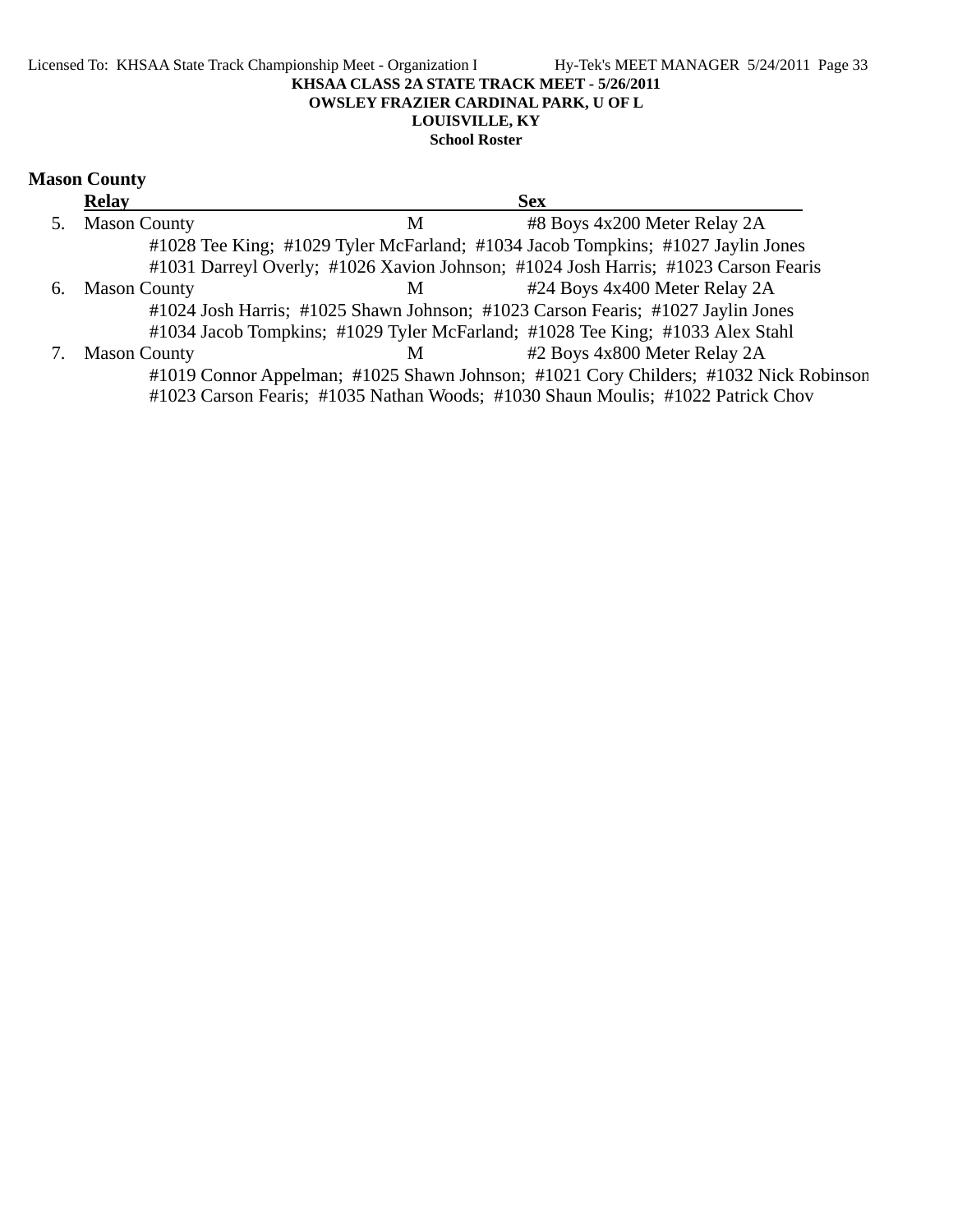**OWSLEY FRAZIER CARDINAL PARK, U OF L**

**LOUISVILLE, KY**

**School Roster**

## **Mercer County**

|     | <b>Name</b>                                                                         | Comp#      | <b>Sex</b> | <b>Year</b> |                                |  |
|-----|-------------------------------------------------------------------------------------|------------|------------|-------------|--------------------------------|--|
| 1.  | Deron Bartleson                                                                     | 1036       | M          | 08          |                                |  |
| 2.  | Chase Brown                                                                         | 1037       | M          | 11          |                                |  |
| 3.  | <b>Isaiah Burrus</b>                                                                | 1038       | M          | 11          |                                |  |
| 4.  | Asia Dunn                                                                           | 349        | W          | 11          |                                |  |
| 5.  | <b>Tyler Dunn</b>                                                                   | 1039       | M          | 11          |                                |  |
| 6.  | <b>Matthew Gammon</b>                                                               | 1040       | M          | 10          |                                |  |
| 7.  | Tori Gray                                                                           | 350        | W          | 10          |                                |  |
| 8.  | Kaitlyn Harder                                                                      | 351        | W          | 10          |                                |  |
| 9.  | Allexis Hendren                                                                     | 352        | W          | 09          |                                |  |
| 10. | Jacob Johnson                                                                       | 1041       | M          | 12          |                                |  |
| 11. | James Johnson                                                                       | 1042       | M          | 10          |                                |  |
| 12. | <b>Blake Keebortz</b>                                                               | 1043       | M          | 11          |                                |  |
| 13. | Erika Kehrt                                                                         | 353        | W          | 10          |                                |  |
| 14. | Darion Lewis                                                                        | 1044       | M          | 10          |                                |  |
| 15. | <b>Tayler Lowe</b>                                                                  | 354        | W          | 11          |                                |  |
| 16. | Aaron Miller                                                                        | 1045       | M          | 11          |                                |  |
| 17. | Anna Mollett                                                                        | 355        | W          | 08          |                                |  |
| 18. | <b>Shannon Murray</b>                                                               | 356        | W          | 10          |                                |  |
| 19. | <b>Matthew Ohmstede</b>                                                             | 1046       | M          | 11          |                                |  |
| 20. | <b>Bryant Qualls</b>                                                                | 1047       | M          | 10          |                                |  |
| 21. | <b>Hunter Sims</b>                                                                  | 1048       | M          | 09          |                                |  |
| 22. | <b>Anthony Smith</b>                                                                | 1049       | M          | 10          |                                |  |
| 23. | Carli Souder                                                                        | 357        | W          | 10          |                                |  |
| 24. | Landon Souder                                                                       | 1050       | M          | 10          |                                |  |
| 25. | Cora Teets                                                                          | 358        | W          | 07          |                                |  |
| 26. | Dean Tyler                                                                          | 1051       | M          | 09          |                                |  |
| 27. | <b>Marcus Warren</b>                                                                | 1052       | M          | 09          |                                |  |
|     | <b>Relay</b>                                                                        | <b>Sex</b> |            |             |                                |  |
| 1.  | <b>Mercer County</b>                                                                | W          |            |             | #7 Girls 4x200 Meter Relay 2A  |  |
|     | #356 Shannon Murray; #357 Carli Souder; #352 Allexis Hendren; #349 Asia Dunn        |            |            |             |                                |  |
|     | #351 Kaitlyn Harder; #353 Erika Kehrt;                                              |            |            |             |                                |  |
| 2.  | <b>Mercer County</b>                                                                | W          |            |             | #23 Girls 4x400 Meter Relay 2A |  |
|     | #356 Shannon Murray; #357 Carli Souder; #353 Erika Kehrt; #352 Allexis Hendren      |            |            |             |                                |  |
|     | #349 Asia Dunn; #355 Anna Mollett; #351 Kaitlyn Harder; #350 Tori Gray              |            |            |             |                                |  |
| 3.  | <b>Mercer County</b>                                                                | W          |            |             | #1 Girls 4x800 Meter Relay 2A  |  |
|     | #356 Shannon Murray; #357 Carli Souder; #353 Erika Kehrt; #355 Anna Mollett         |            |            |             |                                |  |
|     | #350 Tori Gray; #351 Kaitlyn Harder; #358 Cora Teets;                               |            |            |             |                                |  |
| 4.  | <b>Mercer County</b>                                                                | M          |            |             | #12 Boys 4x100 Meter Relay 2A  |  |
|     | #1042 James Johnson; #1040 Matthew Gammon; #1039 Tyler Dunn; #1036 Deron Bartleson  |            |            |             |                                |  |
|     | #1043 Blake Keebortz; #1044 Darion Lewis; #1038 Isaiah Burrus; #1052 Marcus Warren  |            |            |             |                                |  |
| 5.  | <b>Mercer County</b>                                                                | M          |            |             | #8 Boys 4x200 Meter Relay 2A   |  |
|     | #1042 James Johnson; #1040 Matthew Gammon; #1050 Landon Souder; #1036 Deron Bartles |            |            |             |                                |  |
|     | #1052 Marcus Warren; #1043 Blake Keebortz; #1039 Tyler Dunn; #1038 Isaiah Burrus    |            |            |             |                                |  |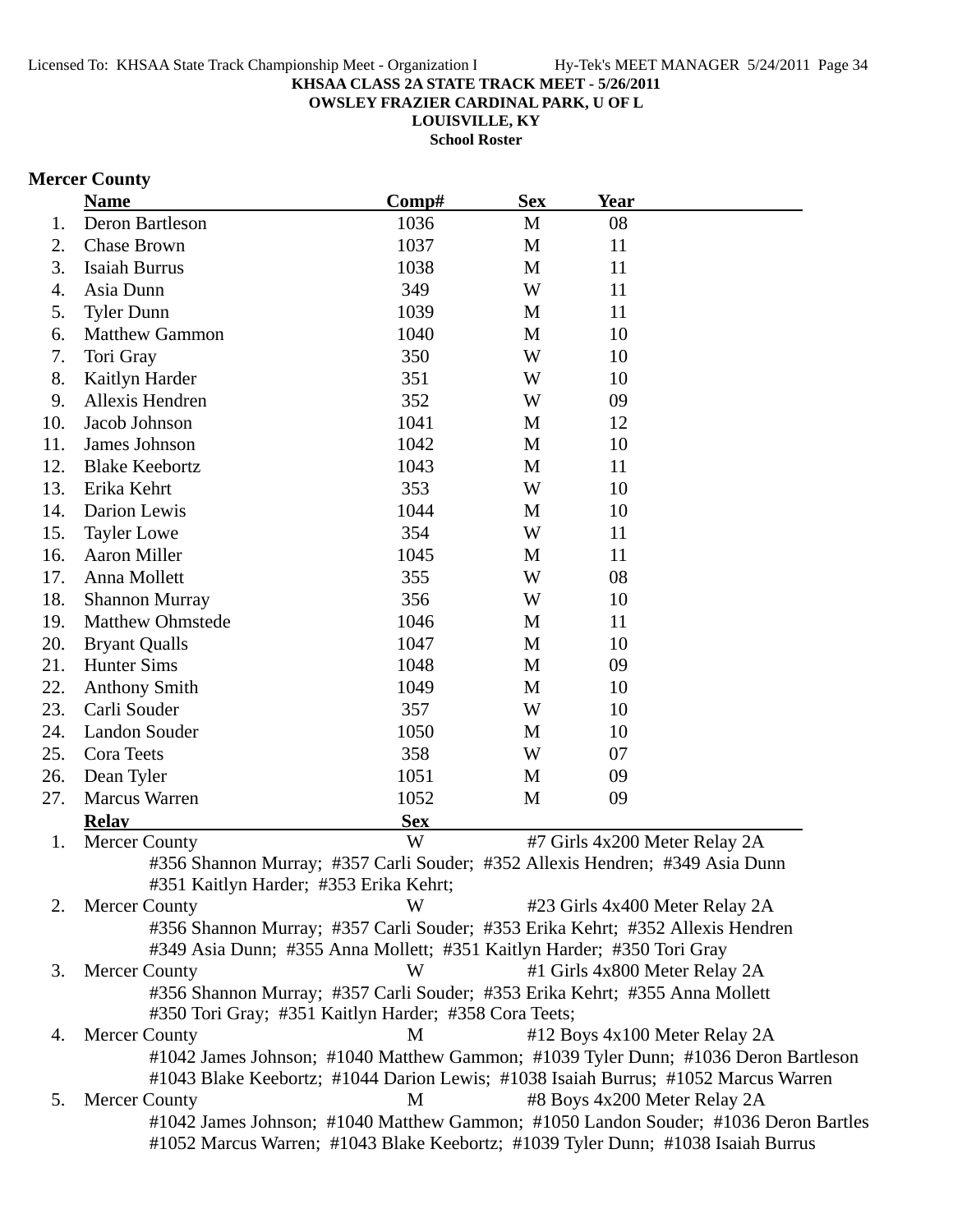#### Licensed To: KHSAA State Track Championship Meet - Organization I Hy-Tek's MEET MANAGER 5/24/2011 Page 35 **KHSAA CLASS 2A STATE TRACK MEET - 5/26/2011 OWSLEY FRAZIER CARDINAL PARK, U OF L LOUISVILLE, KY**

**School Roster**

## **Mercer County**

| <b>Relay</b>     |   | <b>Sex</b>                                                                          |
|------------------|---|-------------------------------------------------------------------------------------|
| 6. Mercer County | M | #24 Boys 4x400 Meter Relay 2A                                                       |
|                  |   | #1040 Matthew Gammon; #1050 Landon Souder; #1049 Anthony Smith; #1038 Isaiah Burrus |
|                  |   | #1043 Blake Keebortz; #1036 Deron Bartleson; #1039 Tyler Dunn; #1042 James Johnson  |
| 7. Mercer County | M | #2 Boys 4x800 Meter Relay 2A                                                        |
|                  |   | #1038 Isaiah Burrus; #1040 Matthew Gammon; #1049 Anthony Smith; #1050 Landon Souder |
|                  |   | #1051 Dean Tyler; #1047 Bryant Qualls; #1041 Jacob Johnson; #1048 Hunter Sims       |

### **Mercy**

|    | <b>Name</b>           | Comp#      | <b>Sex</b> | Year                          |  |
|----|-----------------------|------------|------------|-------------------------------|--|
| 1. | Wren Carroll          | 359        | W          | 10                            |  |
| 2. | <b>Shelby Catlett</b> | 360        | W          | 10                            |  |
| 3. | Maleena Hackbarth     | 361        | W          | 12                            |  |
| 4. | Hannah Hollifield     | 362        | W          | 10                            |  |
| 5. | Andrea Just           | 363        | W          | 10                            |  |
| 6. | Jessica Walker        | 364        | W          | 10                            |  |
| 7. | Abby Wicke            | 365        | W          | 09                            |  |
|    | <b>Relay</b>          | <b>Sex</b> |            |                               |  |
| 1. | Mercy                 | W          |            | #1 Girls 4x800 Meter Relay 2A |  |

#359 Wren Carroll; #365 Abby Wicke; #361 Maleena Hackbarth; #360 Shelby Catlett #363 Andrea Just;

### **Morgan County**

| <b>Name</b>         | Comp# | Sex | Year |  |
|---------------------|-------|-----|------|--|
| 1. Corey Harper     | 1053  | M   |      |  |
| 2. Joe Holbrook     | 1054  | M   |      |  |
| 3. Brittany Stamper | 366   | W   |      |  |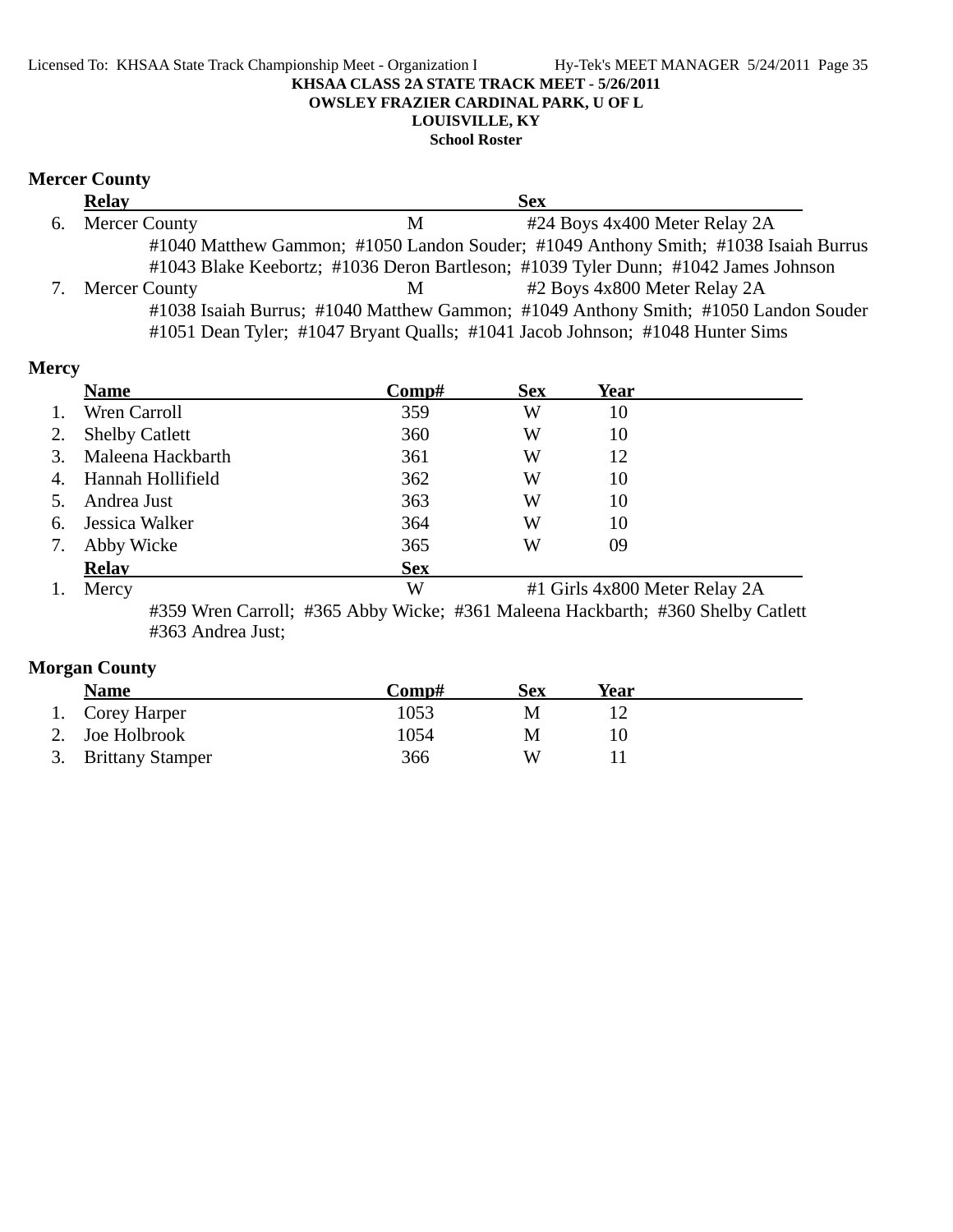**OWSLEY FRAZIER CARDINAL PARK, U OF L**

**LOUISVILLE, KY**

**School Roster**

## **North Bullitt**

|     | <b>Name</b>                 | Comp#                                                                             | <b>Sex</b> | <b>Year</b>                                 |  |
|-----|-----------------------------|-----------------------------------------------------------------------------------|------------|---------------------------------------------|--|
| 1.  | <b>Courtney Bloom</b>       | 367                                                                               | W          | 09                                          |  |
| 2.  | <b>Gentry Collins</b>       | 368                                                                               | W          | 12                                          |  |
| 3.  | Nick Crisp                  | 1055                                                                              | M          | 11                                          |  |
| 4.  | Micheal Dowell              | 1056                                                                              | M          | 11                                          |  |
| 5.  | Erin Downs                  | 369                                                                               | W          | 10                                          |  |
| 6.  | Pat Egnor                   | 1057                                                                              | M          | 10                                          |  |
| 7.  | <b>Elizabeth Grant</b>      | 370                                                                               | W          | 12                                          |  |
| 8.  | Elizabeth Grau              | 371                                                                               | W          | 09                                          |  |
| 9.  | Gary Hardin                 | 1058                                                                              | M          | 12                                          |  |
| 10. | Natasha Harris              | 372                                                                               | W          | 10                                          |  |
| 11. | <b>Helen Heines</b>         | 373                                                                               | W          | 12                                          |  |
| 12. | <b>Bailey Hendrix</b>       | 1059                                                                              | M          | 09                                          |  |
| 13. | Cody Hodge                  | 1060                                                                              | M          | 11                                          |  |
| 14. | Alexa Hughes                | 374                                                                               | W          | 11                                          |  |
| 15. | Alysha Jacobs               | 375                                                                               | W          | 10                                          |  |
| 16. | Isaac McLean                | 1061                                                                              | M          | 12                                          |  |
| 17. | Keith Miller                | 1062                                                                              | M          | 11                                          |  |
| 18. | Caitlin Montgomery          | 376                                                                               | W          | 10                                          |  |
| 19. | Chris Pate                  | 1063                                                                              | M          | 11                                          |  |
| 20. | <b>Chelsey Slayton</b>      | 377                                                                               | W          | 09                                          |  |
|     | <b>Relay</b>                | <b>Sex</b>                                                                        |            |                                             |  |
| 1.  | North Bullitt               | W                                                                                 |            | #23 Girls 4x400 Meter Relay 2A              |  |
|     |                             | #371 Elizabeth Grau; #373 Helen Heines; #374 Alexa Hughes; #377 Chelsey Slayton   |            |                                             |  |
|     |                             | #368 Gentry Collins; #375 Alysha Jacobs; #372 Natasha Harris; #367 Courtney Bloom |            |                                             |  |
| 2.  | North Bullitt               | M                                                                                 |            | #12 Boys 4x100 Meter Relay 2A               |  |
|     |                             | #1062 Keith Miller; #1057 Pat Egnor; #1060 Cody Hodge; #1061 Isaac McLean         |            |                                             |  |
|     |                             | #1055 Nick Crisp; #1059 Bailey Hendrix; #1063 Chris Pate; #1058 Gary Hardin       |            |                                             |  |
| 3   | $N$ <sub>orth</sub> Rullitt |                                                                                   |            | $M = #R$ Roys $Ax200$ Meter Relay $2\Delta$ |  |

3. North Bullitt **1988** M **M**  $\#8$  Boys 4x200 Meter Relay 2A #1062 Keith Miller; #1057 Pat Egnor; #1060 Cody Hodge; #1061 Isaac McLean #1059 Bailey Hendrix; #1058 Gary Hardin; #1055 Nick Crisp; #1063 Chris Pate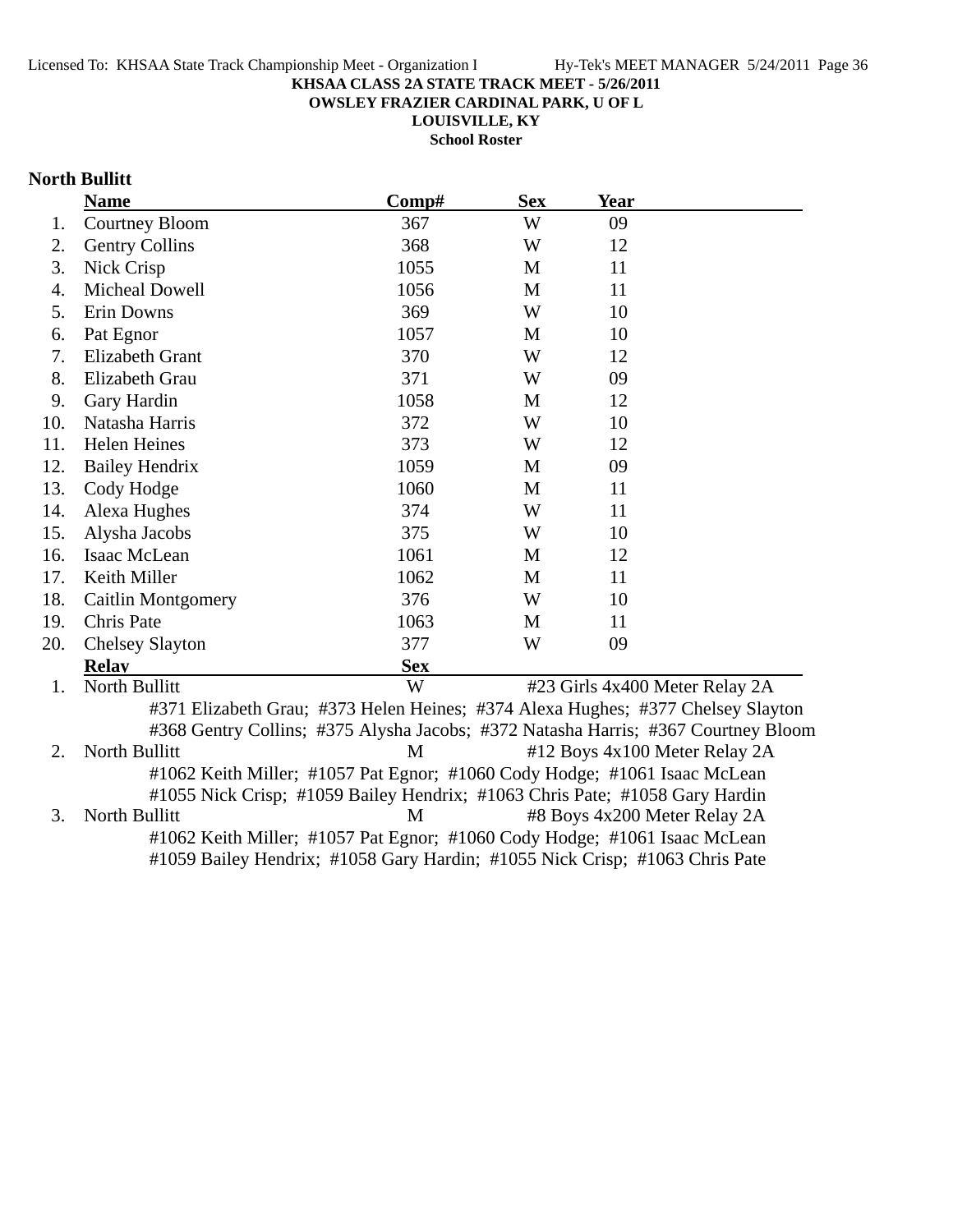**OWSLEY FRAZIER CARDINAL PARK, U OF L**

**LOUISVILLE, KY**

**School Roster**

### **North Oldham**

|     | <b>Name</b>             | Comp# | <b>Sex</b> | Year |  |
|-----|-------------------------|-------|------------|------|--|
| 1.  | <b>Shelby Adams</b>     | 378   | W          | 10   |  |
| 2.  | <b>Taylor Adams</b>     | 379   | W          | 09   |  |
| 3.  | <b>Jessica Andres</b>   | 380   | W          | 12   |  |
| 4.  | Abby Belknap            | 381   | W          | 10   |  |
| 5.  | Andrew Beno             | 1064  | M          | 12   |  |
| 6.  | <b>Brianne Brown</b>    | 382   | W          | 10   |  |
| 7.  | <b>Austin Crawley</b>   | 1065  | M          | 12   |  |
| 8.  | Cody Crawley            | 1066  | M          | 12   |  |
| 9.  | Erin Didier             | 383   | W          | 09   |  |
| 10. | Cody Elbert             | 1067  | M          | 10   |  |
| 11. | Jake Evans              | 1068  | M          | 10   |  |
| 12. | Zach Evans              | 1069  | M          | 11   |  |
| 13. | Seth Fowler             | 1070  | M          | 11   |  |
| 14. | David Gardiner          | 1071  | M          | 09   |  |
| 15. | Lucy Gibson             | 384   | W          | 12   |  |
| 16. | Colin Grandon           | 1072  | M          | 12   |  |
| 17. | Hannah Gray             | 385   | W          | 11   |  |
| 18. | Lindsay Gray            | 386   | W          | 10   |  |
| 19. | Ally Hall               | 387   | W          | 10   |  |
| 20. | Alec Horn               | 1073  | M          | 11   |  |
| 21. | Hannah Juettner         | 388   | W          | 11   |  |
| 22. | Justine Kincaid         | 389   | W          | 10   |  |
| 23. | Frannie Larson          | 390   | W          | 12   |  |
| 24. | Mike Levdahl            | 1074  | M          | 11   |  |
| 25. | Jessica Lowe            | 391   | W          | 12   |  |
| 26. | <b>Troas McWilliams</b> | 1075  | M          | 11   |  |
| 27. | <b>Emily Morsman</b>    | 392   | W          | 09   |  |
| 28. | Natalie Newman          | 393   | W          | 10   |  |
| 29. | Sarah Redel             | 394   | W          | 12   |  |
| 30. | <b>Cameron Renaud</b>   | 1076  | M          | 11   |  |
| 31. | Jeremy Rice             | 1077  | M          | 12   |  |
| 32. | <b>Taylor Sanders</b>   | 1078  | M          | 11   |  |
| 33. | Allie Serey             | 395   | W          | 11   |  |
| 34. | Max Steinfeld           | 1079  | M          | 12   |  |
| 35. | Eric Taglieri           | 1080  | M          | 11   |  |
| 36. | <b>Tyler Thompson</b>   | 1081  | M          | 09   |  |
| 37. | <b>Kasey Wattley</b>    | 396   | W          | 12   |  |
| 38. | Morgan Workman          | 397   | W          | 09   |  |
| 39. | <b>Carson Yanke</b>     | 1082  | M          | 11   |  |
| 40. | Kevin Yurt              | 1083  | M          | 11   |  |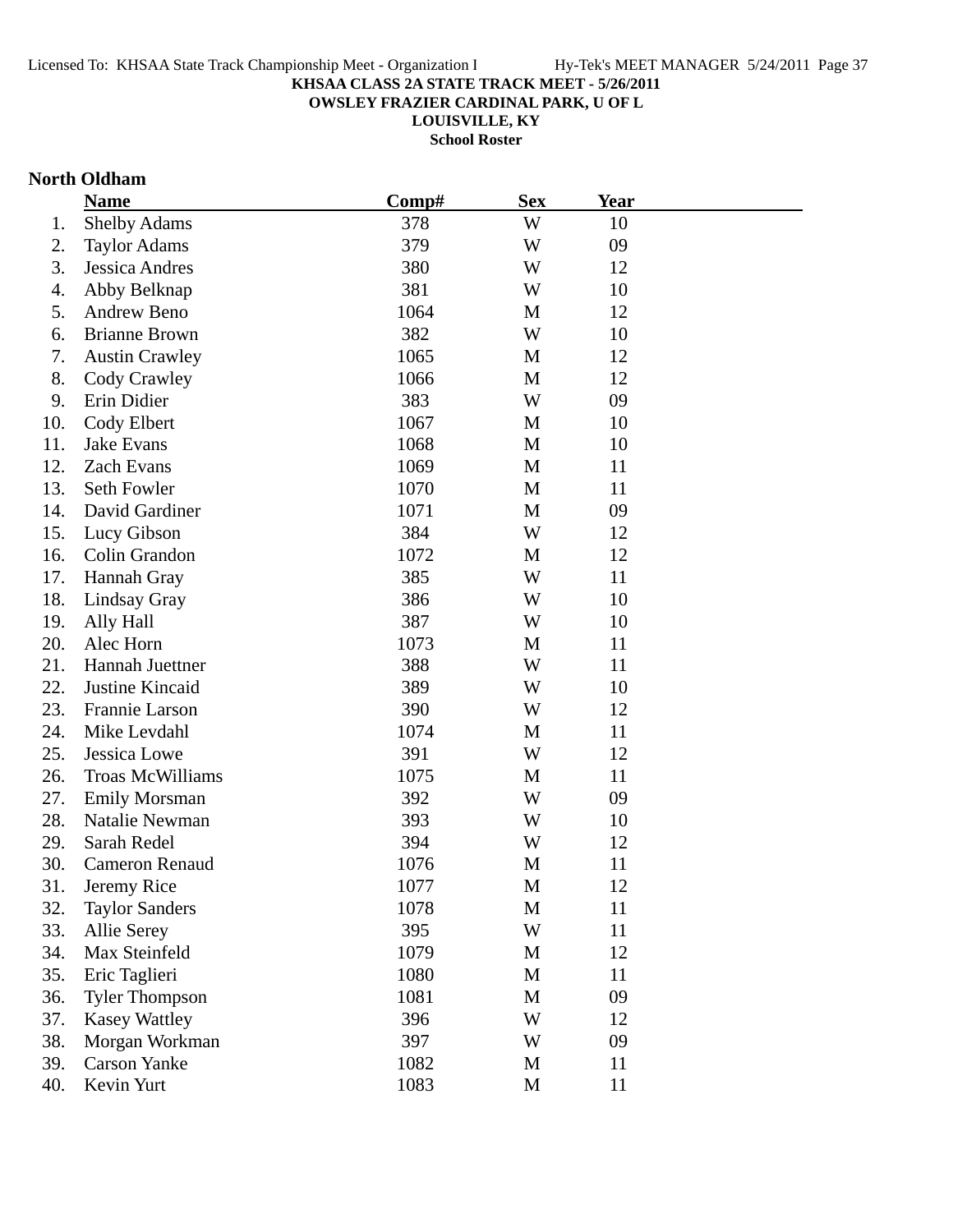### **OWSLEY FRAZIER CARDINAL PARK, U OF L**

## **LOUISVILLE, KY**

### **School Roster**

#### **North Oldham**

|             | <b>Relay</b> |                                           | <b>Sex</b>                                                                            |
|-------------|--------------|-------------------------------------------|---------------------------------------------------------------------------------------|
|             | <b>Relav</b> | <b>Sex</b>                                |                                                                                       |
|             | North Oldham | W                                         | #11 Girls 4x100 Meter Relay 2A                                                        |
|             |              |                                           | #382 Brianne Brown; #383 Erin Didier; #389 Justine Kincaid; #384 Lucy Gibson          |
|             |              |                                           | #386 Lindsay Gray; #380 Jessica Andres; #385 Hannah Gray; #392 Emily Morsman          |
| $2^{\circ}$ | North Oldham | W                                         | #7 Girls 4x200 Meter Relay 2A                                                         |
|             |              |                                           | #380 Jessica Andres; #383 Erin Didier; #389 Justine Kincaid; #384 Lucy Gibson         |
|             |              |                                           | #385 Hannah Gray; #381 Abby Belknap; #386 Lindsay Gray; #395 Allie Serey              |
| 3.          | North Oldham | W                                         | #23 Girls 4x400 Meter Relay 2A                                                        |
|             |              |                                           | #384 Lucy Gibson; #380 Jessica Andres; #381 Abby Belknap; #383 Erin Didier            |
|             |              |                                           | #385 Hannah Gray; #387 Ally Hall; #394 Sarah Redel; #389 Justine Kincaid              |
| 4.          | North Oldham | W                                         | #1 Girls 4x800 Meter Relay 2A                                                         |
|             |              |                                           | #387 Ally Hall; #385 Hannah Gray; #391 Jessica Lowe; #394 Sarah Redel                 |
|             |              |                                           | #397 Morgan Workman; #396 Kasey Wattley; #378 Shelby Adams; #379 Taylor Adams         |
| .5          | North Oldham | M                                         | #12 Boys 4x100 Meter Relay 2A                                                         |
|             |              |                                           | #1065 Austin Crawley; #1066 Cody Crawley; #1082 Carson Yanke; #1069 Zach Evans        |
|             |              |                                           | #1083 Kevin Yurt; #1067 Cody Elbert; #1068 Jake Evans; #1079 Max Steinfeld            |
| 6.          | North Oldham | M                                         | #24 Boys 4x400 Meter Relay 2A                                                         |
|             |              |                                           | #1077 Jeremy Rice; #1068 Jake Evans; #1079 Max Steinfeld; #1067 Cody Elbert           |
|             |              | #1071 David Gardiner; #1074 Mike Levdahl; |                                                                                       |
| 7.          | North Oldham | M                                         | #2 Boys 4x800 Meter Relay 2A                                                          |
|             |              |                                           | #1078 Taylor Sanders; #1072 Colin Grandon; #1073 Alec Horn; #1077 Jeremy Rice         |
|             |              |                                           | #1071 David Gardiner; #1075 Troas McWilliams; #1081 Tyler Thompson; #1070 Seth Fowler |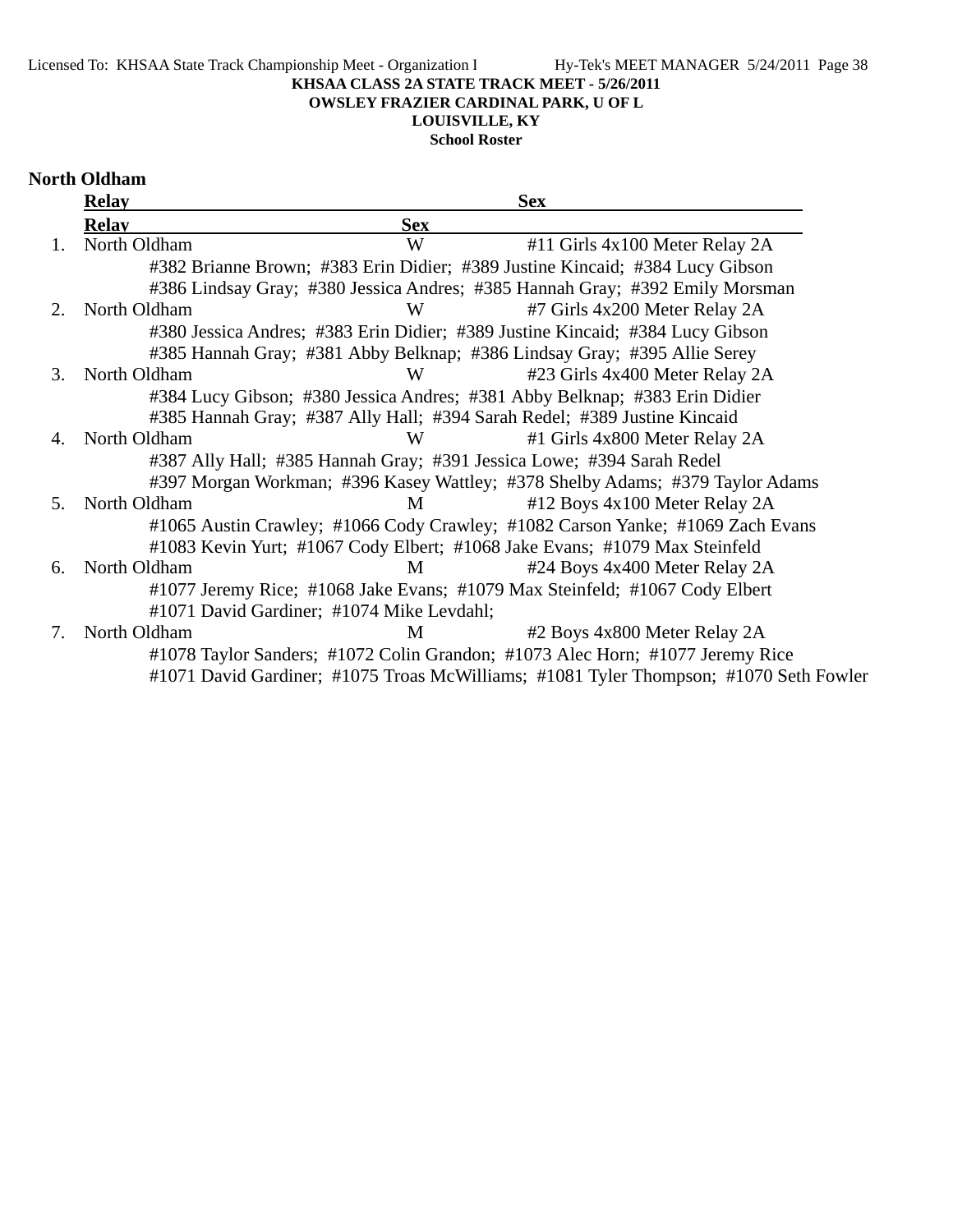**OWSLEY FRAZIER CARDINAL PARK, U OF L**

**LOUISVILLE, KY School Roster**

## **Paducah Tilghman**

|     | <b>Name</b>              | Comp# | <b>Sex</b>  | Year |  |
|-----|--------------------------|-------|-------------|------|--|
| 1.  | Keyonna Allen-Woods      | 398   | W           | 09   |  |
| 2.  | Landon Beans             | 1084  | M           | 12   |  |
| 3.  | <b>Rashad Brown</b>      | 1085  | M           | 12   |  |
| 4.  | <b>Tierra Bruce</b>      | 399   | W           | 10   |  |
| 5.  | Meko Buccanon            | 400   | W           | 10   |  |
| 6.  | <b>Jesse Carruthers</b>  | 1086  | M           | 12   |  |
| 7.  | Jalom Chisom             | 1087  | M           | 09   |  |
| 8.  | Aalyiha Cunningham       | 401   | W           | 10   |  |
| 9.  | <b>Lavance Davenport</b> | 1088  | M           | 09   |  |
| 10. | Zee Davis                | 1089  | M           | 12   |  |
| 11. | D-Shon Fitzgerald        | 1090  | M           | 12   |  |
| 12. | Asia Flemons             | 402   | W           | 08   |  |
| 13. | Chris Flemons            | 1091  | M           | 10   |  |
| 14. | <b>Quinn Frazier</b>     | 1092  | M           | 09   |  |
| 15. | Ronecia Galbreath        | 403   | W           | 10   |  |
| 16. | Darius Garnett           | 1093  | M           | 10   |  |
| 17. | Aleja Grant              | 404   | W           | 08   |  |
| 18. | Laguan Grubbs            | 1094  | M           | 12   |  |
| 19. | James Harben             | 1095  | M           | 11   |  |
| 20. | <b>JD</b> Harmon         | 1096  | M           | 11   |  |
| 21. | Justin Hill              | 1097  | M           | 11   |  |
| 22. | Javarious Hodge          | 1098  | M           | 11   |  |
| 23. | Jacob Holtgrewe          | 1099  | M           | 09   |  |
| 24. | Will Hutson              | 1100  | M           | 11   |  |
| 25. | Ngodoo Itiavkase         | 405   | W           | 11   |  |
| 26. | <b>Dontavion Johnson</b> | 1101  | M           | 11   |  |
| 27. | Erin Jones               | 406   | W           | 11   |  |
| 28. | Joe Jones                | 1102  | M           | 12   |  |
| 29. | Cassandra Marthrel       | 407   | W           | 10   |  |
| 30. | Derek Overstreet         | 1103  | M           | 09   |  |
| 31. | <b>Bishlom Pea</b>       | 1104  | M           | 11   |  |
| 32. | Britta Schmit            | 408   | W           | 10   |  |
| 33. | Andee Shannon            | 409   | W           | 12   |  |
| 34. | Alexis Smith             | 410   | W           | 10   |  |
| 35. | <b>Chandler Smith</b>    | 411   | W           | 11   |  |
| 36. | Arjon Thompson           | 1105  | M           | 10   |  |
| 37. | <b>Molly Thompson</b>    | 412   | W           | 08   |  |
| 38. | <b>KJ</b> Washington     | 1106  | M           | 11   |  |
| 39. | Ronald Washum            | 1107  | M           | 11   |  |
| 40. | Jaleigha Winston         | 413   | W           | 09   |  |
| 41. | Justin Wynne             | 1108  | $\mathbf M$ | 11   |  |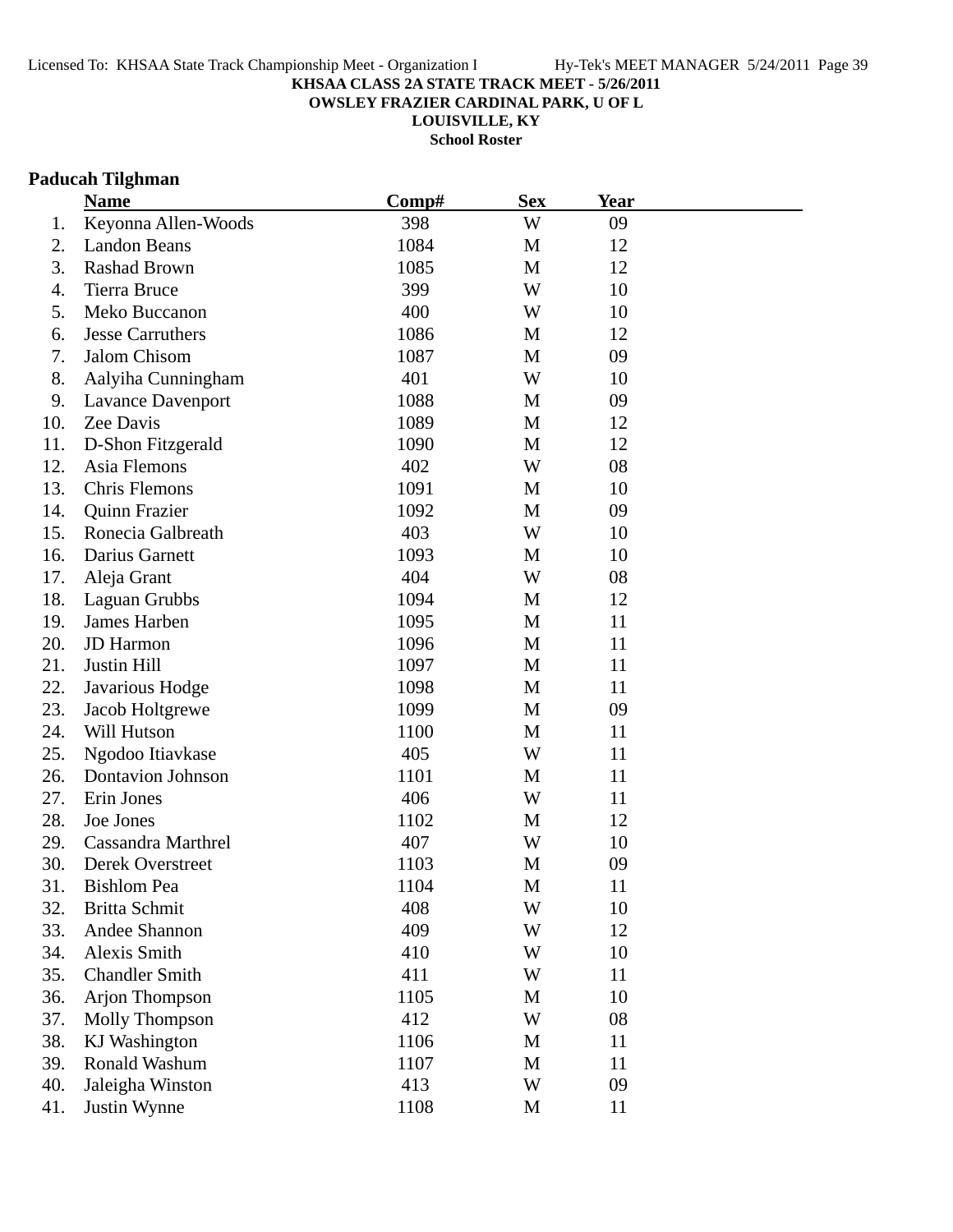**OWSLEY FRAZIER CARDINAL PARK, U OF L**

## **LOUISVILLE, KY**

**School Roster**

## **Paducah Tilghman**

|    | <b>Relay</b>     |                                                                | <b>Sex</b>                                                                             |
|----|------------------|----------------------------------------------------------------|----------------------------------------------------------------------------------------|
|    | <b>Relav</b>     | <b>Sex</b>                                                     |                                                                                        |
| 1. | Paducah Tilghman | W                                                              | #11 Girls 4x100 Meter Relay 2A                                                         |
|    |                  |                                                                | #413 Jaleigha Winston; #398 Keyonna Allen-Woods; #399 Tierra Bruce; #410 Alexis Smith  |
|    |                  |                                                                | #401 Aalyiha Cunningham; #402 Asia Flemons; #407 Cassandra Marthrel; #403 Ronecia Gall |
| 2. | Paducah Tilghman | W                                                              | #1 Girls 4x800 Meter Relay 2A                                                          |
|    |                  |                                                                | #404 Aleja Grant; #411 Chandler Smith; #406 Erin Jones; #409 Andee Shannon             |
|    |                  | #402 Asia Flemons; #408 Britta Schmit;                         |                                                                                        |
| 3. | Paducah Tilghman | M                                                              | #12 Boys 4x100 Meter Relay 2A                                                          |
|    |                  |                                                                | #1093 Darius Garnett; #1085 Rashad Brown; #1096 JD Harmon; #1106 KJ Washington         |
|    |                  |                                                                | #1089 Zee Davis; #1091 Chris Flemons; #1090 D-Shon Fitzgerald; #1092 Quinn Frazier     |
| 4. | Paducah Tilghman | M                                                              | #8 Boys 4x200 Meter Relay 2A                                                           |
|    |                  |                                                                | #1101 Dontavion Johnson; #1085 Rashad Brown; #1089 Zee Davis; #1106 KJ Washington      |
|    |                  | #1096 JD Harmon; #1090 D-Shon Fitzgerald; #1092 Quinn Frazier; |                                                                                        |
| 5. | Paducah Tilghman | M                                                              | #24 Boys 4x400 Meter Relay 2A                                                          |
|    |                  |                                                                | #1094 Laguan Grubbs; #1091 Chris Flemons; #1105 Arjon Thompson; #1089 Zee Davis        |
|    |                  |                                                                | #1106 KJ Washington; #1101 Dontavion Johnson; #1090 D-Shon Fitzgerald; #1107 Ronald W  |
| 6. | Paducah Tilghman | M                                                              | #2 Boys 4x800 Meter Relay 2A                                                           |
|    |                  |                                                                | #1095 James Harben; #1104 Bishlom Pea; #1088 Lavance Davenport; #1107 Ronald Washum    |
|    |                  | #1097 Justin Hill; #1099 Jacob Holtgrewe;                      |                                                                                        |

### **Pendleton County**

| <b>Name</b>           | $\bf Comp\#$ | <b>Sex</b> | Year |
|-----------------------|--------------|------------|------|
| Sierra Burton         | 414          | W          |      |
| <b>Clinton Greene</b> | 1109         | M          |      |
| 3. Aaron Teegarden    | 1110         | M          |      |
| $\sim$                |              |            |      |

## **Perry County Central**

| Name                | $\mathbf{Comp}$ # | Sex | Year |  |
|---------------------|-------------------|-----|------|--|
| <b>Brian Rankin</b> |                   | М   |      |  |

## **Powell County**

| <b>Name</b>      | Comp# | Sex | Year |
|------------------|-------|-----|------|
| 1. Ryan Goodwin  | 1112  | M   |      |
| 2. Jeff Perry    | 1113  | M   |      |
| 3. Keenan Tiller | 1114  | M   |      |

### **Presentation**

| <b>Name</b>            | Comp# | Sex | Year |  |
|------------------------|-------|-----|------|--|
| 1. Emily Flaherty      | 415   | W   | 09   |  |
| 2. Lisa Schwartz       | 416   | W   |      |  |
| 3. Rachel Throckmorton | 417   | W   |      |  |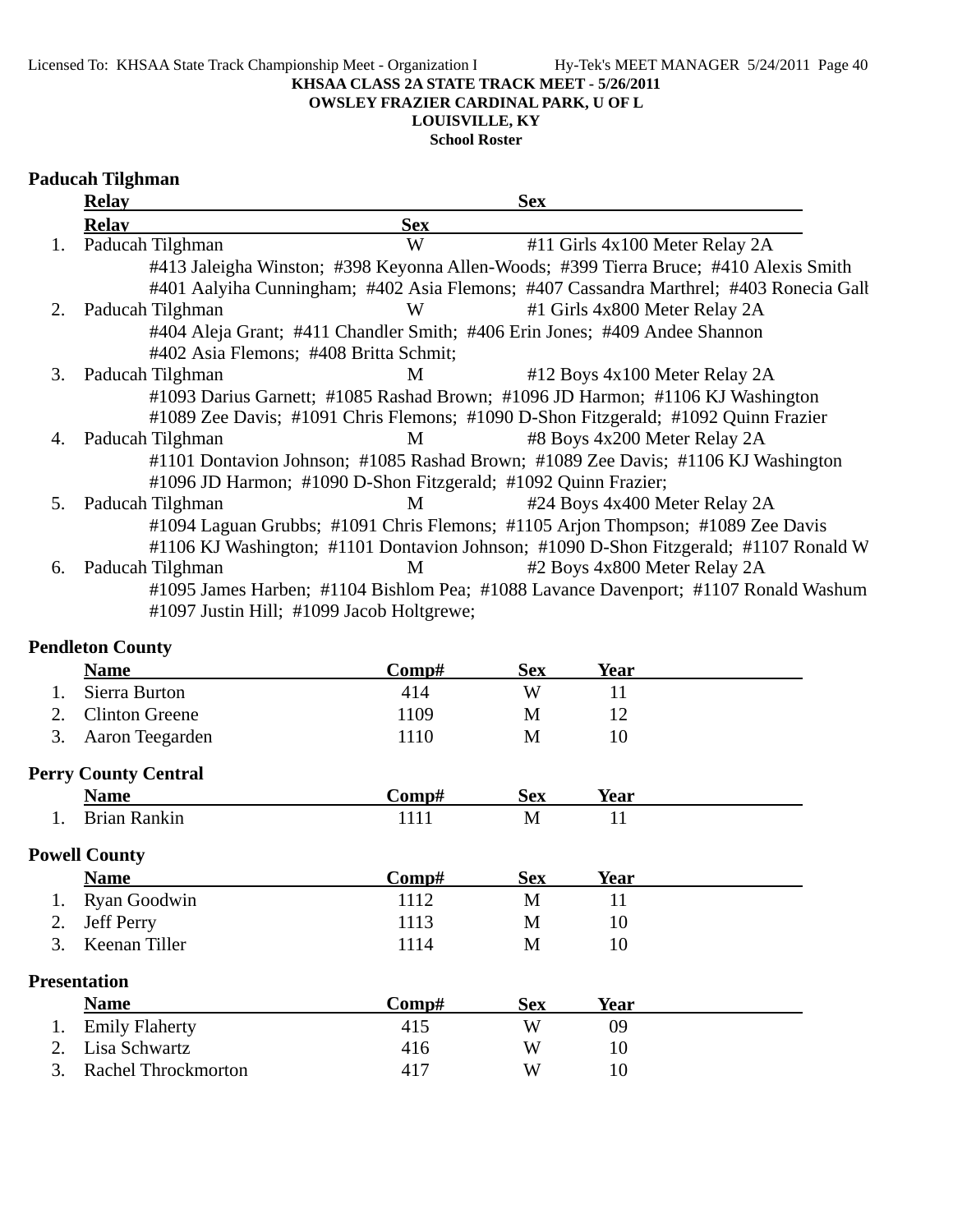**OWSLEY FRAZIER CARDINAL PARK, U OF L**

**LOUISVILLE, KY**

**School Roster**

## **Prestonsburg**

| <b>Name</b>          | Comp# | <b>Sex</b> | Year |  |
|----------------------|-------|------------|------|--|
| 1. Joseph Jamerson   | 1115  | M          |      |  |
| 2. Nathan Slone      | 1116  | М          |      |  |
| 3. Catherine Tincher | 418   | W          |      |  |

#### **Rockcastle County**

|     | <b>Name</b>                                                                                | Comp#      | <b>Sex</b> | <b>Year</b>                    |  |
|-----|--------------------------------------------------------------------------------------------|------------|------------|--------------------------------|--|
| 1.  | Lyndsey Abel                                                                               | 419        | W          | 09                             |  |
| 2.  | Jessica Albright                                                                           | 420        | W          | 12                             |  |
| 3.  | Alyssa Allen                                                                               | 421        | W          | 09                             |  |
| 4.  | Rachel Cain                                                                                | 422        | W          | 08                             |  |
| 5.  | Tanika Chasteen                                                                            | 423        | W          | 08                             |  |
| 6.  | Alyssa Cox                                                                                 | 424        | W          | 08                             |  |
| 7.  | <b>Bryonna Cromer</b>                                                                      | 425        | W          | 10                             |  |
| 8.  | <b>Rachael Davis</b>                                                                       | 426        | W          | 07                             |  |
| 9.  | Michaela Hunter                                                                            | 427        | W          | 10                             |  |
| 10. | Amy Johnson                                                                                | 428        | W          | 10                             |  |
| 11. | <b>Ben Lake</b>                                                                            | 1117       | M          | 11                             |  |
| 12. | <b>Ashley McKinney</b>                                                                     | 429        | W          | 07                             |  |
| 13. | <b>Hannah Mercer</b>                                                                       | 430        | W          | 08                             |  |
| 14. | Jalia Parker                                                                               | 431        | W          | 09                             |  |
| 15. | Rakhi Patel                                                                                | 432        | W          | 08                             |  |
| 16. | Tori Phillips                                                                              | 433        | W          | 07                             |  |
| 17. | Justin Poynter                                                                             | 1118       | M          | 12                             |  |
|     | <b>Relav</b>                                                                               | <b>Sex</b> |            |                                |  |
| 1.  | <b>Rockcastle County</b>                                                                   | W          |            | #11 Girls 4x100 Meter Relay 2A |  |
|     | #419 Lyndsey Abel; #423 Tanika Chasteen; #425 Bryonna Cromer; #431 Jalia Parker            |            |            |                                |  |
|     | #433 Tori Phillips; #420 Jessica Albright; #421 Alyssa Allen; #429 Ashley McKinney         |            |            |                                |  |
| 2.  | <b>Rockcastle County</b>                                                                   | W          |            | #23 Girls 4x400 Meter Relay 2A |  |
|     | #420 Jessica Albright; #423 Tanika Chasteen; #425 Bryonna Cromer; #424 Alyssa Cox          |            |            |                                |  |
|     | #419 Lyndsey Abel; #429 Ashley McKinney; #430 Hannah Mercer; #427 Michaela Hunter          |            |            |                                |  |
| 3.  | <b>Rockcastle County</b>                                                                   | W          |            | #1 Girls 4x800 Meter Relay 2A  |  |
|     | $\#420$ Legging Albright: $\#422$ Roghol Coin: $\#424$ Alveso Cove, $\#425$ Drugpno Cromor |            |            |                                |  |

#420 Jessica Albright; #422 Rachel Cain; #424 Alyssa Cox; #425 Bryonna Cromer #426 Rachael Davis; #429 Ashley McKinney; #432 Rakhi Patel; #433 Tori Phillips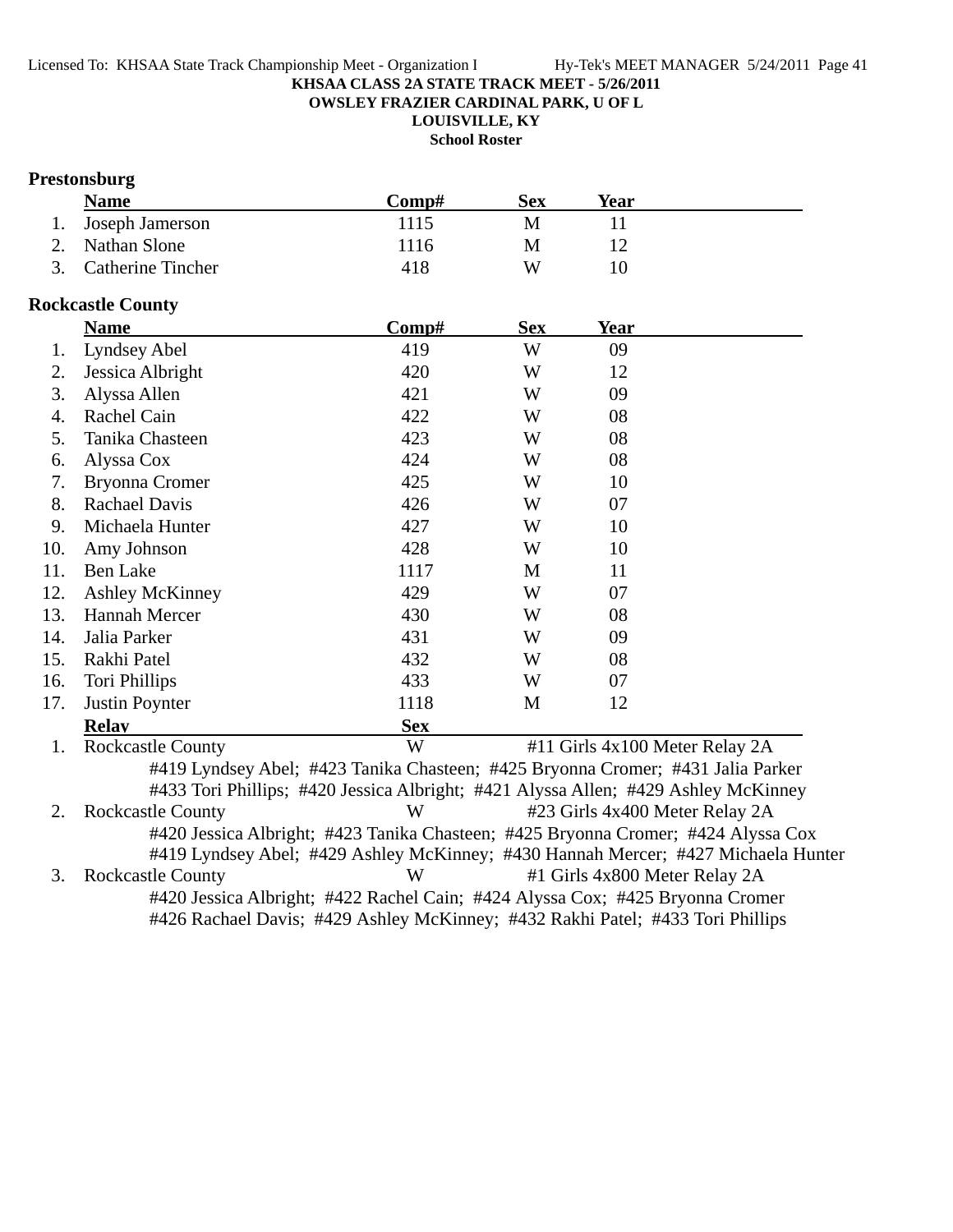**OWSLEY FRAZIER CARDINAL PARK, U OF L**

**LOUISVILLE, KY**

**School Roster**

## **Rowan County**

|     | <b>Name</b>                                                                          | Comp#      | <b>Sex</b> | <b>Year</b>                   |  |
|-----|--------------------------------------------------------------------------------------|------------|------------|-------------------------------|--|
| 1.  | <b>Clay Adkins</b>                                                                   | 1119       | M          | 11                            |  |
| 2.  | T J Adkins                                                                           | 1120       | M          | 10                            |  |
| 3.  | Chris Baker                                                                          | 1121       | M          | 10                            |  |
| 4.  | <b>Alston Buttry</b>                                                                 | 1122       | M          | 09                            |  |
| 5.  | <b>Tim Clayton</b>                                                                   | 1123       | M          | 11                            |  |
| 6.  | <b>Shelley Deharte</b>                                                               | 1124       | M          | 09                            |  |
| 7.  | <b>Tristan Hamrick</b>                                                               | 1125       | M          | 09                            |  |
| 8.  | Phillip Hodge                                                                        | 1126       | M          | 11                            |  |
| 9.  | Travis Holbrook                                                                      | 1127       | M          | 12                            |  |
| 10. | Zach Kelsey                                                                          | 1128       | M          | 10                            |  |
| 11. | Isaac Lee                                                                            | 1129       | M          | 09                            |  |
| 12. | <b>Brandon Lewis</b>                                                                 | 1130       | M          | 11                            |  |
| 13. | Will Quisenberry                                                                     | 1131       | M          | 10                            |  |
| 14. | Danny Short                                                                          | 1132       | M          | 12                            |  |
| 15. | D J Townsend                                                                         | 1133       | M          | 11                            |  |
| 16. | Cody Wallace                                                                         | 1134       | M          | 12                            |  |
| 17. | Stephen Williamson                                                                   | 1135       | M          | 11                            |  |
|     | <b>Relav</b>                                                                         | <b>Sex</b> |            |                               |  |
| 1.  | <b>Rowan County</b>                                                                  | M          |            | #12 Boys 4x100 Meter Relay 2A |  |
|     | #1135 Stephen Williamson; #1121 Chris Baker; #1133 D J Townsend; #1126 Phillip Hodge |            |            |                               |  |
|     | #1125 Tristan Hamrick; #1120 T J Adkins; #1128 Zach Kelsey; #1129 Isaac Lee          |            |            |                               |  |
| 2.  | <b>Rowan County</b>                                                                  | M          |            | #8 Boys 4x200 Meter Relay 2A  |  |
|     | #1135 Stephen Williamson; #1121 Chris Baker; #1133 D J Townsend; #1126 Phillip Hodge |            |            |                               |  |
|     | #1125 Tristan Hamrick; #1120 T J Adkins; #1128 Zach Kelsey; #1129 Isaac Lee          |            |            |                               |  |
| 3.  | <b>Rowan County</b>                                                                  | M          |            | #2 Boys 4x800 Meter Relay 2A  |  |
|     | #1119 Clay Adkins; #1130 Brandon Lewis; #1124 Shelley Deharte; #1123 Tim Clayton     |            |            |                               |  |
|     | #1131 Will Quisenberry; #1120 T J Adkins;                                            |            |            |                               |  |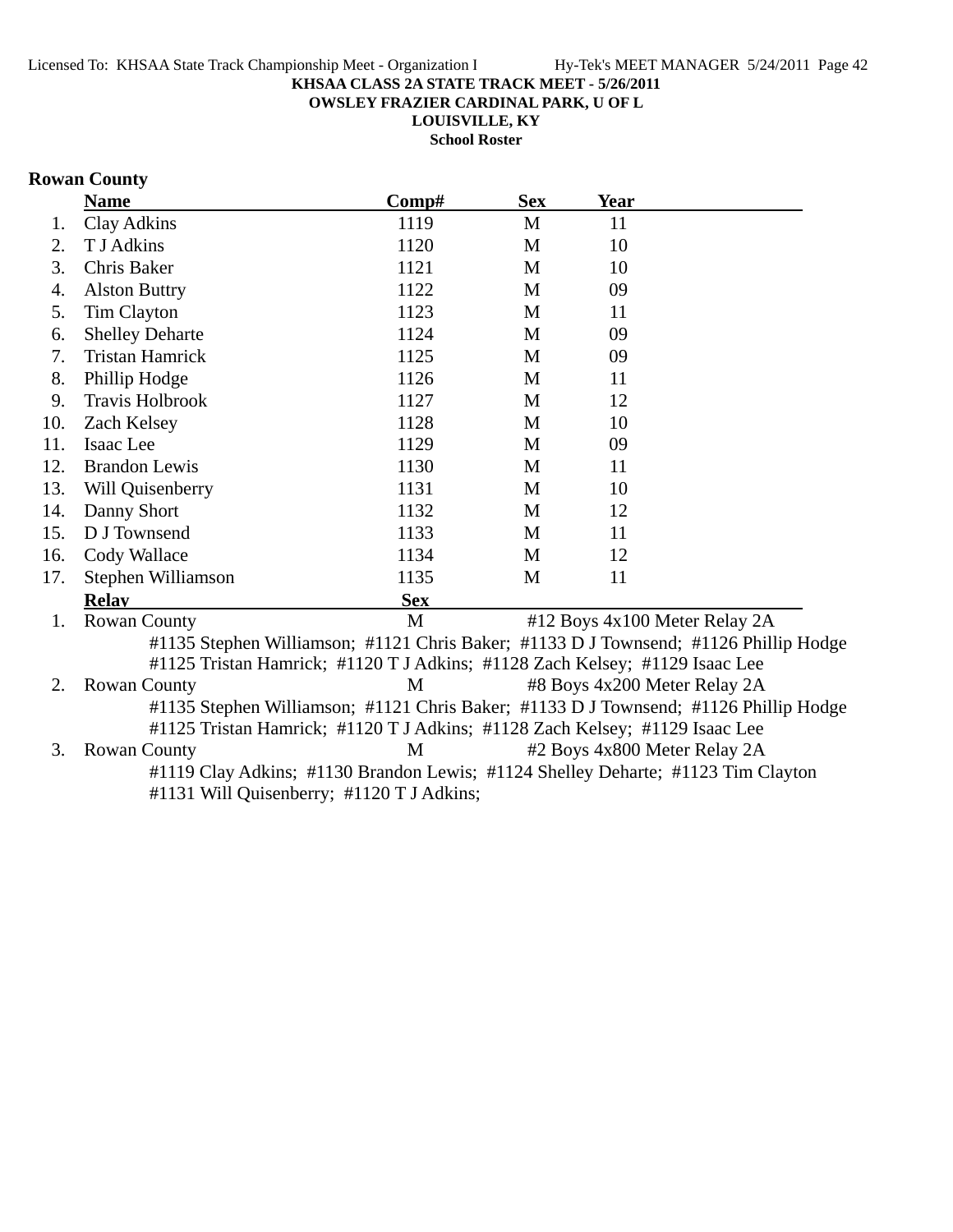**OWSLEY FRAZIER CARDINAL PARK, U OF L**

**LOUISVILLE, KY**

**School Roster**

## **Russell**

|     | <b>Name</b>                                                                             | Comp#      | <b>Sex</b> | <b>Year</b> |                                                                                         |
|-----|-----------------------------------------------------------------------------------------|------------|------------|-------------|-----------------------------------------------------------------------------------------|
| 1.  | <b>Beth Bates</b>                                                                       | 434        | W          | 10          |                                                                                         |
| 2.  | <b>Austin Bates-Meeks</b>                                                               | 1136       | M          | 11          |                                                                                         |
| 3.  | Gabrielle Cassity                                                                       | 435        | W          | 11          |                                                                                         |
| 4.  | Madison Cole                                                                            | 436        | W          | 10          |                                                                                         |
| 5.  | Kaitlyn Conley                                                                          | 437        | W          | 12          |                                                                                         |
| 6.  | Patrick Cooper                                                                          | 1137       | M          | 12          |                                                                                         |
| 7.  | Travis Edwards                                                                          | 1138       | M          | 12          |                                                                                         |
| 8.  | <b>Bradley Gross</b>                                                                    | 1139       | M          | 12          |                                                                                         |
| 9.  | Jenine Hain                                                                             | 438        | W          | 09          |                                                                                         |
| 10. | <b>Emily Hanson</b>                                                                     | 439        | W          | 10          |                                                                                         |
| 11. | Dylan Harman                                                                            | 1140       | M          | 11          |                                                                                         |
| 12. | Devon Hendrickson                                                                       | 440        | W          | 10          |                                                                                         |
| 13. | <b>Brent Jones</b>                                                                      | 1141       | M          | 11          |                                                                                         |
| 14. | Abbie Lambert                                                                           | 441        | W          | 10          |                                                                                         |
| 15. | Marissa Malone                                                                          | 442        | W          | 12          |                                                                                         |
| 16. | Peyton McDade                                                                           | 443        | W          | 11          |                                                                                         |
| 17. | Rachel McDade                                                                           | 444        | W          | 09          |                                                                                         |
| 18. | <b>Grant McKenzie</b>                                                                   | 1142       | M          | 12          |                                                                                         |
| 19. | Jennifer Miller                                                                         | 445        | W          | 12          |                                                                                         |
| 20. | Toluwalope Odukoya                                                                      | 1143       | M          | 11          |                                                                                         |
| 21. | Kodie Patrick                                                                           | 446        | W          | 09          |                                                                                         |
| 22. | Jacob Porter                                                                            | 1144       | M          | 10          |                                                                                         |
| 23. | Jennifer Sloan                                                                          | 447        | W          | 09          |                                                                                         |
| 24. | <b>Emily Stump</b>                                                                      | 448        | W          | 10          |                                                                                         |
| 25. | Joe VanDeren                                                                            | 1145       | M          | 09          |                                                                                         |
| 26. | Skylar Worthington                                                                      | 1146       | M          | 12          |                                                                                         |
| 27. | <b>Brandon Yates</b>                                                                    | 1147       | M          | 11          |                                                                                         |
| 28. | Andreas Zambos                                                                          | 1148       | M          | 11          |                                                                                         |
|     | <b>Relay</b>                                                                            | <b>Sex</b> |            |             |                                                                                         |
| 1.  | Russell                                                                                 | W          |            |             | #11 Girls 4x100 Meter Relay 2A                                                          |
|     | #439 Emily Hanson; #438 Jenine Hain; #436 Madison Cole; #444 Rachel McDade              |            |            |             |                                                                                         |
|     | #442 Marissa Malone; #434 Beth Bates; #443 Peyton McDade;                               |            |            |             |                                                                                         |
| 2.  | Russell                                                                                 | W          |            |             | #7 Girls 4x200 Meter Relay 2A                                                           |
|     | #435 Gabrielle Cassity; #436 Madison Cole; #444 Rachel McDade; #448 Emily Stump         |            |            |             |                                                                                         |
|     | #438 Jenine Hain; #434 Beth Bates; #442 Marissa Malone;                                 |            |            |             |                                                                                         |
| 3.  | Russell                                                                                 | W          |            |             | #23 Girls 4x400 Meter Relay 2A                                                          |
|     | #435 Gabrielle Cassity; #439 Emily Hanson; #436 Madison Cole; #442 Marissa Malone       |            |            |             |                                                                                         |
|     | #437 Kaitlyn Conley; #446 Kodie Patrick; #434 Beth Bates; #443 Peyton McDade<br>Russell | W          |            |             |                                                                                         |
| 4.  | #435 Gabrielle Cassity; #439 Emily Hanson; #445 Jennifer Miller; #447 Jennifer Sloan    |            |            |             | #1 Girls 4x800 Meter Relay 2A                                                           |
|     | #440 Devon Hendrickson; #442 Marissa Malone; #441 Abbie Lambert;                        |            |            |             |                                                                                         |
| 5.  | Russell                                                                                 | M          |            |             | #12 Boys 4x100 Meter Relay 2A                                                           |
|     |                                                                                         |            |            |             | #1137 Patrick Cooper; #1146 Skylar Worthington; #1136 Austin Bates-Meeks; #1143 Toluwal |
|     | #1148 Andreas Zambos; #1138 Travis Edwards; #1141 Brent Jones; #1145 Joe VanDeren       |            |            |             |                                                                                         |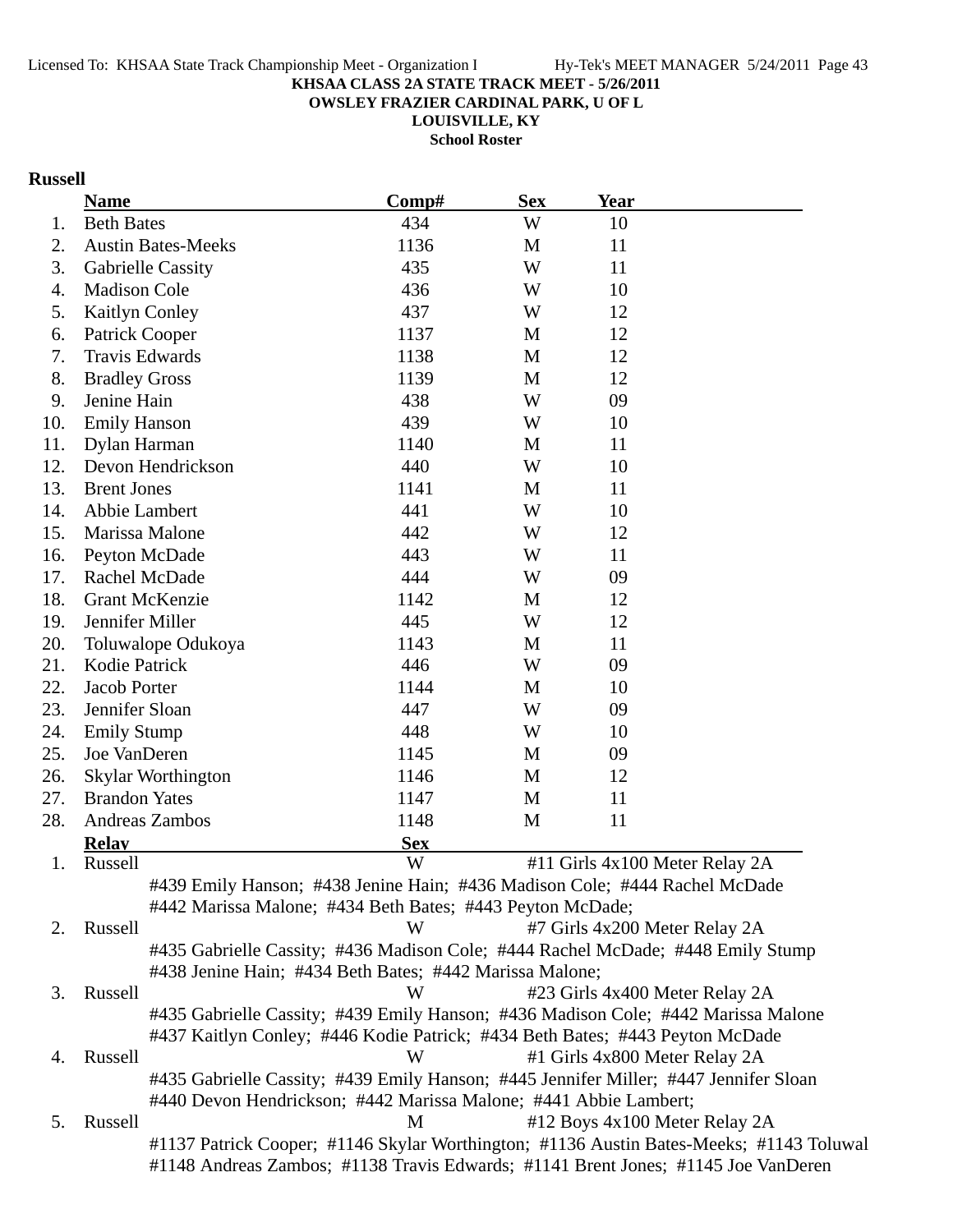#### Licensed To: KHSAA State Track Championship Meet - Organization I Hy-Tek's MEET MANAGER 5/24/2011 Page 44 **KHSAA CLASS 2A STATE TRACK MEET - 5/26/2011 OWSLEY FRAZIER CARDINAL PARK, U OF L LOUISVILLE, KY School Roster**

| <b>Russell</b> |              |                                                                                                                                    |
|----------------|--------------|------------------------------------------------------------------------------------------------------------------------------------|
|                | <b>Relay</b> | <b>Sex</b>                                                                                                                         |
| 6.             | Russell      | #8 Boys 4x200 Meter Relay 2A<br>M                                                                                                  |
|                |              | #1137 Patrick Cooper; #1146 Skylar Worthington; #1142 Grant McKenzie; #1143 Toluwalope                                             |
|                |              | #1136 Austin Bates-Meeks;                                                                                                          |
|                | Russell      | #24 Boys 4x400 Meter Relay 2A<br>M                                                                                                 |
|                |              | #1142 Grant McKenzie; #1140 Dylan Harman; #1136 Austin Bates-Meeks; #1144 Jacob Porte<br>#1147 Brandon Yates; #1139 Bradley Gross; |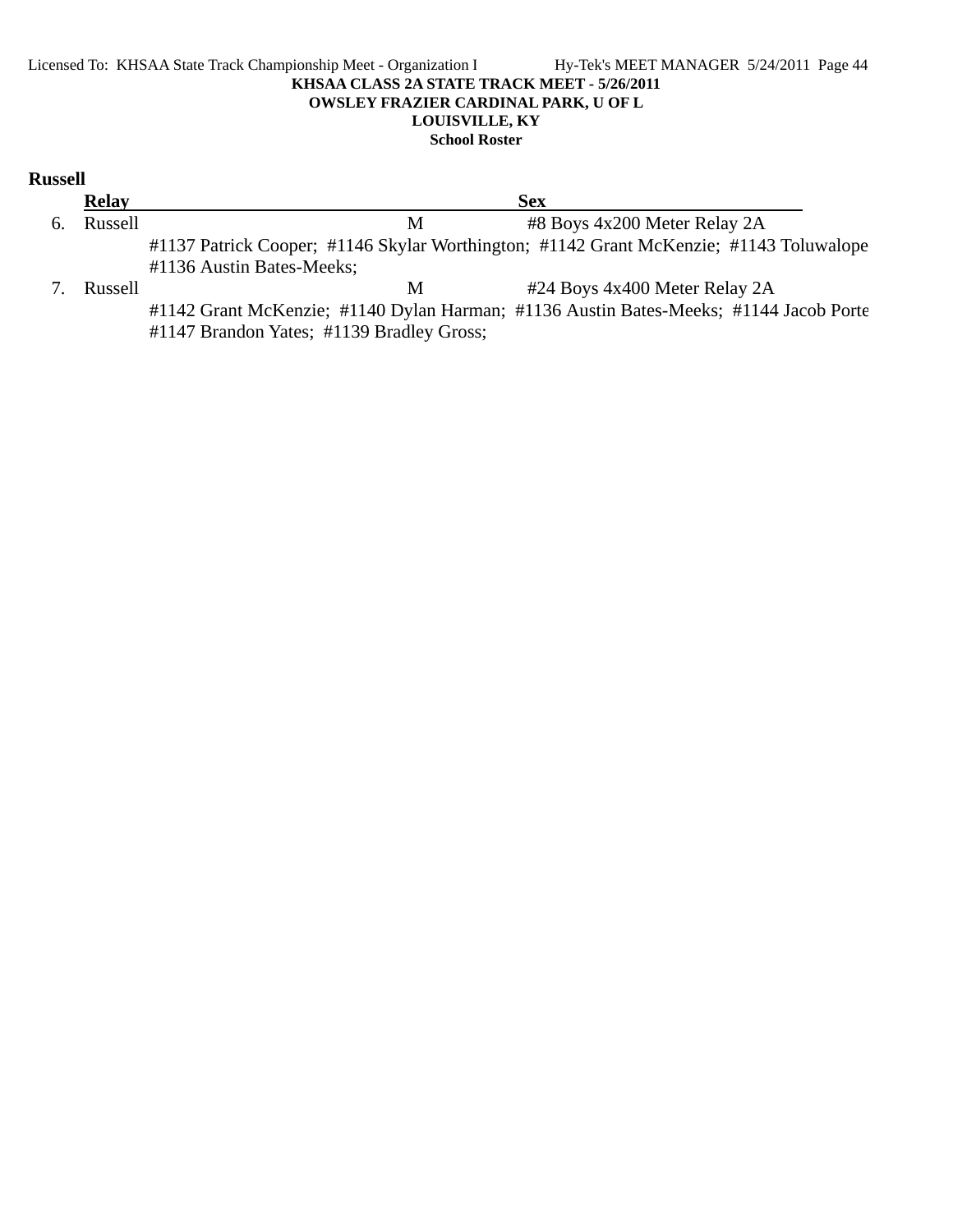**OWSLEY FRAZIER CARDINAL PARK, U OF L**

**LOUISVILLE, KY School Roster**

## **Russell County**

|     | <b>Name</b>                                                                   | Comp#      | <b>Sex</b> | <b>Year</b>                   |                                |
|-----|-------------------------------------------------------------------------------|------------|------------|-------------------------------|--------------------------------|
| 1.  | <b>Matt Adams</b>                                                             | 1149       | M          | 09                            |                                |
| 2.  | <b>Bailey Bean</b>                                                            | 449        | W          | 09                            |                                |
| 3.  | Gabby Bean                                                                    | 450        | W          | 07                            |                                |
| 4.  | Robert Bradshaw                                                               | 1150       | M          | 10                            |                                |
| 5.  | Nick Britt                                                                    | 1151       | M          | 10                            |                                |
| 6.  | <b>Blake Ellis</b>                                                            | 1152       | M          | 09                            |                                |
| 7.  | Evan Fletcher                                                                 | 1153       | M          | 09                            |                                |
| 8.  | LeeAnn Grider                                                                 | 451        | W          | 10                            |                                |
| 9.  | Jacob Grimes                                                                  | 1154       | M          | 09                            |                                |
| 10. | <b>Hillary Hamm</b>                                                           | 452        | W          | 11                            |                                |
| 11. | Jeron Hammond                                                                 | 1155       | M          | 12                            |                                |
| 12. | Madison Loy                                                                   | 453        | W          | 09                            |                                |
| 13. | Alex Marson                                                                   | 1156       | M          | 12                            |                                |
| 14. | <b>Christian Marson</b>                                                       | 1157       | M          | 10                            |                                |
| 15. | Luis Medrano                                                                  | 1158       | M          | 10                            |                                |
| 16. | <b>Bailey Phillips</b>                                                        | 454        | W          | 08                            |                                |
| 17. | <b>Trevor Robertson</b>                                                       | 1159       | M          | 09                            |                                |
| 18. | <b>Justin Roy</b>                                                             | 1160       | M          | 12                            |                                |
| 19. | <b>Heather Sinclair</b>                                                       | 455        | W          | 10                            |                                |
| 20. | <b>Emily Wilson</b>                                                           | 456        | W          | 10                            |                                |
| 21. | <b>Emily York</b>                                                             | 457        | W          | 09                            |                                |
|     | <b>Relav</b>                                                                  | <b>Sex</b> |            |                               |                                |
| 1.  | <b>Russell County</b>                                                         | W          |            |                               | #11 Girls 4x100 Meter Relay 2A |
|     | #451 LeeAnn Grider; #457 Emily York; #455 Heather Sinclair; #453 Madison Loy  |            |            |                               |                                |
|     | #452 Hillary Hamm; #454 Bailey Phillips; #449 Bailey Bean;                    |            |            |                               |                                |
| 2.  | <b>Russell County</b>                                                         | W          |            | #7 Girls 4x200 Meter Relay 2A |                                |
|     | #451 LeeAnn Grider; #457 Emily York; #455 Heather Sinclair; #453 Madison Loy  |            |            |                               |                                |
|     | #452 Hillary Hamm; #454 Bailey Phillips; #449 Bailey Bean;                    |            |            |                               |                                |
| 3.  | <b>Russell County</b>                                                         | W          |            |                               | #23 Girls 4x400 Meter Relay 2A |
|     | #451 LeeAnn Grider; #457 Emily York; #454 Bailey Phillips; #453 Madison Loy   |            |            |                               |                                |
|     | #455 Heather Sinclair; #450 Gabby Bean; #449 Bailey Bean;                     |            |            |                               |                                |
| 4.  | <b>Russell County</b>                                                         | M          |            |                               | #12 Boys 4x100 Meter Relay 2A  |
|     | #1153 Evan Fletcher; #1160 Justin Roy; #1155 Jeron Hammond; #1151 Nick Britt  |            |            |                               |                                |
|     | #1152 Blake Ellis; #1159 Trevor Robertson;                                    |            |            |                               |                                |
| 5.  | <b>Russell County</b>                                                         | М          |            | #8 Boys 4x200 Meter Relay 2A  |                                |
|     | #1153 Evan Fletcher; #1155 Jeron Hammond; #1152 Blake Ellis; #1151 Nick Britt |            |            |                               |                                |
|     | #1159 Trevor Robertson;                                                       |            |            |                               |                                |

## **Shawnee**

|    | ممصرا        | $'$ o waa wa t | Sex | rear |
|----|--------------|----------------|-----|------|
| 1. | Myra Johnson |                | w   |      |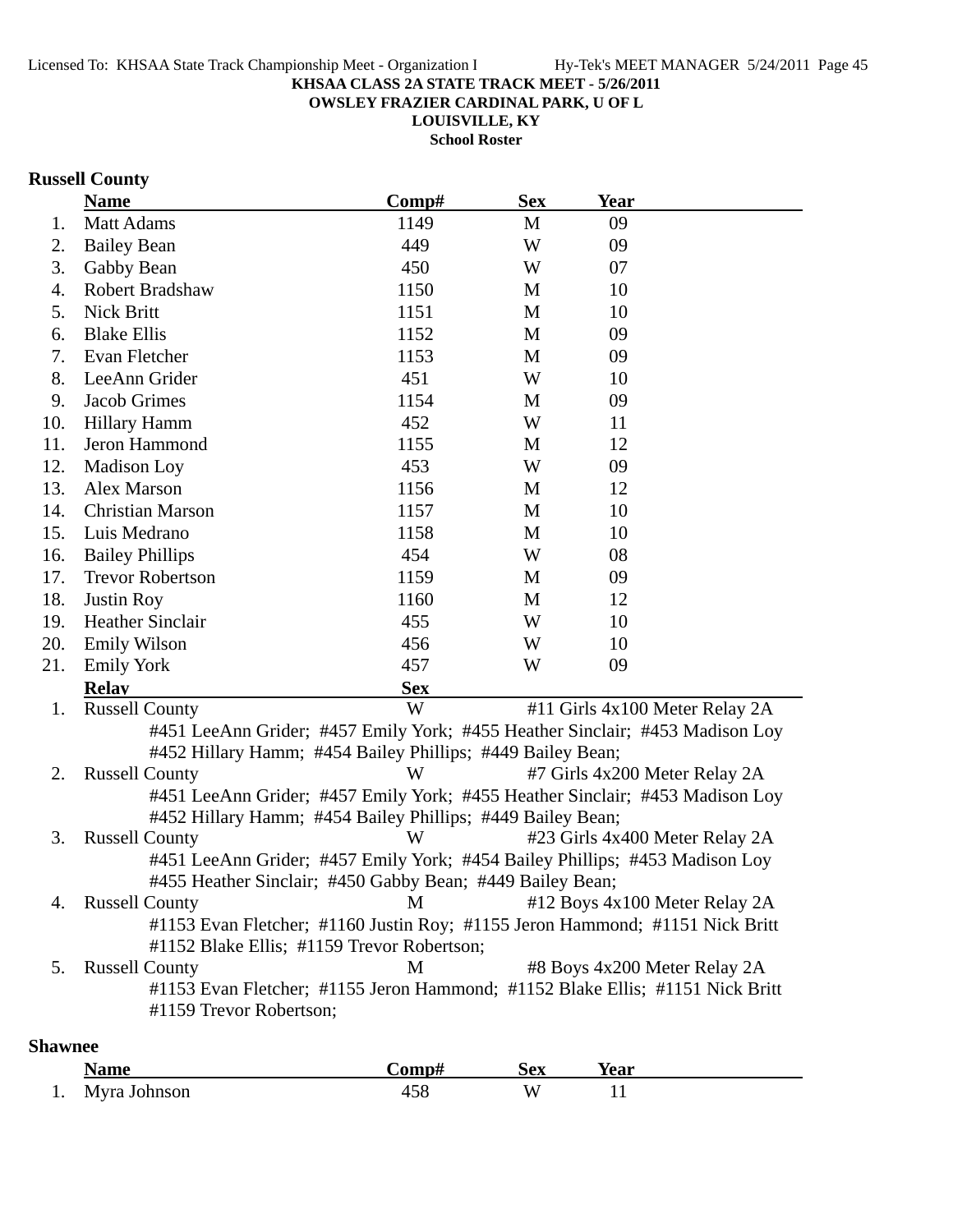**OWSLEY FRAZIER CARDINAL PARK, U OF L**

**LOUISVILLE, KY**

**School Roster**

### **Shelby County**

|     | <b>Name</b>           | Comp#        | <b>Sex</b>                | Year                                                                                                                                                                                                                                                                                                                                                                                                   |  |
|-----|-----------------------|--------------|---------------------------|--------------------------------------------------------------------------------------------------------------------------------------------------------------------------------------------------------------------------------------------------------------------------------------------------------------------------------------------------------------------------------------------------------|--|
|     | Zakk Bailey           | 1161         | M                         | 11                                                                                                                                                                                                                                                                                                                                                                                                     |  |
| 2.  | Michael Barry         | 1162         | M                         | 10                                                                                                                                                                                                                                                                                                                                                                                                     |  |
| 3.  | Chris Blake           | 1163         | M                         | 11                                                                                                                                                                                                                                                                                                                                                                                                     |  |
| 4.  | Kayce Byrnside        | 459          | W                         | 08                                                                                                                                                                                                                                                                                                                                                                                                     |  |
| 5.  | Quinten Cottrell      | 1164         | M                         | 12                                                                                                                                                                                                                                                                                                                                                                                                     |  |
| 6.  | <b>Brandon Ford</b>   | 1165         | M                         | 11                                                                                                                                                                                                                                                                                                                                                                                                     |  |
| 7.  | <b>Taylor Lay</b>     | 1166         | M                         | 11                                                                                                                                                                                                                                                                                                                                                                                                     |  |
| 8.  | Chase Manica          | 1167         | M                         | 10                                                                                                                                                                                                                                                                                                                                                                                                     |  |
| 9.  | <b>Stuart Orange</b>  | 1168         | M                         | 10                                                                                                                                                                                                                                                                                                                                                                                                     |  |
| 10. | <b>Tyler Phillips</b> | 1169         | M                         | 12                                                                                                                                                                                                                                                                                                                                                                                                     |  |
| 11. | <b>Zach Shipley</b>   | 1170         | M                         | 10                                                                                                                                                                                                                                                                                                                                                                                                     |  |
| 12. | <b>Taylor Webb</b>    | 460          | W                         | 10                                                                                                                                                                                                                                                                                                                                                                                                     |  |
|     | <b>Relav</b>          | <b>Sex</b>   |                           |                                                                                                                                                                                                                                                                                                                                                                                                        |  |
|     | $\sim$ 11<br>$\sim$   | $\mathbf{r}$ | $\mathbf{u}$ $\mathbf{v}$ | $\overline{1}$ $\overline{1}$ $\overline{0}$ $\overline{1}$ $\overline{5}$ $\overline{1}$ $\overline{1}$ $\overline{1}$ $\overline{1}$ $\overline{1}$ $\overline{1}$ $\overline{1}$ $\overline{1}$ $\overline{1}$ $\overline{1}$ $\overline{1}$ $\overline{1}$ $\overline{1}$ $\overline{1}$ $\overline{1}$ $\overline{1}$ $\overline{1}$ $\overline{1}$ $\overline{1}$ $\overline{$<br>$\sim$ $\cdot$ |  |

1. Shelby County M #12 Boys 4x100 Meter Relay 2A #1161 Zakk Bailey; #1169 Tyler Phillips; #1167 Chase Manica; #1164 Quinten Cottrell #1165 Brandon Ford; #1170 Zach Shipley; #1163 Chris Blake; #1166 Taylor Lay 2. Shelby County M #24 Boys 4x400 Meter Relay 2A #1165 Brandon Ford; #1170 Zach Shipley; #1164 Quinten Cottrell; #1169 Tyler Phillips #1168 Stuart Orange; #1162 Michael Barry; #1161 Zakk Bailey; #1167 Chase Manica

### **Sheldon Clark**

| <b>Name</b>     | `omn# | Sex | rear |
|-----------------|-------|-----|------|
| 1. Olivia McCoy |       | VY. |      |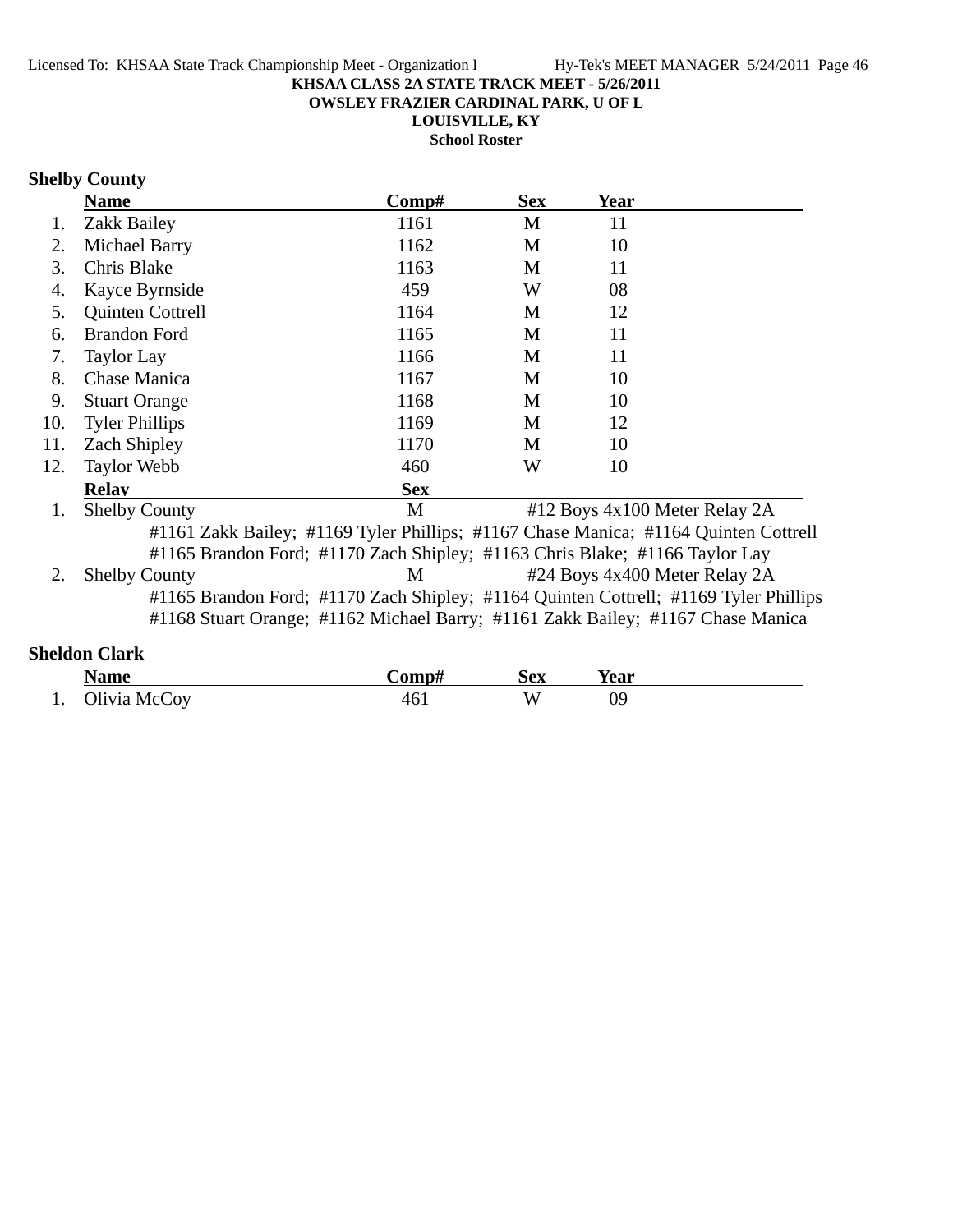**OWSLEY FRAZIER CARDINAL PARK, U OF L**

**LOUISVILLE, KY School Roster**

## **South Oldham**

| <b>Stephen Anderson</b><br>1171<br>M<br>12<br>1.<br>1172<br>M<br>11<br>2.<br><b>BJ</b> Byar<br>3.<br>Caleb Chappell<br>1173<br>М<br>11<br><b>Adam Davis</b><br>1174<br>12<br>M<br>4.<br>462<br>W<br>5.<br>Keightley Dudgeon<br>09<br>Hannah Ellis<br>463<br>W<br>12<br>6.<br><b>Leonard Faul</b><br>1175<br>7.<br>10<br>M<br>464<br>8.<br>Alexis Gill<br>W<br>10<br>1176<br>9.<br>Michael Gray<br>M<br>11<br>Felicia Houchens<br>465<br>W<br>10.<br>10<br>Zack Killian<br>1177<br>12<br>11.<br>M<br>1178<br>12.<br>James Law<br>M<br>09<br>13.<br>Jeff Law<br>1179<br>M<br>12<br>466<br>W<br>14.<br><b>Lauren Moore</b><br>11<br>Jessie Murner<br>467<br>W<br>12<br>15.<br>Kami Orrender<br>468<br>16.<br>W<br>11<br><b>Austin Pfeifer</b><br>1180<br>17.<br>12<br>M<br>18.<br><b>Christen Profancik</b><br>469<br>W<br>12<br>Hannah Schmidt<br>470<br>19.<br>W<br>11<br>471<br>20.<br>Megan Sherwood<br>W<br>10<br>21.<br>1181<br>11<br>Mike Thompson<br>M<br>Darion Todd<br>1182<br>22.<br>M<br>11<br>472<br>23.<br>Grace Whitworth<br>W<br>10<br>1183<br>Kyle Wiedemer<br>M<br>12<br>24.<br><b>Sex</b><br><b>Relay</b><br>W<br>South Oldham<br>#23 Girls 4x400 Meter Relay 2A<br>1.<br>#463 Hannah Ellis; #464 Alexis Gill; #471 Megan Sherwood; #465 Felicia Houchens<br>#467 Jessie Murner; #462 Keightley Dudgeon; #470 Hannah Schmidt; #466 Lauren Moore<br>South Oldham<br>W<br>#1 Girls 4x800 Meter Relay 2A<br>2.<br>#462 Keightley Dudgeon; #468 Kami Orrender; #467 Jessie Murner; #463 Hannah Ellis<br>#466 Lauren Moore; #469 Christen Profancik; #471 Megan Sherwood; #472 Grace Whitworth<br>South Oldham<br>M<br>#12 Boys 4x100 Meter Relay 2A<br>3.<br>#1172 BJ Byar; #1171 Stephen Anderson; #1176 Michael Gray; #1181 Mike Thompson<br>#1182 Darion Todd;<br>South Oldham<br>M<br>#24 Boys 4x400 Meter Relay 2A<br>4.<br>#1172 BJ Byar; #1175 Leonard Faul; #1174 Adam Davis; #1183 Kyle Wiedemer<br>#1180 Austin Pfeifer; #1181 Mike Thompson;<br>South Oldham<br>M<br>#2 Boys 4x800 Meter Relay 2A<br>5.<br>#1174 Adam Davis; #1175 Leonard Faul; #1183 Kyle Wiedemer; #1180 Austin Pfeifer | <b>Name</b> | Comp# | <b>Sex</b> | <b>Year</b> |  |
|-------------------------------------------------------------------------------------------------------------------------------------------------------------------------------------------------------------------------------------------------------------------------------------------------------------------------------------------------------------------------------------------------------------------------------------------------------------------------------------------------------------------------------------------------------------------------------------------------------------------------------------------------------------------------------------------------------------------------------------------------------------------------------------------------------------------------------------------------------------------------------------------------------------------------------------------------------------------------------------------------------------------------------------------------------------------------------------------------------------------------------------------------------------------------------------------------------------------------------------------------------------------------------------------------------------------------------------------------------------------------------------------------------------------------------------------------------------------------------------------------------------------------------------------------------------------------------------------------------------------------------------------------------------------------------------------------------------------------------------------------------------------------------------------------------------------------------------------------------------------------------------------------------------------------------------------------------------------------------------------------------------------------------------------------------------------------------------------------------------------|-------------|-------|------------|-------------|--|
|                                                                                                                                                                                                                                                                                                                                                                                                                                                                                                                                                                                                                                                                                                                                                                                                                                                                                                                                                                                                                                                                                                                                                                                                                                                                                                                                                                                                                                                                                                                                                                                                                                                                                                                                                                                                                                                                                                                                                                                                                                                                                                                   |             |       |            |             |  |
|                                                                                                                                                                                                                                                                                                                                                                                                                                                                                                                                                                                                                                                                                                                                                                                                                                                                                                                                                                                                                                                                                                                                                                                                                                                                                                                                                                                                                                                                                                                                                                                                                                                                                                                                                                                                                                                                                                                                                                                                                                                                                                                   |             |       |            |             |  |
|                                                                                                                                                                                                                                                                                                                                                                                                                                                                                                                                                                                                                                                                                                                                                                                                                                                                                                                                                                                                                                                                                                                                                                                                                                                                                                                                                                                                                                                                                                                                                                                                                                                                                                                                                                                                                                                                                                                                                                                                                                                                                                                   |             |       |            |             |  |
|                                                                                                                                                                                                                                                                                                                                                                                                                                                                                                                                                                                                                                                                                                                                                                                                                                                                                                                                                                                                                                                                                                                                                                                                                                                                                                                                                                                                                                                                                                                                                                                                                                                                                                                                                                                                                                                                                                                                                                                                                                                                                                                   |             |       |            |             |  |
|                                                                                                                                                                                                                                                                                                                                                                                                                                                                                                                                                                                                                                                                                                                                                                                                                                                                                                                                                                                                                                                                                                                                                                                                                                                                                                                                                                                                                                                                                                                                                                                                                                                                                                                                                                                                                                                                                                                                                                                                                                                                                                                   |             |       |            |             |  |
|                                                                                                                                                                                                                                                                                                                                                                                                                                                                                                                                                                                                                                                                                                                                                                                                                                                                                                                                                                                                                                                                                                                                                                                                                                                                                                                                                                                                                                                                                                                                                                                                                                                                                                                                                                                                                                                                                                                                                                                                                                                                                                                   |             |       |            |             |  |
|                                                                                                                                                                                                                                                                                                                                                                                                                                                                                                                                                                                                                                                                                                                                                                                                                                                                                                                                                                                                                                                                                                                                                                                                                                                                                                                                                                                                                                                                                                                                                                                                                                                                                                                                                                                                                                                                                                                                                                                                                                                                                                                   |             |       |            |             |  |
|                                                                                                                                                                                                                                                                                                                                                                                                                                                                                                                                                                                                                                                                                                                                                                                                                                                                                                                                                                                                                                                                                                                                                                                                                                                                                                                                                                                                                                                                                                                                                                                                                                                                                                                                                                                                                                                                                                                                                                                                                                                                                                                   |             |       |            |             |  |
|                                                                                                                                                                                                                                                                                                                                                                                                                                                                                                                                                                                                                                                                                                                                                                                                                                                                                                                                                                                                                                                                                                                                                                                                                                                                                                                                                                                                                                                                                                                                                                                                                                                                                                                                                                                                                                                                                                                                                                                                                                                                                                                   |             |       |            |             |  |
|                                                                                                                                                                                                                                                                                                                                                                                                                                                                                                                                                                                                                                                                                                                                                                                                                                                                                                                                                                                                                                                                                                                                                                                                                                                                                                                                                                                                                                                                                                                                                                                                                                                                                                                                                                                                                                                                                                                                                                                                                                                                                                                   |             |       |            |             |  |
|                                                                                                                                                                                                                                                                                                                                                                                                                                                                                                                                                                                                                                                                                                                                                                                                                                                                                                                                                                                                                                                                                                                                                                                                                                                                                                                                                                                                                                                                                                                                                                                                                                                                                                                                                                                                                                                                                                                                                                                                                                                                                                                   |             |       |            |             |  |
|                                                                                                                                                                                                                                                                                                                                                                                                                                                                                                                                                                                                                                                                                                                                                                                                                                                                                                                                                                                                                                                                                                                                                                                                                                                                                                                                                                                                                                                                                                                                                                                                                                                                                                                                                                                                                                                                                                                                                                                                                                                                                                                   |             |       |            |             |  |
|                                                                                                                                                                                                                                                                                                                                                                                                                                                                                                                                                                                                                                                                                                                                                                                                                                                                                                                                                                                                                                                                                                                                                                                                                                                                                                                                                                                                                                                                                                                                                                                                                                                                                                                                                                                                                                                                                                                                                                                                                                                                                                                   |             |       |            |             |  |
|                                                                                                                                                                                                                                                                                                                                                                                                                                                                                                                                                                                                                                                                                                                                                                                                                                                                                                                                                                                                                                                                                                                                                                                                                                                                                                                                                                                                                                                                                                                                                                                                                                                                                                                                                                                                                                                                                                                                                                                                                                                                                                                   |             |       |            |             |  |
|                                                                                                                                                                                                                                                                                                                                                                                                                                                                                                                                                                                                                                                                                                                                                                                                                                                                                                                                                                                                                                                                                                                                                                                                                                                                                                                                                                                                                                                                                                                                                                                                                                                                                                                                                                                                                                                                                                                                                                                                                                                                                                                   |             |       |            |             |  |
|                                                                                                                                                                                                                                                                                                                                                                                                                                                                                                                                                                                                                                                                                                                                                                                                                                                                                                                                                                                                                                                                                                                                                                                                                                                                                                                                                                                                                                                                                                                                                                                                                                                                                                                                                                                                                                                                                                                                                                                                                                                                                                                   |             |       |            |             |  |
|                                                                                                                                                                                                                                                                                                                                                                                                                                                                                                                                                                                                                                                                                                                                                                                                                                                                                                                                                                                                                                                                                                                                                                                                                                                                                                                                                                                                                                                                                                                                                                                                                                                                                                                                                                                                                                                                                                                                                                                                                                                                                                                   |             |       |            |             |  |
|                                                                                                                                                                                                                                                                                                                                                                                                                                                                                                                                                                                                                                                                                                                                                                                                                                                                                                                                                                                                                                                                                                                                                                                                                                                                                                                                                                                                                                                                                                                                                                                                                                                                                                                                                                                                                                                                                                                                                                                                                                                                                                                   |             |       |            |             |  |
|                                                                                                                                                                                                                                                                                                                                                                                                                                                                                                                                                                                                                                                                                                                                                                                                                                                                                                                                                                                                                                                                                                                                                                                                                                                                                                                                                                                                                                                                                                                                                                                                                                                                                                                                                                                                                                                                                                                                                                                                                                                                                                                   |             |       |            |             |  |
|                                                                                                                                                                                                                                                                                                                                                                                                                                                                                                                                                                                                                                                                                                                                                                                                                                                                                                                                                                                                                                                                                                                                                                                                                                                                                                                                                                                                                                                                                                                                                                                                                                                                                                                                                                                                                                                                                                                                                                                                                                                                                                                   |             |       |            |             |  |
|                                                                                                                                                                                                                                                                                                                                                                                                                                                                                                                                                                                                                                                                                                                                                                                                                                                                                                                                                                                                                                                                                                                                                                                                                                                                                                                                                                                                                                                                                                                                                                                                                                                                                                                                                                                                                                                                                                                                                                                                                                                                                                                   |             |       |            |             |  |
|                                                                                                                                                                                                                                                                                                                                                                                                                                                                                                                                                                                                                                                                                                                                                                                                                                                                                                                                                                                                                                                                                                                                                                                                                                                                                                                                                                                                                                                                                                                                                                                                                                                                                                                                                                                                                                                                                                                                                                                                                                                                                                                   |             |       |            |             |  |
|                                                                                                                                                                                                                                                                                                                                                                                                                                                                                                                                                                                                                                                                                                                                                                                                                                                                                                                                                                                                                                                                                                                                                                                                                                                                                                                                                                                                                                                                                                                                                                                                                                                                                                                                                                                                                                                                                                                                                                                                                                                                                                                   |             |       |            |             |  |
|                                                                                                                                                                                                                                                                                                                                                                                                                                                                                                                                                                                                                                                                                                                                                                                                                                                                                                                                                                                                                                                                                                                                                                                                                                                                                                                                                                                                                                                                                                                                                                                                                                                                                                                                                                                                                                                                                                                                                                                                                                                                                                                   |             |       |            |             |  |
|                                                                                                                                                                                                                                                                                                                                                                                                                                                                                                                                                                                                                                                                                                                                                                                                                                                                                                                                                                                                                                                                                                                                                                                                                                                                                                                                                                                                                                                                                                                                                                                                                                                                                                                                                                                                                                                                                                                                                                                                                                                                                                                   |             |       |            |             |  |
|                                                                                                                                                                                                                                                                                                                                                                                                                                                                                                                                                                                                                                                                                                                                                                                                                                                                                                                                                                                                                                                                                                                                                                                                                                                                                                                                                                                                                                                                                                                                                                                                                                                                                                                                                                                                                                                                                                                                                                                                                                                                                                                   |             |       |            |             |  |
|                                                                                                                                                                                                                                                                                                                                                                                                                                                                                                                                                                                                                                                                                                                                                                                                                                                                                                                                                                                                                                                                                                                                                                                                                                                                                                                                                                                                                                                                                                                                                                                                                                                                                                                                                                                                                                                                                                                                                                                                                                                                                                                   |             |       |            |             |  |
|                                                                                                                                                                                                                                                                                                                                                                                                                                                                                                                                                                                                                                                                                                                                                                                                                                                                                                                                                                                                                                                                                                                                                                                                                                                                                                                                                                                                                                                                                                                                                                                                                                                                                                                                                                                                                                                                                                                                                                                                                                                                                                                   |             |       |            |             |  |
|                                                                                                                                                                                                                                                                                                                                                                                                                                                                                                                                                                                                                                                                                                                                                                                                                                                                                                                                                                                                                                                                                                                                                                                                                                                                                                                                                                                                                                                                                                                                                                                                                                                                                                                                                                                                                                                                                                                                                                                                                                                                                                                   |             |       |            |             |  |
|                                                                                                                                                                                                                                                                                                                                                                                                                                                                                                                                                                                                                                                                                                                                                                                                                                                                                                                                                                                                                                                                                                                                                                                                                                                                                                                                                                                                                                                                                                                                                                                                                                                                                                                                                                                                                                                                                                                                                                                                                                                                                                                   |             |       |            |             |  |
|                                                                                                                                                                                                                                                                                                                                                                                                                                                                                                                                                                                                                                                                                                                                                                                                                                                                                                                                                                                                                                                                                                                                                                                                                                                                                                                                                                                                                                                                                                                                                                                                                                                                                                                                                                                                                                                                                                                                                                                                                                                                                                                   |             |       |            |             |  |
|                                                                                                                                                                                                                                                                                                                                                                                                                                                                                                                                                                                                                                                                                                                                                                                                                                                                                                                                                                                                                                                                                                                                                                                                                                                                                                                                                                                                                                                                                                                                                                                                                                                                                                                                                                                                                                                                                                                                                                                                                                                                                                                   |             |       |            |             |  |
|                                                                                                                                                                                                                                                                                                                                                                                                                                                                                                                                                                                                                                                                                                                                                                                                                                                                                                                                                                                                                                                                                                                                                                                                                                                                                                                                                                                                                                                                                                                                                                                                                                                                                                                                                                                                                                                                                                                                                                                                                                                                                                                   |             |       |            |             |  |
|                                                                                                                                                                                                                                                                                                                                                                                                                                                                                                                                                                                                                                                                                                                                                                                                                                                                                                                                                                                                                                                                                                                                                                                                                                                                                                                                                                                                                                                                                                                                                                                                                                                                                                                                                                                                                                                                                                                                                                                                                                                                                                                   |             |       |            |             |  |
|                                                                                                                                                                                                                                                                                                                                                                                                                                                                                                                                                                                                                                                                                                                                                                                                                                                                                                                                                                                                                                                                                                                                                                                                                                                                                                                                                                                                                                                                                                                                                                                                                                                                                                                                                                                                                                                                                                                                                                                                                                                                                                                   |             |       |            |             |  |
|                                                                                                                                                                                                                                                                                                                                                                                                                                                                                                                                                                                                                                                                                                                                                                                                                                                                                                                                                                                                                                                                                                                                                                                                                                                                                                                                                                                                                                                                                                                                                                                                                                                                                                                                                                                                                                                                                                                                                                                                                                                                                                                   |             |       |            |             |  |
|                                                                                                                                                                                                                                                                                                                                                                                                                                                                                                                                                                                                                                                                                                                                                                                                                                                                                                                                                                                                                                                                                                                                                                                                                                                                                                                                                                                                                                                                                                                                                                                                                                                                                                                                                                                                                                                                                                                                                                                                                                                                                                                   |             |       |            |             |  |
|                                                                                                                                                                                                                                                                                                                                                                                                                                                                                                                                                                                                                                                                                                                                                                                                                                                                                                                                                                                                                                                                                                                                                                                                                                                                                                                                                                                                                                                                                                                                                                                                                                                                                                                                                                                                                                                                                                                                                                                                                                                                                                                   |             |       |            |             |  |
| #1177 Zack Killian; #1178 James Law; #1179 Jeff Law;                                                                                                                                                                                                                                                                                                                                                                                                                                                                                                                                                                                                                                                                                                                                                                                                                                                                                                                                                                                                                                                                                                                                                                                                                                                                                                                                                                                                                                                                                                                                                                                                                                                                                                                                                                                                                                                                                                                                                                                                                                                              |             |       |            |             |  |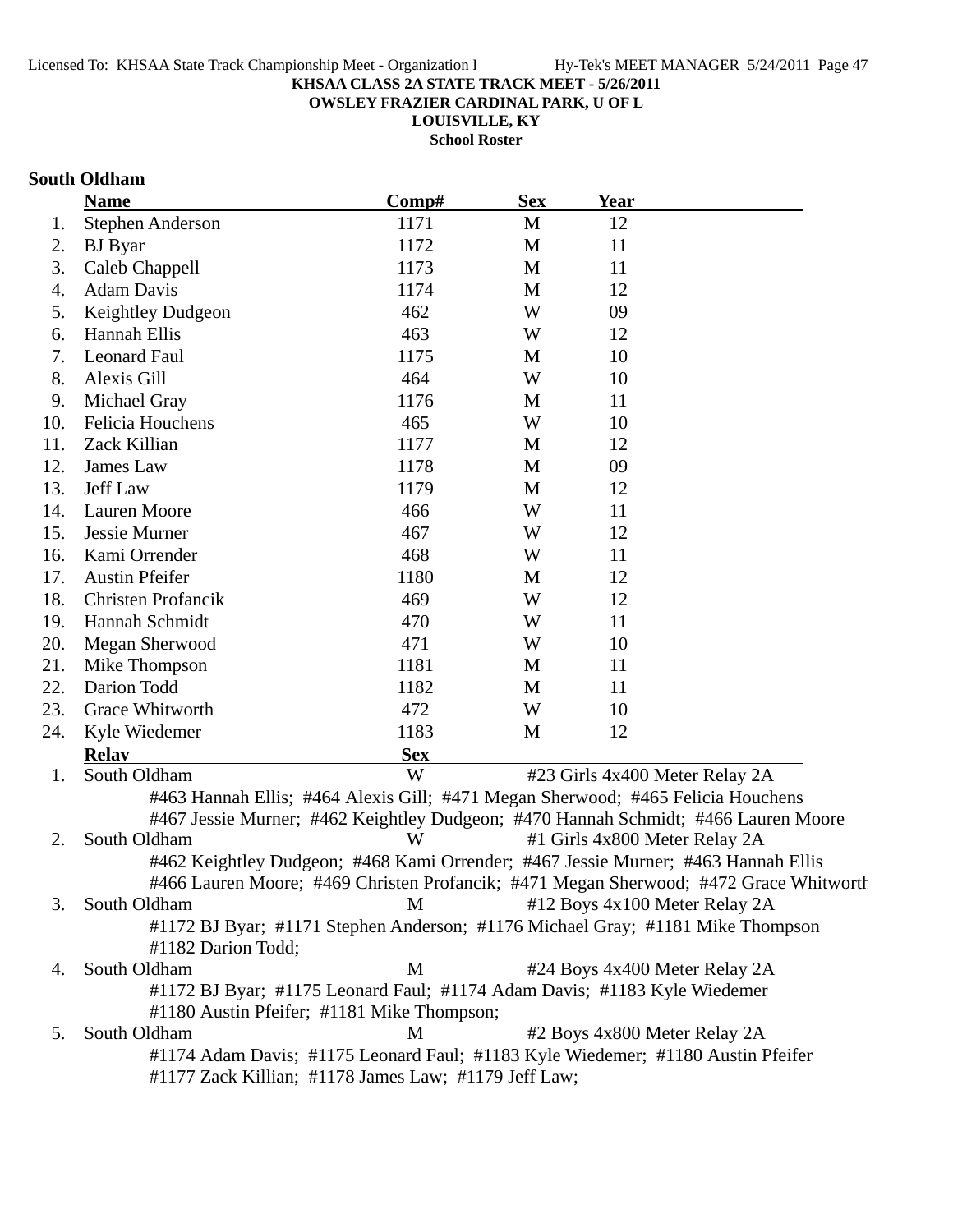**OWSLEY FRAZIER CARDINAL PARK, U OF L**

## **LOUISVILLE, KY**

**School Roster**

### **South Warren**

|    | <b>Name</b>      | Comp#      | <b>Sex</b> | Year |  |
|----|------------------|------------|------------|------|--|
| 1. | Ross Allen       | 1184       | M          | 09   |  |
|    | 2. Trey Broaddus | 1185       | M          | 10   |  |
|    | 3. Jake Edmunds  | 1186       | M          | 08   |  |
|    | 4. Clayton Hall  | 1187       | M          | 11   |  |
|    | 5. Wade Harris   | 1188       | M          | 11   |  |
|    | 6. Paige Huzyak  | 473        | W          | 12   |  |
| 7. | Jared Skrabacz   | 1189       | M          | 12   |  |
|    | <b>Relav</b>     | <b>Sex</b> |            |      |  |

1. South Warren M #2 Boys 4x800 Meter Relay 2A #1187 Clayton Hall; #1186 Jake Edmunds; #1188 Wade Harris; #1189 Jared Skrabacz

#1184 Ross Allen; #1185 Trey Broaddus;

## **Spencer County**

| <b>Name</b>          | Comp# | Sex | Year |  |
|----------------------|-------|-----|------|--|
| 1. Cory Kleinian     | 1190  | M   |      |  |
| 2. Christina Shawver | 474   | W   |      |  |
|                      |       |     |      |  |

## **Taylor County**

| $\mathbf{y}$ for county |       |            |      |
|-------------------------|-------|------------|------|
| <b>Name</b>             | Comp# | <b>Sex</b> | Year |
| 1. Dylan Ford           | 1191  | M          |      |
| 2. Ashley Gilbert       | 475   | W          | 10   |
| 3. Mary Jefferson       | 476   | W          |      |
| 4. Tevin Webster        | 1192  | М          |      |

## **Trigg County**

|    | <b>Name</b>      | Comp# | Sex | <b>Year</b> |
|----|------------------|-------|-----|-------------|
|    | Valerie Barnes   | 477   | W   |             |
|    | 2. Lanita Hughes | 478   | W   | 10          |
| 3. | Jakelze Martin   | 1193  | М   |             |
|    | 4. Devin Wharton | 1194  | M   |             |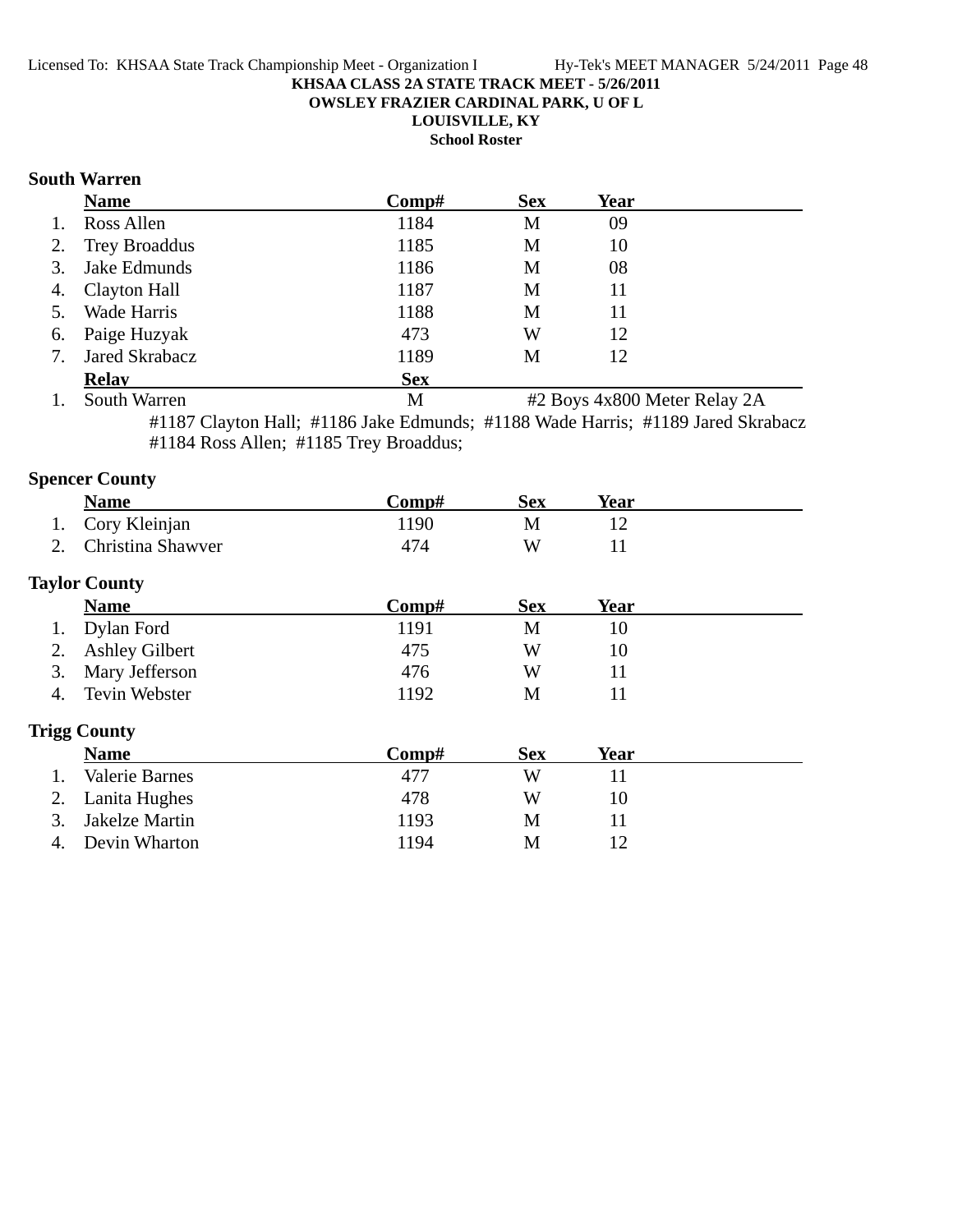**OWSLEY FRAZIER CARDINAL PARK, U OF L**

**LOUISVILLE, KY School Roster**

## **Union County**

|     | <b>Name</b>                                                   | Comp#      | <b>Sex</b>   | <b>Year</b>                                                                          |  |
|-----|---------------------------------------------------------------|------------|--------------|--------------------------------------------------------------------------------------|--|
| 1.  | Morgan Belt                                                   | 479        | W            | 10                                                                                   |  |
| 2.  | Anessa Brosman                                                | 480        | W            | 11                                                                                   |  |
| 3.  | Frankie Cole                                                  | 1195       | M            | 12                                                                                   |  |
| 4.  | <b>Jashaud Fleming</b>                                        | 1196       | M            | 09                                                                                   |  |
| 5.  | Davin Foster                                                  | 1197       | $\mathbf{M}$ | 12                                                                                   |  |
| 6.  | <b>Jarrell Foster</b>                                         | 1198       | M            | 09                                                                                   |  |
| 7.  | <b>Silaf Harris</b>                                           | 1199       | M            | 10                                                                                   |  |
| 8.  | Deondra Johnson                                               | 481        | W            | 11                                                                                   |  |
| 9.  | Anglin Kaprice                                                | 482        | W            | 10                                                                                   |  |
| 10. | <b>Brandy Mason</b>                                           | 483        | W            | 09                                                                                   |  |
| 11. | <b>Jody McCallister</b>                                       | 484        | W            | 11                                                                                   |  |
| 12. | Darwin Mobley                                                 | 1200       | M            | 10                                                                                   |  |
| 13. | Dominque Smith                                                | 485        | W            | 09                                                                                   |  |
| 14. | <b>Conner Wempe</b>                                           | 1201       | M            | 11                                                                                   |  |
| 15. | <b>Reshawd Wilkins</b>                                        | 1202       | M            | 11                                                                                   |  |
| 16. | Kiante Wilson                                                 | 1203       | M            | 11                                                                                   |  |
|     | <b>Relay</b>                                                  | <b>Sex</b> |              |                                                                                      |  |
| 1.  | <b>Union County</b>                                           | W          |              | #11 Girls 4x100 Meter Relay 2A                                                       |  |
|     |                                                               |            |              | #481 Deondra Johnson; #485 Dominque Smith; #483 Brandy Mason; #482 Anglin Kaprice    |  |
| 2.  | <b>Union County</b>                                           | W          |              | #7 Girls 4x200 Meter Relay 2A                                                        |  |
|     |                                                               |            |              | #481 Deondra Johnson; #483 Brandy Mason; #485 Dominque Smith; #482 Anglin Kaprice    |  |
|     | #479 Morgan Belt; #480 Anessa Brosman; #484 Jody McCallister; |            |              |                                                                                      |  |
| 3.  | <b>Union County</b>                                           | M          |              | #12 Boys 4x100 Meter Relay 2A                                                        |  |
|     |                                                               |            |              | #1197 Davin Foster; #1201 Conner Wempe; #1200 Darwin Mobley; #1199 Silaf Harris      |  |
|     |                                                               |            |              | #1195 Frankie Cole; #1196 Jashaud Fleming; #1198 Jarrell Foster; #1203 Kiante Wilson |  |
| 4.  | <b>Union County</b>                                           | M          |              | #8 Boys 4x200 Meter Relay 2A                                                         |  |
|     |                                                               |            |              | #1199 Silaf Harris; #1201 Conner Wempe; #1198 Jarrell Foster; #1195 Frankie Cole     |  |
|     |                                                               |            |              | #1197 Davin Foster; #1196 Jashaud Fleming; #1203 Kiante Wilson; #1200 Darwin Mobley  |  |
|     |                                                               |            |              |                                                                                      |  |

## **Valley**

|    | <b>Name</b>      | Comp# | Sex | Year |  |
|----|------------------|-------|-----|------|--|
| 1. | Nelson Craig     | 1204  |     |      |  |
|    | 2. Karissa Cross | 486   | W   |      |  |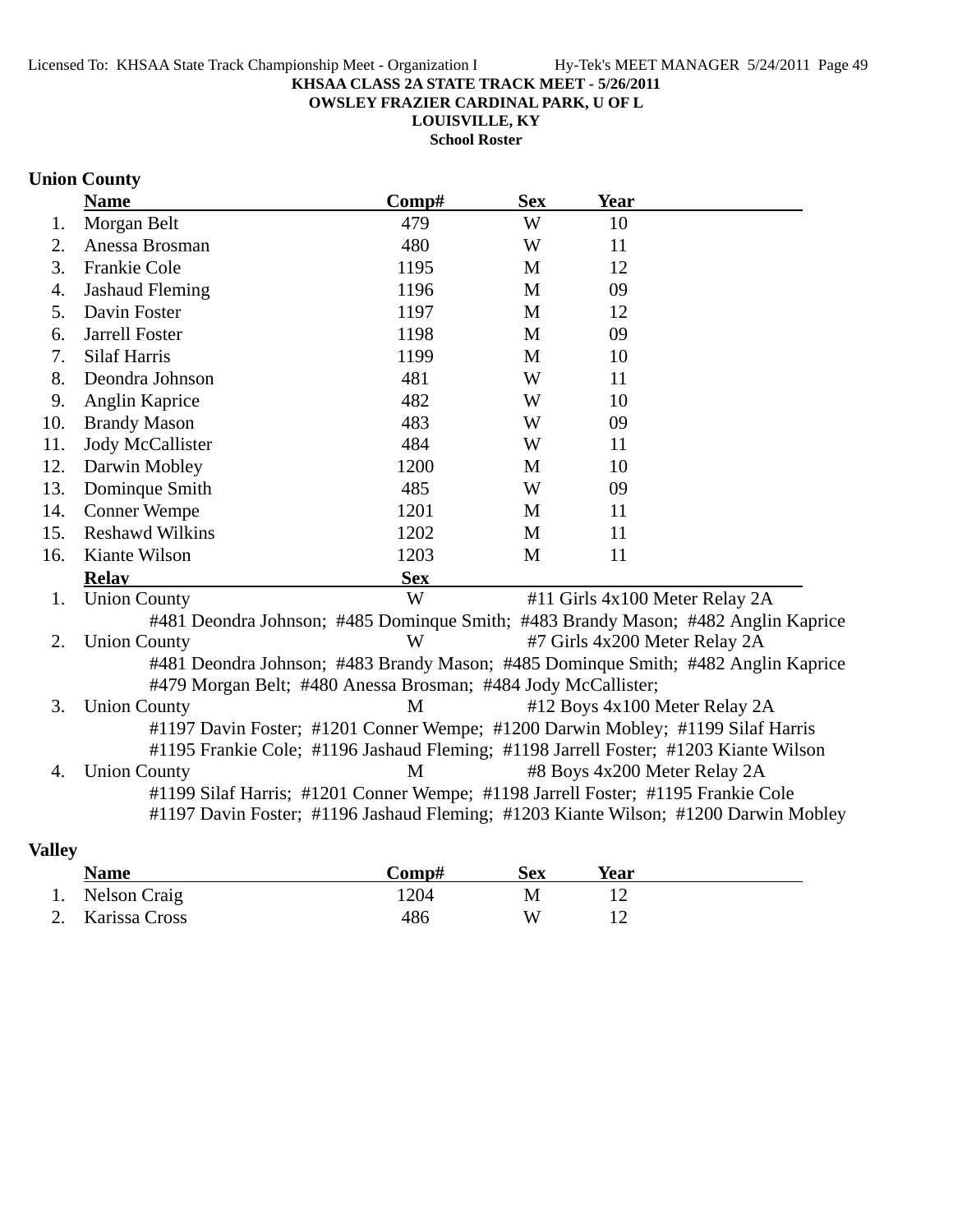**OWSLEY FRAZIER CARDINAL PARK, U OF L**

**LOUISVILLE, KY School Roster**

## **Warren East**

|     | <b>Name</b>                                                                                                                       | Comp#      | <b>Sex</b> | <b>Year</b> |                                |
|-----|-----------------------------------------------------------------------------------------------------------------------------------|------------|------------|-------------|--------------------------------|
| 1.  | <b>Brock Arnold</b>                                                                                                               | 1205       | M          | 11          |                                |
| 2.  | Kiki Britt                                                                                                                        | 487        | W          | 10          |                                |
| 3.  | Cinnamon Caldwell                                                                                                                 | 488        | W          | 10          |                                |
| 4.  | <b>Tori Collins</b>                                                                                                               | 489        | W          | 12          |                                |
| 5.  | Amber Dethridge                                                                                                                   | 490        | W          | 10          |                                |
| 6.  | Kailey Dodd                                                                                                                       | 491        | W          | 08          |                                |
| 7.  | Daylan Edmonds                                                                                                                    | 1206       | M          | 11          |                                |
| 8.  | Steven Golden                                                                                                                     | 1207       | M          | 11          |                                |
| 9.  | <b>Brooke Grimes</b>                                                                                                              | 492        | W          | 12          |                                |
| 10. | Tasia Grinstead                                                                                                                   | 493        | W          | 10          |                                |
| 11. | Nicole Hopkins                                                                                                                    | 494        | W          | 12          |                                |
| 12. | Ken Jarrett                                                                                                                       | 1208       | M          | 12          |                                |
| 13. | <b>Timothy Stockton</b>                                                                                                           | 1209       | M          | 10          |                                |
| 14. | Zack Wheeler                                                                                                                      | 1210       | M          | 09          |                                |
| 15. | Dalton Whitney                                                                                                                    | 1211       | M          | 11          |                                |
| 16. | Mikka Willis                                                                                                                      | 495        | W          | 11          |                                |
|     | <b>Relav</b>                                                                                                                      | <b>Sex</b> |            |             |                                |
| 1.  | <b>Warren East</b>                                                                                                                | W          |            |             | #7 Girls 4x200 Meter Relay 2A  |
|     | #489 Tori Collins; #492 Brooke Grimes; #488 Cinnamon Caldwell; #494 Nicole Hopkins                                                |            |            |             |                                |
|     | #490 Amber Dethridge; #487 Kiki Britt; #493 Tasia Grinstead;                                                                      |            |            |             |                                |
| 2.  | Warren East                                                                                                                       | W          |            |             | #23 Girls 4x400 Meter Relay 2A |
|     | #489 Tori Collins; #492 Brooke Grimes; #488 Cinnamon Caldwell; #494 Nicole Hopkins<br>#487 Kiki Britt; #491 Kailey Dodd;          |            |            |             |                                |
| 3.  | Warren East                                                                                                                       | М          |            |             | #8 Boys 4x200 Meter Relay 2A   |
|     | #1208 Ken Jarrett; #1211 Dalton Whitney; #1209 Timothy Stockton; #1210 Zack Wheeler<br>#1207 Steven Golden; #1206 Daylan Edmonds; |            |            |             |                                |
| 4.  | Warren East                                                                                                                       | M          |            |             | #24 Boys 4x400 Meter Relay 2A  |
|     | #1208 Ken Jarrett; #1209 Timothy Stockton; #1211 Dalton Whitney; #1210 Zack Wheeler                                               |            |            |             |                                |
|     | #1205 Brock Arnold; #1207 Steven Golden; #1206 Daylan Edmonds;                                                                    |            |            |             |                                |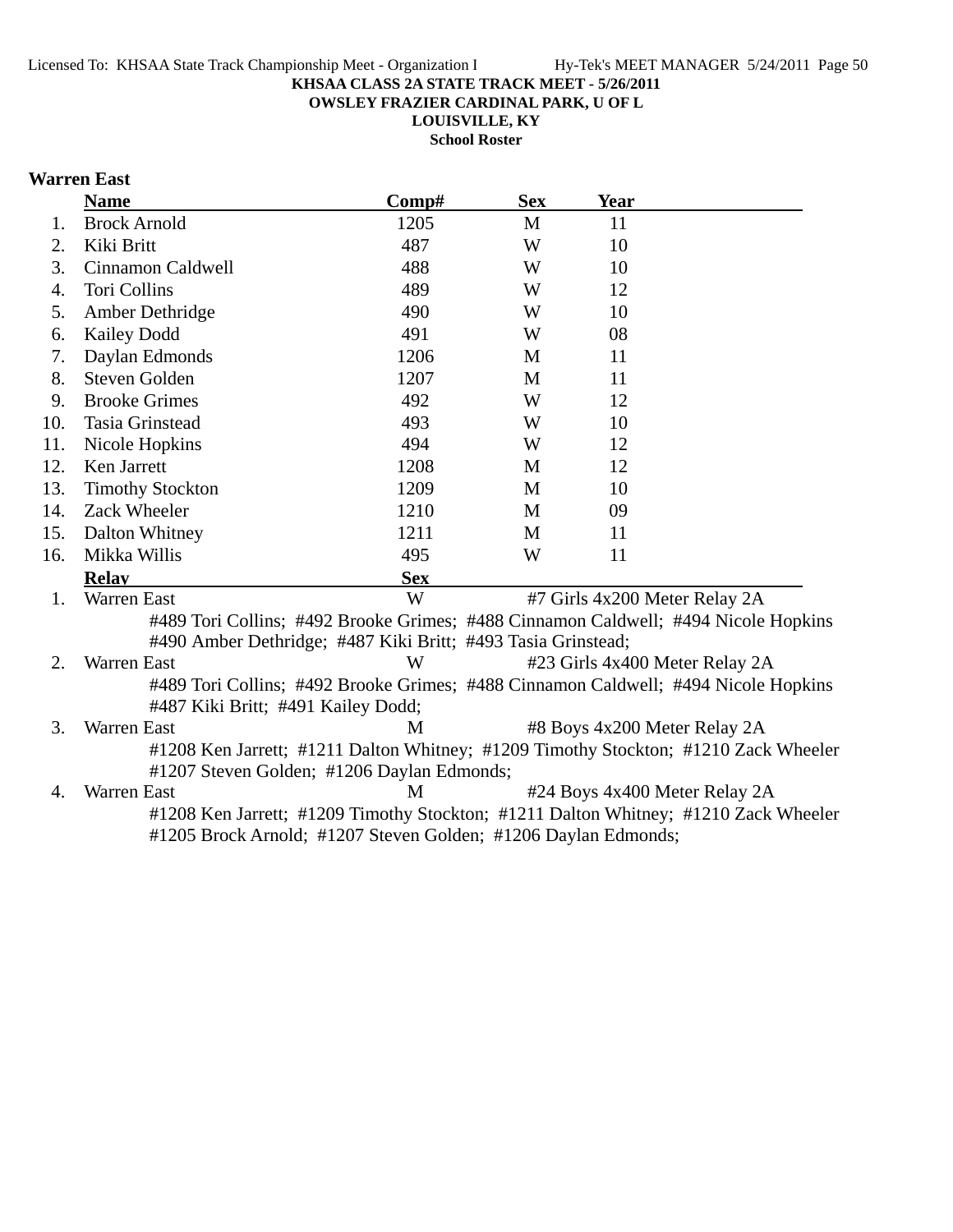**OWSLEY FRAZIER CARDINAL PARK, U OF L**

**LOUISVILLE, KY**

**School Roster**

#### **Washington County**

|    | <b>Name</b>              | Comp#      | <b>Sex</b> | Year                           |  |
|----|--------------------------|------------|------------|--------------------------------|--|
| 1. | Gabbie Cheser            | 496        | W          | 10                             |  |
| 2. | Moriah Hourigan          | 497        | W          | 12                             |  |
| 3. | <b>Janna Mattinglly</b>  | 498        | W          | 10                             |  |
| 4. | Neesha McAdoo            | 499        | W          | 11                             |  |
| 5. | <b>Qwan Turner</b>       | 1212       | M          | 12                             |  |
| 6. | Alex Yantis              | 500        | W          | 12                             |  |
| 7. | <b>Shay Yocum</b>        | 501        | W          | 11                             |  |
|    | <b>Relay</b>             | <b>Sex</b> |            |                                |  |
| 1. | <b>Washington County</b> | W          |            | #11 Girls 4x100 Meter Relay 2A |  |

#501 Shay Yocum; #500 Alex Yantis; #497 Moriah Hourigan; #496 Gabbie Cheser #499 Neesha McAdoo; #498 Janna Mattinglly;

2. Washington County W #7 Girls 4x200 Meter Relay 2A #501 Shay Yocum; #500 Alex Yantis; #497 Moriah Hourigan; #496 Gabbie Cheser #499 Neesha McAdoo; #498 Janna Mattinglly;

### **Webster County**

|    | <b>Name</b>            | Comp#      | <b>Sex</b> | Year                         |  |
|----|------------------------|------------|------------|------------------------------|--|
| 1. | Jon Ashby              | 1213       | M          | 11                           |  |
| 2. | Juanshae Baker         | 1214       | M          | 12                           |  |
|    | 3. Derrick Douglas     | 1215       | M          | 12                           |  |
| 4. | <b>Zach Martin</b>     | 1216       | M          | 12                           |  |
|    | 5. Brooke Ross         | 502        | W          | 11                           |  |
| 6. | <b>Trey Ross</b>       | 1217       | M          | 08                           |  |
| 7. | Trey Tapp              | 1218       | M          | 12                           |  |
| 8. | <b>Iszack Whitsell</b> | 1219       | M          | 09                           |  |
|    | <b>Relav</b>           | <b>Sex</b> |            |                              |  |
| 1. | <b>Webster County</b>  | M          |            | #2 Boys 4x800 Meter Relay 2A |  |

#1213 Jon Ashby; #1214 Juanshae Baker; #1215 Derrick Douglas; #1218 Trey Tapp #1219 Iszack Whitsell; #1217 Trey Ross;

### **West Carter**

|     | $\sim$                     | `omn±       | ŠΔV<br>UСA | rear |  |
|-----|----------------------------|-------------|------------|------|--|
| . . | `aleh-<br>Whitt<br><br>. . | າາເ<br>1220 | <b>IVI</b> | . .  |  |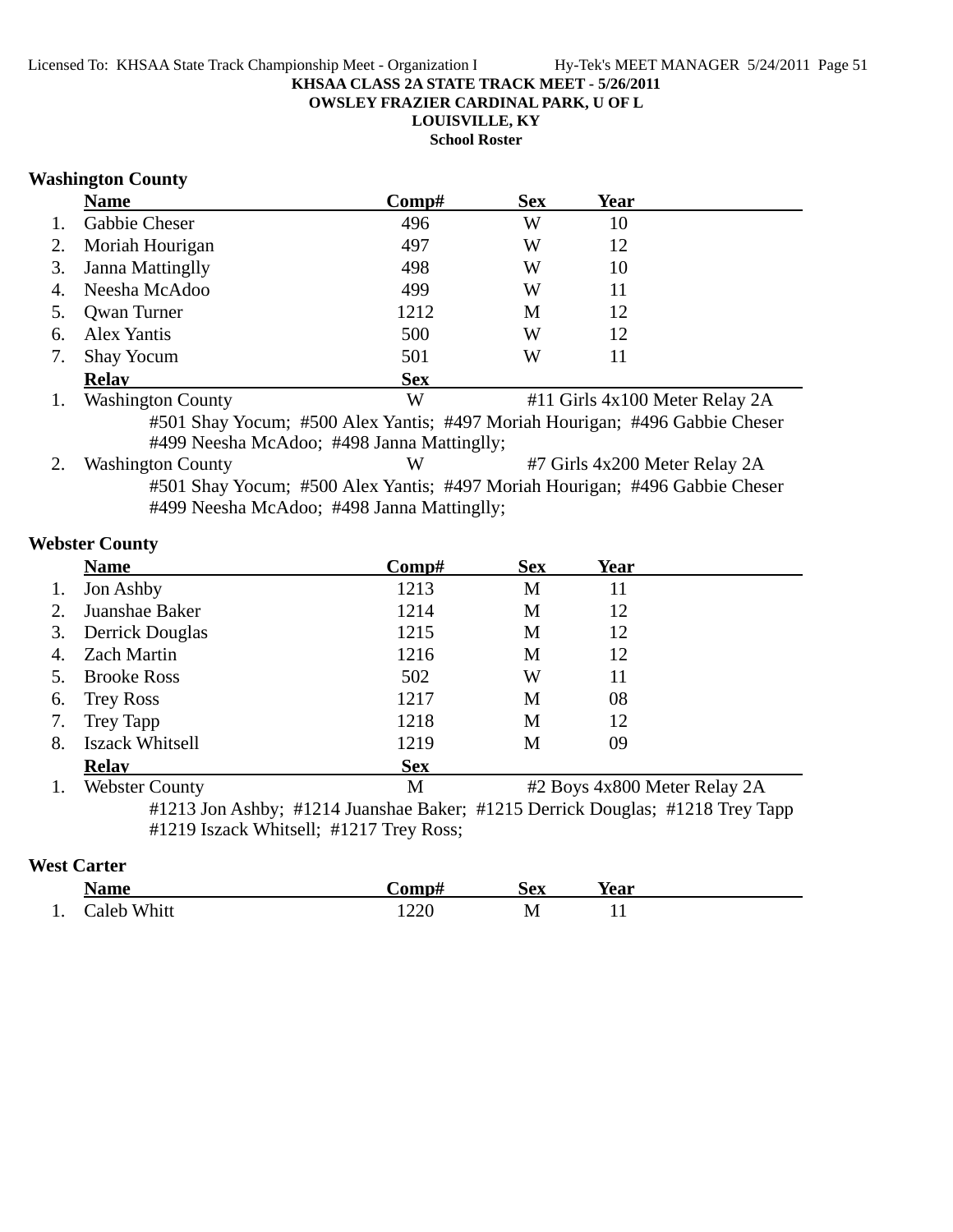**OWSLEY FRAZIER CARDINAL PARK, U OF L**

**LOUISVILLE, KY**

**School Roster**

#### **West Jessamine**

|     | <b>Name</b>                                                                  | Comp#                                                                                | <b>Sex</b>   | <b>Year</b>                   |                                |  |
|-----|------------------------------------------------------------------------------|--------------------------------------------------------------------------------------|--------------|-------------------------------|--------------------------------|--|
| 1.  | <b>Jack Bandy</b>                                                            | 1221                                                                                 | M            | 10                            |                                |  |
| 2.  | Emma Baxter                                                                  | 503                                                                                  | W            | 10                            |                                |  |
| 3.  | Josh Bickelman                                                               | 1222                                                                                 | M            | 10                            |                                |  |
| 4.  | <b>Kailey Brewster</b>                                                       | 504                                                                                  | W            | 09                            |                                |  |
| 5.  | <b>Carson Daniel</b>                                                         | 1223                                                                                 | M            | 10                            |                                |  |
| 6.  | <b>Ethan Darby</b>                                                           | 1224                                                                                 | M            | 12                            |                                |  |
| 7.  | Alyssa Dickens                                                               | 505                                                                                  | W            | 10                            |                                |  |
| 8.  | Sean Donaldson                                                               | 1225                                                                                 | M            | 11                            |                                |  |
| 9.  | Joseph Durbin                                                                | 1226                                                                                 | M            | 11                            |                                |  |
| 10. | Kobe Ford                                                                    | 1227                                                                                 | M            | 07                            |                                |  |
| 11. | Jonathon Kellogg                                                             | 1228                                                                                 | M            | 12                            |                                |  |
| 12. | Will Knight                                                                  | 1229                                                                                 | M            | 11                            |                                |  |
| 13. | Sara Jane Land                                                               | 506                                                                                  | W            | 09                            |                                |  |
| 14. | <b>Tanner</b> Lee                                                            | 1230                                                                                 | M            | 12                            |                                |  |
| 15. | Allison Lyon                                                                 | 507                                                                                  | W            | 09                            |                                |  |
| 16. | Wes Maddux                                                                   | 1231                                                                                 | M            | 11                            |                                |  |
| 17. | Caleb McDaniel                                                               | 1232                                                                                 | M            | 12                            |                                |  |
| 18. | Presley Merida                                                               | 508                                                                                  | W            | 12                            |                                |  |
| 19. | <b>Forrest Neyman</b>                                                        | 1233                                                                                 | M            | 11                            |                                |  |
| 20. | <b>Timothy Preston</b>                                                       | 1234                                                                                 | M            | 12                            |                                |  |
| 21. | Sarah Redmon                                                                 | 509                                                                                  | W            | 10                            |                                |  |
| 22. | Mackenzie Sayre                                                              | 510                                                                                  | W            | 11                            |                                |  |
| 23. | David Smith                                                                  | 1235                                                                                 | M            | 11                            |                                |  |
| 24. | Tate Stidam                                                                  | 1236                                                                                 | M            | 12                            |                                |  |
| 25. | Annika Stryker                                                               | 511                                                                                  | W            | 12                            |                                |  |
| 26. | Romando Tatum                                                                | 1237                                                                                 | $\mathbf{M}$ | 11                            |                                |  |
| 27. | Lisa Troyer                                                                  | 512                                                                                  | W            | 11                            |                                |  |
| 28. | Abby Wiggins                                                                 | 513                                                                                  | W            | 10                            |                                |  |
| 29. | Emma Wiggins                                                                 | 514                                                                                  | W            | 08                            |                                |  |
| 30. | Sarah Wiggins                                                                | 515                                                                                  | W            | 08                            |                                |  |
|     | <b>Relay</b>                                                                 | <b>Sex</b>                                                                           |              |                               |                                |  |
| 1.  | West Jessamine                                                               | W                                                                                    |              |                               | #11 Girls 4x100 Meter Relay 2A |  |
|     | #515 Sarah Wiggins; #507 Allison Lyon; #505 Alyssa Dickens; #512 Lisa Troyer |                                                                                      |              |                               |                                |  |
|     |                                                                              | #509 Sarah Redmon; #513 Abby Wiggins; #514 Emma Wiggins; #504 Kailey Brewster        |              |                               |                                |  |
| 2.  | West Jessamine                                                               | W                                                                                    |              | #7 Girls 4x200 Meter Relay 2A |                                |  |
|     |                                                                              | #515 Sarah Wiggins; #507 Allison Lyon; #505 Alyssa Dickens; #513 Abby Wiggins        |              |                               |                                |  |
|     |                                                                              | #514 Emma Wiggins; #509 Sarah Redmon; #510 Mackenzie Sayre; #512 Lisa Troyer         |              |                               |                                |  |
| 3.  | West Jessamine                                                               | W                                                                                    |              | #1 Girls 4x800 Meter Relay 2A |                                |  |
|     |                                                                              | #504 Kailey Brewster; #508 Presley Merida; #510 Mackenzie Sayre; #506 Sara Jane Land |              |                               |                                |  |
|     |                                                                              | #507 Allison Lyon; #503 Emma Baxter; #511 Annika Stryker; #509 Sarah Redmon          |              |                               |                                |  |
| 4.  | West Jessamine                                                               | M                                                                                    |              |                               | #12 Boys 4x100 Meter Relay 2A  |  |
|     |                                                                              | #1227 Kobe Ford; #1223 Carson Daniel; #1224 Ethan Darby; #1231 Wes Maddux            |              |                               |                                |  |

#1229 Will Knight; #1237 Romando Tatum; #1232 Caleb McDaniel; #1222 Josh Bickelman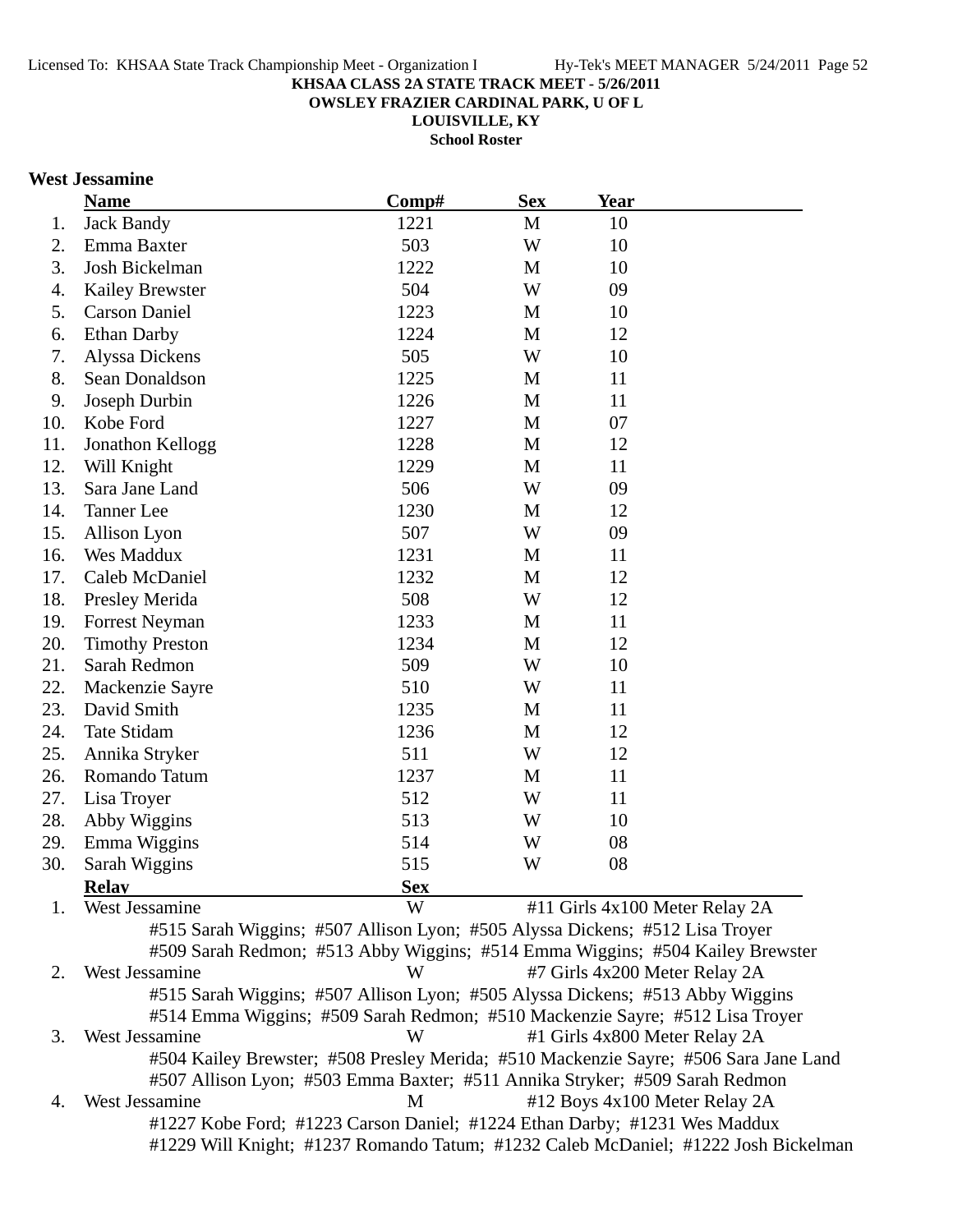#### Licensed To: KHSAA State Track Championship Meet - Organization I Hy-Tek's MEET MANAGER 5/24/2011 Page 53 **KHSAA CLASS 2A STATE TRACK MEET - 5/26/2011 OWSLEY FRAZIER CARDINAL PARK, U OF L LOUISVILLE, KY**

#### **School Roster**

#### **West Jessamine**

|    | <b>Relay</b>   |   | <b>Sex</b>                                                                        |
|----|----------------|---|-----------------------------------------------------------------------------------|
|    | West Jessamine | М | #8 Boys 4x200 Meter Relay 2A                                                      |
|    |                |   | #1224 Ethan Darby; #1227 Kobe Ford; #1223 Carson Daniel; #1229 Will Knight        |
|    |                |   | #1222 Josh Bickelman; #1231 Wes Maddux; #1237 Romando Tatum; #1236 Tate Stidam    |
| 6. | West Jessamine | M | #24 Boys 4x400 Meter Relay 2A                                                     |
|    |                |   | #1229 Will Knight; #1223 Carson Daniel; #1224 Ethan Darby; #1234 Timothy Preston  |
|    |                |   | #1226 Joseph Durbin; #1231 Wes Maddux; #1236 Tate Stidam; #1222 Josh Bickelman    |
|    | West Jessamine | M | #2 Boys 4x800 Meter Relay 2A                                                      |
|    |                |   | #1226 Joseph Durbin; #1221 Jack Bandy; #1234 Timothy Preston; #1235 David Smith   |
|    |                |   | #1233 Forrest Neyman; #1231 Wes Maddux; #1236 Tate Stidam; #1228 Jonathon Kellogg |

## **Western**

|    | <b>Name</b>          | Comp#      | <b>Sex</b> | Year                          |  |
|----|----------------------|------------|------------|-------------------------------|--|
|    | <b>Mykell Andrew</b> | 516        | W          | 09                            |  |
| 2. | Todnishia Covington  | 517        | W          | 10                            |  |
|    | 3. Kadeesha Hargrove | 518        | W          | 11                            |  |
| 4. | Bridget Key          | 519        | W          | 11                            |  |
|    | <b>Carmen Lowe</b>   | 520        | W          | 11                            |  |
| 6. | <b>Chantel Smith</b> | 521        | W          | 12                            |  |
|    | <b>Relav</b>         | <b>Sex</b> |            |                               |  |
|    | Western              | W          |            | #7 Girls 4x200 Meter Relay 2A |  |

#516 Mykell Andrew; #518 Kadeesha Hargrove; #521 Chantel Smith; #517 Todnishia Coving #519 Bridget Key; #520 Carmen Lowe;